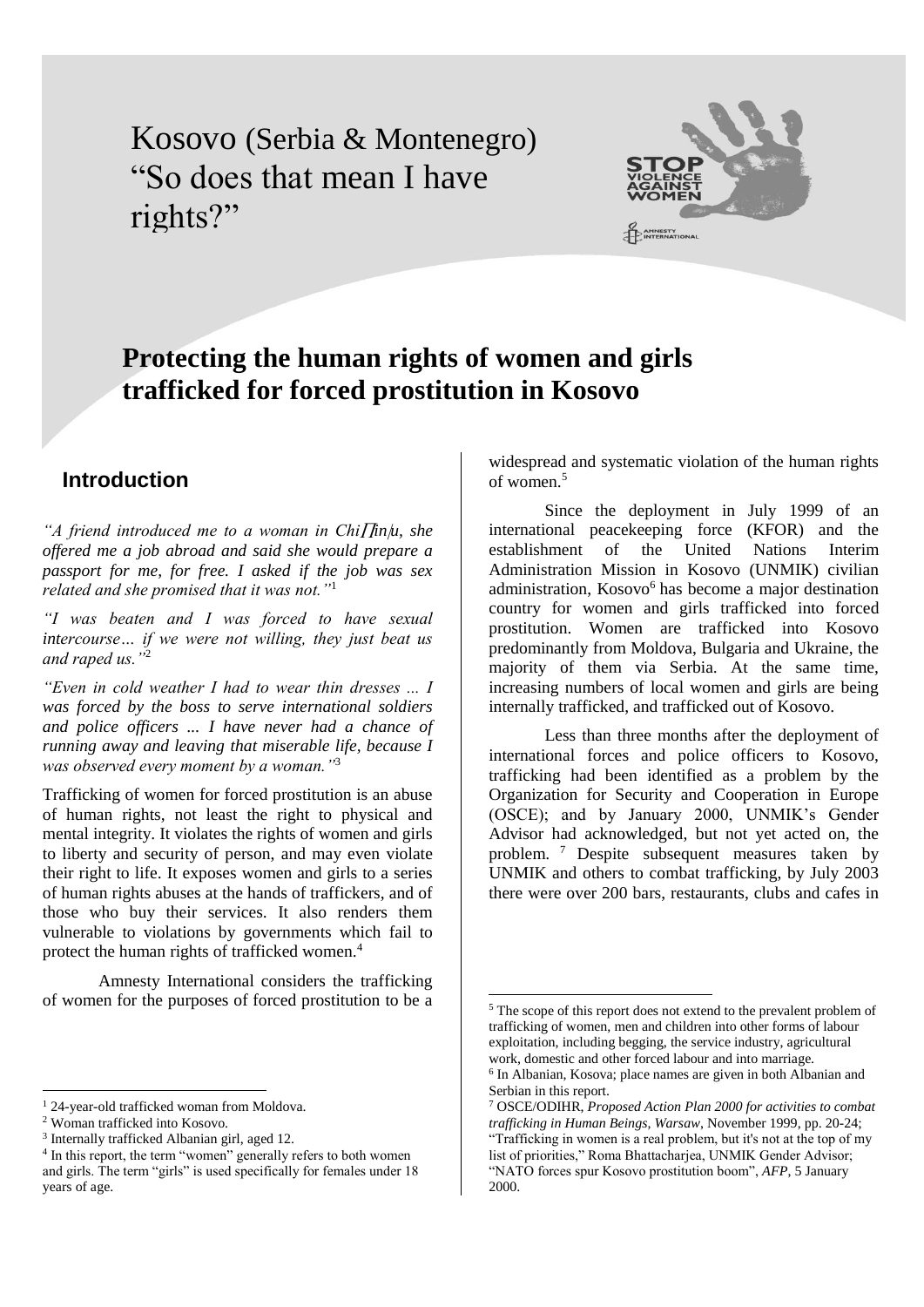Kosovo where trafficked women were believed to be working in forced prostitution.<sup>8</sup>

Although some women are abducted or coerced, many start their journeys from their home countries voluntarily, believing that the work they are offered – usually in western Europe – will enable them to break out of poverty or escape violence or abuse. Often, as soon as their journey begins, so does the systematic abuse of their rights, in a strategy that reduces them to dependency on their trafficker, and later their "owner". As their journey continues, the realization grows that the work they have been offered is not what was promised; their documents are taken away from them; they may be beaten; they will - almost certainly if they start to protest – be raped.

When they reach Kosovo, they are beaten and they are raped – by clients, by "owners" and by other staff. Many are virtually imprisoned, locked into an apartment or room or a cellar. Some become slaves, working in bars and cafes during the day and locked into a room servicing 10 to 15 clients a night by the man they refer to as their "owner". Some find that their wages – the reason they were willing to leave their homes – are never paid, but are withheld to pay off their "debt", to pay arbitrary fines, or to pay for food and accommodation. If they are sick, they may be denied access to health care. They have no legal status and are denied their basic rights. Some of them are girls as young as 12 years old.

Even if they escape their traffickers or are "rescued" by the police, some women suffer human rights violations by officials. Some are arrested and imprisoned for prostitution or immigration offences, without being afforded the basic rights of detainees. Those recognized as victims of trafficking are denied rights to reparation and redress, and few receive appropriate protection, support and services. Some find that they have little or no protection from their traffickers if they testify in court. Throughout the process, women face discrimination on the basis of their gender, ethnic origin and/or their perceived occupation.

#### **Research**

l

Amnesty International has conducted research into the human rights abuses experienced by women trafficked into Kosovo since early 2000. Interviews were conducted with a wide range of international and local staff employed by UNMIK, including UNMIK police and the Kosovo Police Service (KPS); the OSCE; the

2

<u>.</u>

International Organization for Migration (IOM); officers and staff of Ministries within the Provisional Institutions of Self-Government (PISG); members of international and local non-governmental organizations (NGOs), in particular the Centre for the Protection of Women and Children  $(CPWC)^9$  and the Centre to Protect Victims and to Prevent Trafficking of Human Beings in Kosovo (CPVPT) <sup>10</sup> and an NGO providing shelter for minors which wishes to remain anonymous; international prosecutors, members of the local judiciary in Kosovo and members of NGOs working in source countries with trafficked women.

Amnesty International also conducted interviews with women who identified themselves as being trafficked.<sup>11</sup> In order to protect the rights of trafficked women, Amnesty International has throughout the report observed the confidentiality requested by those women, or by organizations working with trafficked women; no citations have been given that could assist in their identification.

The illegal, organized and clandestine nature of trafficking, along with the silencing of trafficked women through coercion, violence and fear, make it impossible to accurately estimate the full extent of the trafficking industry in Kosovo.

### **What is trafficking?**

*"It's something to do with cars, isn't it?*" - trafficked girl, interviewed by an NGO in Kosovo.

The gravity of the crime of trafficking is reflected in the fact that, in some circumstances, it may constitute a crime against humanity or a war crime. Trafficking in persons, in particular women and children, that amounts to enslavement has been included among the most serious crimes of international concern in the Rome Statute of the International Criminal Court (ICC).<sup>12</sup>

 $12$  It is defined in the Rome Statute as a crime against humanity when committed as part of a widespread or systematic attack against any civilian population, pursuant to or in furtherance of a state or organizational policy to commit the attack (Article 7 (1) (c) and (2)



<sup>8</sup> "*Off-Limits List"*, July 2003, UNMIK Police Trafficking and Prostitution Unit (TPIU); the "off-limits list" is explained below, see p. 7.

<sup>&</sup>lt;sup>9</sup> The CPWC is main domestic NGO working with internally trafficked women; in Albanian *Qëndra për Mbrojtjen e Grave dhe Fëmijëve* (*QMGF*).

<sup>&</sup>lt;sup>10</sup> The CPVPT is a domestic NGO working in partnership with the IOM; in Albanian, *Qëndra për Mbrojtjen e Victimës dhe Paraandalimin e Trafikimit me Quenje Njerëcore ne Kosovë (MVPT).*

<sup>&</sup>lt;sup>11</sup> Amnesty International is aware of concerns that the term "trafficked women" identifies and defines women by the violation committed against them, and reinforces the perception of women as victims. However, the organization considers that the term may be understood to encapsulate the experience of being trafficked, distinguishes the trafficking experience from that of migrant workers, and is preferable to terms in current use, including "victim" or "victim of trafficking".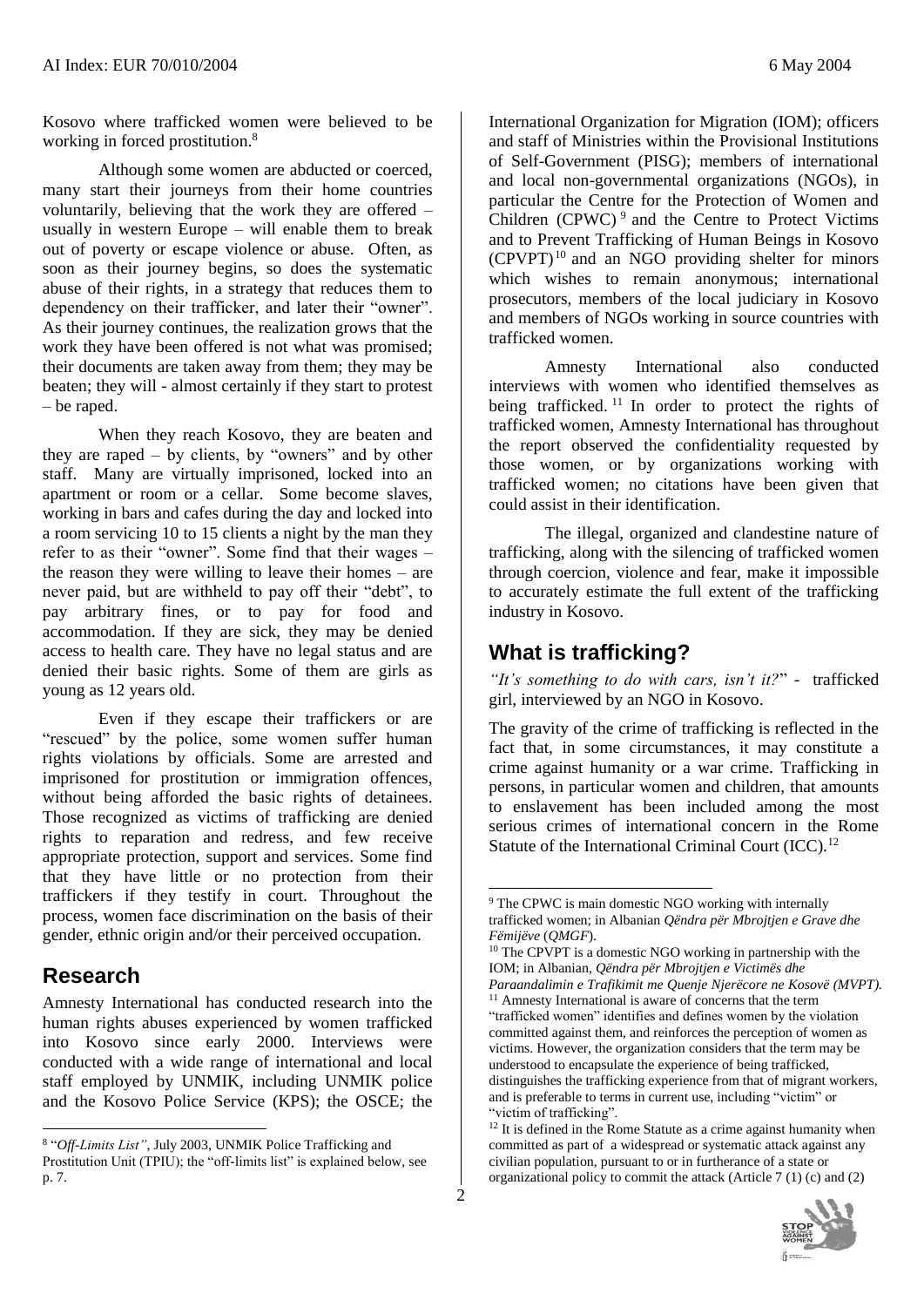For the purposes of this report, Amnesty International uses the definition of trafficking set out in Article 3 of the UN [Protocol to Prevent, Suppress and](http://www.unodc.org/unodc/en/trafficking_protocol.html)  [Punish Trafficking in Persons,](http://www.unodc.org/unodc/en/trafficking_protocol.html) especially Women and Children, (the Trafficking Protocol), supplementary to the UN Convention against Transnational Organized Crime. <sup>13</sup> Article 3 provides that:

> *"(a) Trafficking in persons shall mean the recruitment, transportation, transfer, harbouring or receipt of persons, by means of the threat or use of force or other forms of coercion, of abduction, of fraud, of deception, of the abuse of power or of a position of vulnerability or of the giving or receiving of payments or benefits to achieve the consent of a person having control over another person, for the purpose of exploitation. Exploitation shall include, at a minimum, the exploitation of the prostitution of others or other forms of sexual exploitation, forced labour or services, slavery or practices similar to slavery, servitude or the removal of organs".<sup>14</sup>*

> *(b) The consent of a victim of trafficking in persons to the intended exploitation set forth in subparagraph (a) of this article shall be irrelevant where any of the means set forth in subparagraph (a) have been used.*

> *(c) The recruitment, transportation, transfer, harbouring or receipt of a child for the purpose of exploitation shall be considered "trafficking in persons", even if this does not involve any of the means set forth in subparagraph (a) of this article.*

*(d)"Child" shall mean any person under eighteen years of age.*

Amnesty International is applying this definition to women who are trafficked into Kosovo from foreign countries, and to those who are internally trafficked<sup>15</sup>,

l

including from Serbia, and irrespective of whether their traffickers are participants in an organized criminal group.

Although the majority of women, including those whose testimonies are included in this report, may have begun their journeys as smuggled migrants, in the course of their journey, or following their arrival in Kosovo, they find themselves forced into exploitative prostitution. Amnesty International considers these women to be trafficked.

#### **A human rights perspective**

In this report, Amnesty International highlights the human rights abuses to which trafficked women are exposed, and advocates that respect for, and protection of, the rights of trafficked women must be central to the action of all authorities in their responses to trafficking.

The obligation of states to prevent trafficking – recognized as a form of discriminatory gender-based violence against women  $16 -$  is set out in Article 6 of the UN Convention on the Elimination of All Forms of Discrimination Against Women (the Women's Convention) and in the Convention of the Rights of the Child (Children's Convention). <sup>17</sup>

<sup>16</sup> Article 2 (b) of the *UN Declaration on Elimination of Discrimination Against Women* (DEVAW states: "Violence against women shall be understood to encompass, but not be limited to, the following: … (b) Physical, sexual and psychological violence occurring within the general community, including rape, sexual abuse, sexual harassment and intimidation at work, in educational institutions and elsewhere, trafficking in women and forced prostitution".See also *The 1995 Beijing Platform for Action;* UN General Assembly, *Further Actions and Initiatives to Implement Beijing Platform for Action*, A/RES/s-23/3, 16 November 2000, Sec 131 a-c., which recognizes trafficking as a form of gender-based violence. See also, Committee on the Elimination of Discrimination Against Women (CEDAW), paragraph 7, *General Recommendation 19*: "Gender-based violence, which impairs or nullifies the enjoyment by women of human rights and fundamental freedoms under general international law or under human rights conventions, is discrimination within the meaning of article 1 of the Convention", General Recommendation 19, A/47/38, 29 January 1992. <sup>17</sup> Article 6 of the Women's Convention obliges states parties to "take all appropriate measures, including legislation, to suppress all forms of traffic in women and exploitation of prostitution of women". The Children's Convention requires states to take all appropriate national, bilateral and multilateral measures to protect children from and prevent trafficking of children. For example, Article 35 of the CRC provides: "States Parties shall take all appropriate national, bilateral and multilateral measures to prevent the abduction of, the sale of or traffic in children for any purpose or form". See also the *Optional Protocol to the Children's Convention on the Sale of Children, Child Prostitution and Child Pornography;* and the *International Labour Organization (ILO) Convention No. 182 on the Worst Forms of Child Labour* which requires the elimination of "all



<sup>(</sup>c)); the related crime of sexual slavery is defined as a war crime when committed during an international or internal armed conflict (Article 8 (2) (b) (xxii) and (c) (vi) of the Rome Statute).

<sup>&</sup>lt;sup>13</sup> The Trafficking Protocol, also known as the Palermo Protocol, which entered into force on 26 December 2003, was signed by Serbia and Montenegro in December 2000, and ratified in June 2001; the definition set out in Article 3 is the applicable definition in Kosovo. <sup>14</sup> The International Human Rights Law Group (IHRLG) notes that the terms "the exploitation of the prostitution of others" and "sexual exploitation" were deliberately left undefined in the Protocol, neither are they defined elsewhere in international law, *The Annotated Guide to the Complete UN Trafficking Protocol*, pp. 8-9, IHRLG, May 2002. <sup>15</sup> Amnesty International uses the term "externally trafficked" to refer to women who have been trafficked into Kosovo from third countries (including, in this case, Serbia), and "internally trafficked" to refer to

Kosovo Albanian, Roma and Kosovo Serb women, who are trafficked within Kosovo.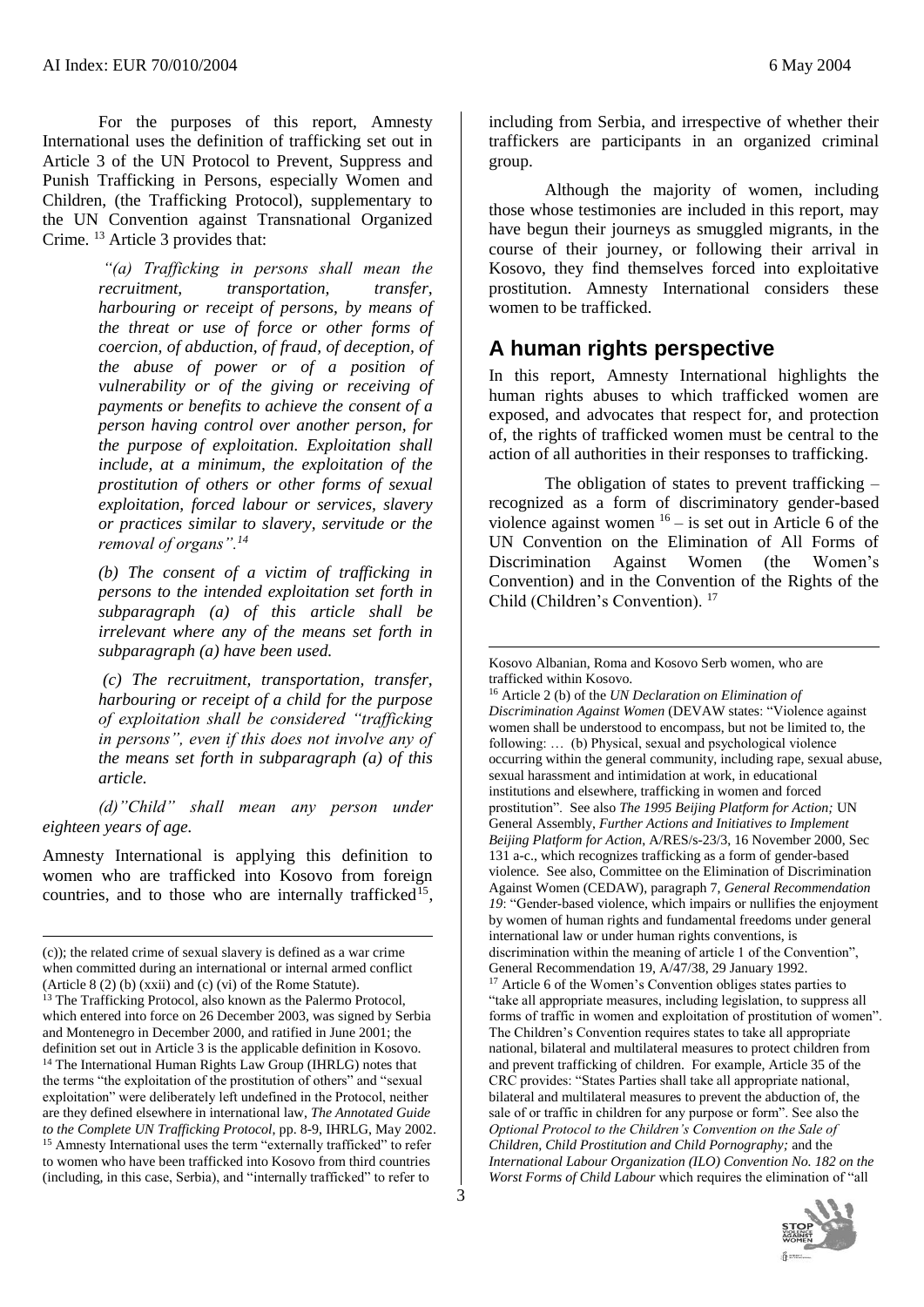Applicable law in Kosovo includes international treaties which require the authorities to act with due diligence to prevent, investigate and prosecute all human rights abuses, including trafficking, and the other human rights abuses to which trafficked women and girls are subjected including acts of torture, such as rape. They also require the authorities to ensure effective redress and adequate reparation to those who have been subjected to such crimes. These international treaties include the European Convention for the Protection of Human Rights and Fundamental Freedoms and the Protocols thereto (ECHR); the International Covenant on Civil and Political Rights and the Protocols thereto (ICCPR); the International Covenant on Economic, Social and Cultural Rights (ICESCR); the Convention on the Elimination of All Forms of Racial Discrimination (the Convention against Racial Discrimination); The Convention on the Elimination of All Forms of Discrimination Against Women (the Women's Convention); the Convention against Torture and Other Cruel, Inhuman or Degrading Treatment or Punishment (Convention against Torture); and the International Convention on the Rights of the Child (the Children's Convention).

Even before they enter the trafficking process, many women and girls have already suffered violations of their rights in their home countries, guaranteed under the ICCPR, ICESCR and the Women's Convention. Many trafficked women and girls have been denied access to education, access to employment or to social welfare or have suffered discrimination – on the basis of their gender – in gaining access to these rights. Many of them have already been subject to abuses of their right to physical and mental integrity, through domestic violence and other forms of physical and sexual abuse at the hands of their parents or their partners.

In the process of trafficking, women may be abducted; they will be unlawfully deprived of their liberty, in violation of their rights to liberty and security of their person, enshrined in Article 9 of the ICCPR and Article 5 of the ECHR. Their rights to freedom of movement, guaranteed under article 12 of the ICCPR, are curtailed or denied. Their rights to privacy and to family life, under Article 8 of the ECHR and Article 17 of the ICCPR, are further denied.

They are subjected to torture, including rape,  $^{18}$ and other forms of cruel, inhuman or degrading

l

<u>.</u>

4

treatment, such as the repeated use of psychological threats, physical beatings and degrading sexual acts. These acts violate the rights of women and girls under Article 7 of the ICCPR and Article 3 of the ECHR, and Article 37 of the Children's Convention, and may even violate their right to life. Trafficked women may also be denied access to health-care guaranteed under Article 12 of the ICESCR and Article 12 of the Women's Convention.

In addition to the abuses perpetrated by traffickers, trafficked women often find their rights violated within the criminal justice system. As detainees, they are not informed of their rights or how to access them. Their rights to the presumption of innocence, to a lawyer and to an interpreter are denied in violation of their rights under Articles 9 and 14 of the ICCPR, Articles 5 and 6 of the ECHR and Articles 37 and 40 of the Children's Convention.

As victims of human rights abuses, they do not routinely receive information about their rights to reparation, including compensation, or how to access them through administrative bodies or the courts.<sup>19</sup> The majority of women will not see those responsible for the abuses of their rights brought to justice.

Some trafficked women have not been protected from forcible return to a country where they would face grave human rights abuses, in violation of Articles 3 of the ECHR and of the Convention against Torture, Article 33 of the 1951 Convention relating to the Status of Refugees, and principles of customary international law.

Respect for the rights of women and girls in Kosovo who have been subjected to trafficking not only requires the authorities to investigate the abuses highlighted above, to bring to justice those responsible for those abuses, and to ensure the victims of such abuses effective redress, including reparation. It also requires the authorities in Kosovo – as well as in their countries of their origin and other countries to which they may be resettled – to ensure respect for the full range of their rights including their rights to dignity, security, privacy, the highest attainable standard of health, an adequate standard of living, safe and secure housing, work, education and social security.

In addition to the legal standards set out above, Amnesty International refers to the Office of the UN

 $19$ <sup>S</sup> See Article 2 of the ICCPR, Article 14 of the Convention against Torture.



forms of slavery or practices similar to slavery, such as the sale and trafficking of children". These latter two treaties have yet to be incorporated into applicable law in Kosovo.

<sup>&</sup>lt;sup>18</sup> A state is responsible under international law to act with due diligence to deter and prevent rape; to investigate allegations of rape; to bring those individuals suspected of being responsible for such

offences to justice in fair trials; and to ensure access to effective redress and reparation for those who suffered acts of rape and to ensure their protection. International tribunals have confirmed that rape is a form of torture.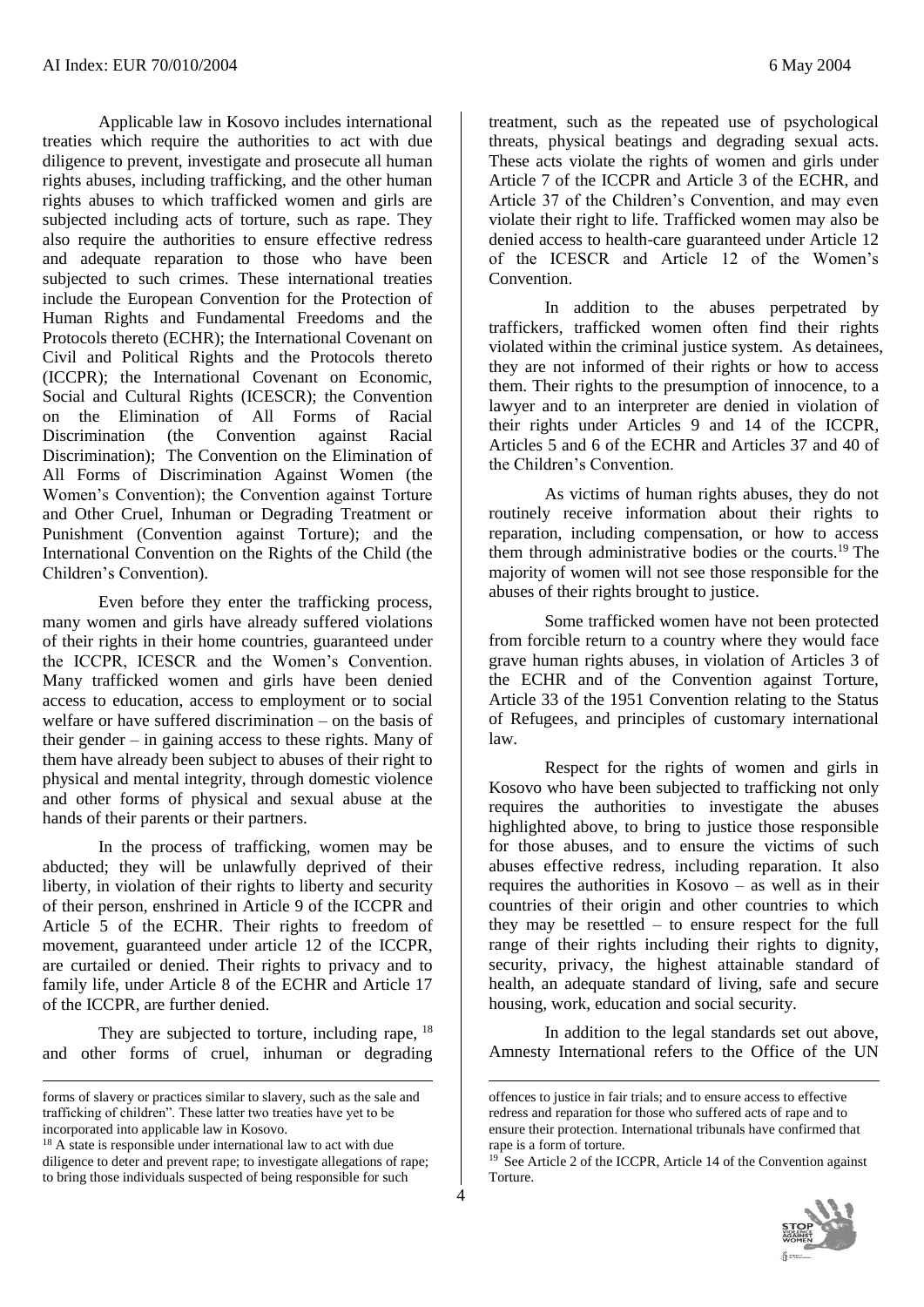High Commissioner for Human Rights (UNHCHR) Recommended Principles and Guidelines on Human Rights and Human Trafficking (UNHCHR Recommended Principles and Guidelines). The protection of the human rights of trafficked persons lies at the heart of the UNHCHR Recommended Principles and Guidelines, which are directed at states, intergovernmental organizations and non-governmental organizations; they are comprised of 17 basic Principles – based in international human rights law – and 11 detailed Guidelines, which set out practical measures for their implementation. <sup>20</sup>

Amnesty International also notes that the UN Commission on Human Rights has recently established a new mandate for a Special Rapporteur on trafficking.<sup>21</sup>

Another important tool to ensure the protection of women's human rights, in particular in the context of armed conflict and post-conflict situations, is Resolution 1325 on women, peace and security, adopted by the UN Security Council on 31 October 2000.<sup>22</sup> This landmark resolution calls on a range of actors – the UN Secretary-General, the UN Security Council, UN Member States, all parties to armed conflict, and those involved in negotiating and implementing peace agreements – to ensure increased representation of women at all levels of decision-making concerning the prevention, management and resolution of conflict; to include more women in peace-keeping and other field operations and to provide training for field staff on the protection of women's human rights; to adopt a gender perspective when negotiating and implementing peace agreements; and to take special measures to protect women and girls from gender-based violence, particularly rape and other forms of sexual abuse.

Resolution 1325 also requested the UN Secretary-General to carry out a study on women, peace and security. The outcome of this study was reported to the Security Council in October 2002 and expanded upon the recommendations contained in resolution 1325.<sup>23</sup> At the same time, UNIFEM (United Nations Development Fund for Women) commissioned an expert study on women, war and peace which further elaborated on measures to further implement resolution 1325.<sup>24</sup> In October 2004, the UN Secretary-General will

l

 $\overline{a}$ 

5

submit the first report on the implementation of resolution 1325.

## **Due diligence**

Where abuses have been perpetrated by organized criminals or private individuals, and where a state has failed to take effective action or bring those responsible to justice, then the authorities – in this case, UNMIK – may be held responsible for those abuses of human rights. With respect to violence against women, the UN Committee on the Elimination of Discrimination against Women (CEDAW) notes that states should exercise due diligence to prevent, investigate and, in accordance with national legislation, punish acts of violence against women, whether those acts are perpetrated by the state or by private persons.<sup>25</sup> Application of this standard in practice may therefore require states to, for example, introduce measures to criminalize trafficking (as UNMIK has done in Kosovo), effectively enforce this prohibition, provide legal assistance and remedies for victims, and take preventative action to address the underlying causes of trafficking.<sup>26</sup>

#### **Applicable law in Kosovo**

In addition to the human rights standards outlined above, applicable law in Kosovo consists of regulations promulgated by the Special Representative of the UN Secretary General (SRSG) and the law in force in Kosovo on 22 March 1989. <sup>27</sup> Until January 2001, prosecutions in trafficking cases were conducted under the Criminal Code of the former Socialist Federal Republic of Yugoslavia (SFRY) and the Serbian Criminal Codes, including under Article 251 of the Serbian Criminal Code for "intermediation in the exercise of prostitution", and under Article 18 (8) of the Kosovo Law on Public Peace and Order, which creates a minor offence out of the act of mediating in or forcing another into prostitution; women were convicted of prostitution under the same law.

<sup>27</sup> See UNMIK Regulation 1999/24, *On the Law Applicable in Kosovo*, 12 December 1999, as amended by UNMIK Regulation 2000/59, 27 October 2000. The regulation provides for four possible sources of applicable law in Kosovo: the law in Kosovo as it existed on 22 March 1989; UNMIK Regulations; the law applied in Kosovo between 22 March 1989 and 12 December 1999 (the date Regulation 1999/24 came into force) if this is more favourable to a criminal defendant or it fills a gap where no law from March 1989 exists; and some, but not all, international human rights standards and laws.



<sup>20</sup> Report of the Office of the United Nations High Commissioner for Human Rights to the Economic and Social Council, UN Doc.:

E/2002/68/Add. 1, 20 May 2002.

<sup>21</sup> http://www.unchr.info/resolution/E-CN4-2004-L60-0419.pdf

<sup>22</sup> S/RES/1325 (2000).

<sup>23</sup> S/2002/1154.

<sup>24</sup> Progress of the World's Women 2002, Volume 1, *Women, War, Peace*.

<sup>25</sup>CEDAW, Article 9, General Recommendation 19, Violence against women, (Eleventh session, 1992)

<sup>26</sup> See Anne Gallagher, *Consideration of the Issue of Trafficking. Background Paper, Asia Pacific Forum of National Human Rights Institutions*, 11-12 November, 2002, p. 11.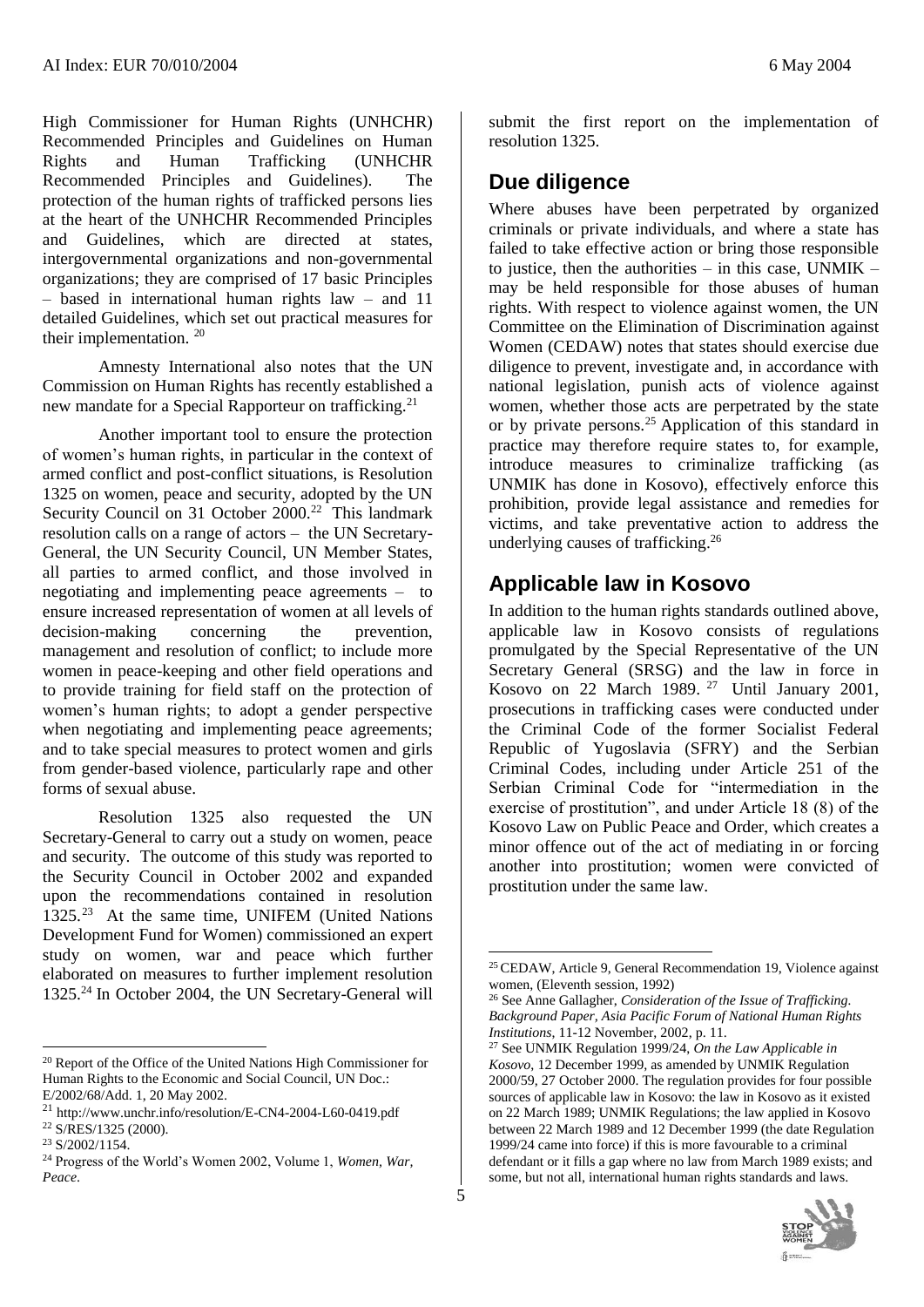On 12 January 2001, the SRSG promulgated UNMIK Regulation 2001/4, *On the Prohibition of Trafficking in Persons in Kosovo* (see Chapter 3, below).

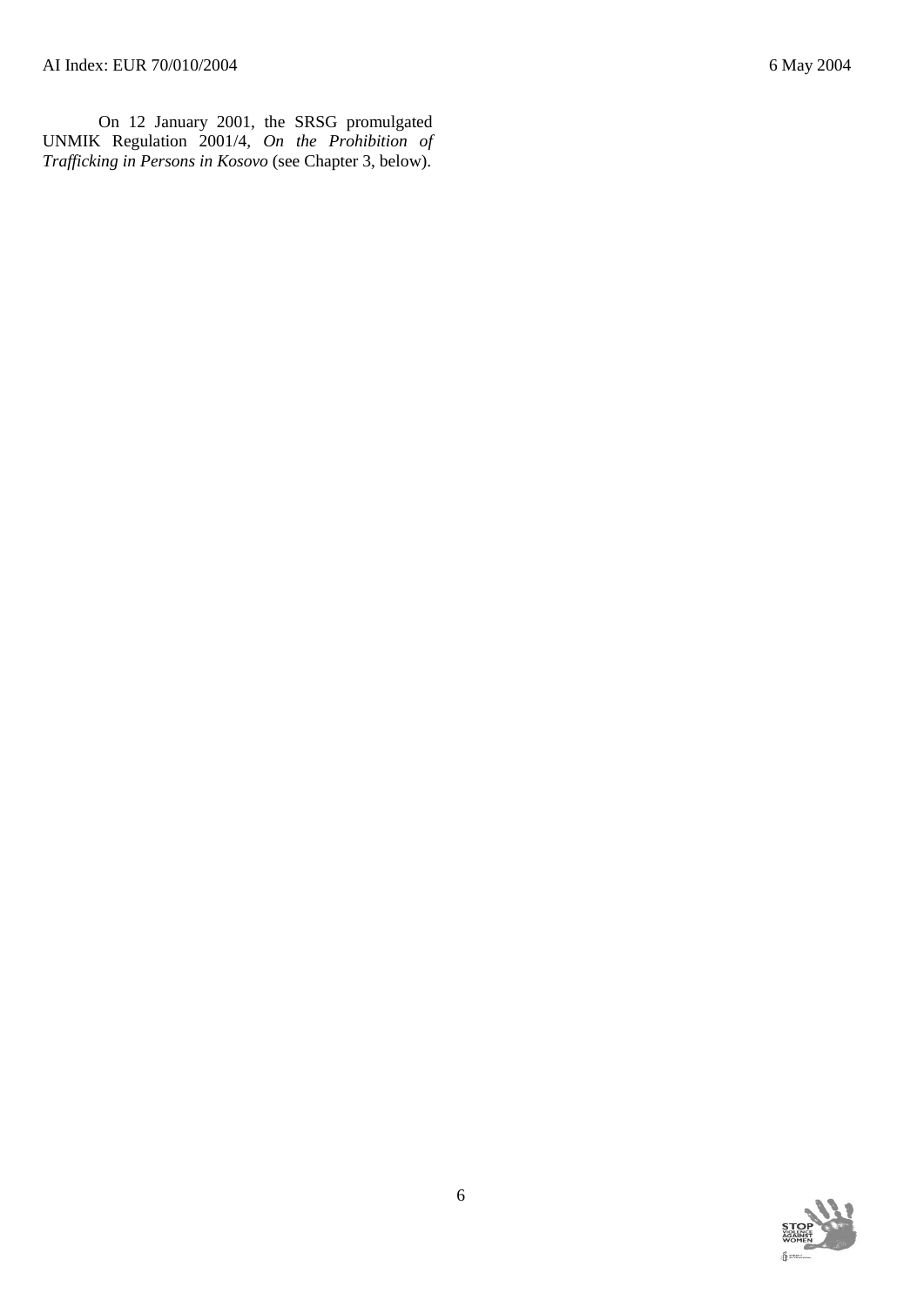# **Chapter 1: Background**

In July 1999, following UN Security Council Resolution (UNSCR) 1244/99 of 10 June 1999 an international peacekeeping force (KFOR) and a UN civilian administration known as UNMIK were established in Kosovo. <sup>28</sup> This saw the removal of the Serbian authorities which had governed the province since 1990, when the authorities under President Slobodan  $Milo@evi@$  stripped Kosovo of the autonomy it had been granted in 1974.<sup>29</sup>

From 1990, members of the majority ethnic Albanian population were subjected to a decade of human rights violations perpetrated by the Federal Republic of Yugoslavia (FRY) authorities and the Serbian police.<sup>30</sup> By 1998, an internal armed conflict was being fought in Kosovo between FRY forces, Serb police and paramilitaries the on one side and the Kosovo Liberation Army (KLA) on the other. From 24 March to 10 June 1999, with the declared aim of preventing a human rights catastrophe, the North Atlantic Treaty Organization (NATO) conducted an air campaign against the FRY, codenamed Operation Allied Force. <sup>31</sup> In June 1999, after the conclusion of an agreement with the FRY authorities, NATO ceased its bombing campaign, and by the end of July Serbian police, paramilitaries and the Yugoslav Army had withdrawn from Kosovo.<sup>32</sup>

Under UNSCR 1244/99, UNMIK was mandated with the task of providing an interim administration for Kosovo, and charged in Article 11 (j) with the duty of "Protecting and promoting human" rights". Article 9 also provided a mandate for the international NATO-led security presence (KFOR).

l

## **International presence generates sex trade**

In the second half of 1999, 40,000 KFOR troops were deployed and hundreds of UNMIK personnel arrived along with staff from more than 250 international NGOs. Within months of KFOR's arrival, brothels were reported around the military bases occupied by international peace-keepers. Kosovo soon became a major destination country for women trafficked into forced prostitution. A small-scale local market for prostitution was transformed into a large-scale industry based on trafficking predominantly run by organized criminal networks.

Some sectors of the economy grew rapidly, through increased prices paid by international personnel for rented property and services, resulting in an increase in disposable income in certain sections of the population.

By late 1999 the United Nations Development Fund for Women (UNIFEM) had reported on significant organized prostitution in four locations close to major concentrations of KFOR troops. Most of the clients were reported to be members of the international military presence, while some KFOR soldiers were allegedly also involved in the trafficking process itself. Eighteen premises were identified, including in the Gnjilane/Gjilan area, where clients included US military personnel; in Prizren, where users reportedly included German KFOR soldiers and other internationals; in Pejë/Peć, where residents reported Italian KFOR soldiers as clients; and in Mitrovicë/a, where French KFOR reportedly patronized make-shift brothels.<sup>33</sup>

Since then, there has been an unprecedented escalation in trafficking in Kosovo. From the 18 establishments identified in late 1999, by January 2001, some 75 such premises were listed in the first "off-limits list" issued to UNMIK staff. This listed bars, clubs and restaurants where trafficked women were thought to work, and which had been declared "off-limits" to UNMIK and KFOR personnel (see Chapter 6). By 1 January 2004, there were 200 bars, restaurants and cafes on the "off-limits list".<sup>34</sup>

KFOR and UNMIK were publicly identified in early 2000 as a factor in the increase in trafficking for prostitution by the International Organization for

<sup>&</sup>lt;sup>34</sup> UNMIK Trafficking and Prostitution Investigative Unit (TPIU), *End of Year Report*, 2003.



<sup>&</sup>lt;sup>28</sup> Kosovo still remains, pending resolution of final status, a part of Serbia and Montenegro.

 $29$  On 2 July 1990 ethnic Albanian members of the Kosovo Assembly declared Kosovo's independence.

<sup>30</sup> See *Amnesty International*, *FRY (Kosovo): A decade of unheeded warnings,* Vols. 1&2, AI Index: EUR 70/39/99 AND EUR 70/40/99, April 1999.

<sup>31</sup> See *Amnesty International*, *NATO/FRY: "Collateral Damage" or Unlawful Killings? Violations of the Laws of War by NATO during Operation Allied Force,* AI Index: EUR 70/18/00, June 2000. <sup>32</sup> *Military Technical Agreement between the International Security Force ("KFOR") and the Governments of the Federal Republic of Yugoslavia and the Republic of Serbia*, NATO, 9 June 1999. The agreement set out the mandate of the international military presence in Kosovo, the roles and responsibilities of KFOR and of the FRY and Serbian military and police.

<sup>&</sup>lt;u>.</u> <sup>33</sup> Rachel Wareham, Consultant for UNIFEM Prishtinë/Priština, *No Safe Place: An Assessment of Violence against Women in Kosovo*, UNIFEM 2000, pp. 94-5. For evidence of prostitution in Kosovo prior to 1999, *ibid,* p. 93-4.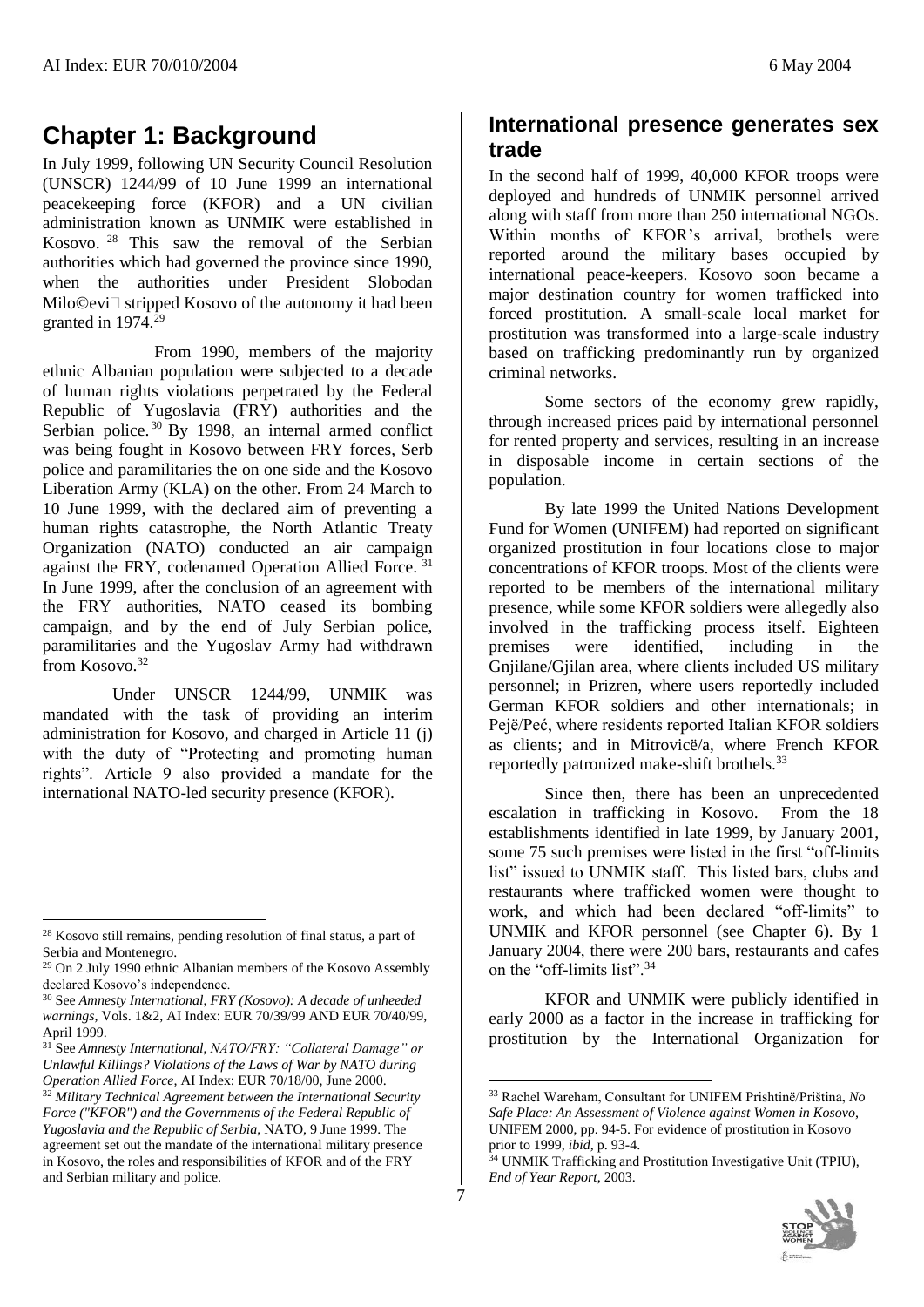Migration (IOM). <sup>35</sup> In May 2000, Pasquale Lupoli, IOM's Chief of Mission in Kosovo, alleged that KFOR troops and UN staff in Kosovo had fed a "mushrooming of night clubs" in which young girls were being forced into prostitution by criminal gangs. "The large international presence in Kosovo itself makes this trafficking possible."<sup>36</sup>

Nevertheless, in February 2001 the IOM had cautioned, "[t]he fact that you have 45,000 foreigners in Kosovo could be one element in the equation, but it is definitely not the whole equation."  $37$  The trafficking industry was also assisted by Kosovo's proximity to source countries and well-established trafficking routes via Albania to the European Union (EU), as well as cooperation between Serbian, Albanian, Kosovo Albanian and Macedonian organized criminal networks. A lack of sufficient and experienced police officers and a weak criminal justice system also enabled the development of trafficking.

Although the development of trafficking can be attributed to the presence of the international community, the sex industry has subsequently developed to serve a wider client-base. Over the past three years it has increasingly served the local community, which both the IOM and the CPWC estimate now make up around 80 per cent of the clientele.

Given low levels of prostitution and trafficking of women prior to July 1999, all the available evidence suggests that without the presence of the international community and an influx of ready-made western consumers, Kosovo would have remained a relative backwater in the Balkan trafficking industry.

#### **Responsibility and accountability in Kosovo**

Following the establishment of UNMIK, a transitional government was also established in 1999 by the ethnic Albanian population. Notwithstanding the establishment of the Provisional Institutions of Self-Government (PISG) in 2001, UNMIK continues to administer Kosovo under UNSCR 1244/99, despite the gradual transfer of certain powers to the PISG. The Special Representative of the UN Secretary-General (SRSG) still retains executive powers, most notably over the international judiciary, law enforcement, minorities and refugees, defence and security – in conjunction with

l

 $\overline{a}$ 

An international police force - UNMIK police or CIVPOL (civilian police) - carries out law enforcement functions, in conjunction with the Kosovo Police Service (KPS). As of 31 March 2004, there were 3455 international police in Kosovo. The UNMIK Police Trafficking and Prostitution Unit (**TPIU**) was established in November 2000, with the aim of gathering evidence to assist in gathering evidence to assist in the prosecution of those believed to be responsible for trafficking. The TPIU is staffed by both international police officers and members of the KPS.

trafficking.<sup>38</sup>

The **PISG** was established by UNMIK Regulation 2001/9 in May 2001. <sup>39</sup> The Kosovo Assembly was elected in November 2001 and Ibrahim Rugova became President in March 2002. Government ministers with responsibilities related to both the prevention of trafficking and the protection and support of trafficked women include the Minister of Education, Science and Technology, the Minister of Labour and Social Welfare, the Minister of Health and the Minister of Public Services.

Within the Office of the Prime Minister, the Office for Good Governance, Human Rights, Equal Opportunities and Gender Issues has particular responsibility for trafficking, and for the coordination of the PISG's role in the Kosovo National Plan of Action on Trafficking – as required by the Stability Pact Task Force on Trafficking in Human Beings (SPTF).<sup>40</sup>

The mandate of **KFOR** continues to be unaffected by the gradual transfer of responsibilities from UNMIK to the PISG. Originally over 50,000 strong and composed of soldiers from more than 30 countries, by March 2004, it comprised four multinational battalions totalling 17,000 troops but was subsequently reinforced by some 3,500 extra troops following widespread inter-ethnic violence that month. KFOR personnel are not accountable to either UNMIK or the PISG.

Both UNMIK and KFOR personnel, and contractors working for UNMIK and KFOR, are

<sup>40</sup> The SPTF was established in 2000 to actively support and monitor the development and implementation of regional anti-trafficking measures in south-eastern Europe. The Stability Pact is an EU initiative created in 1999, aimed at achieving stability in the region.



<sup>&</sup>lt;sup>35</sup> At the time the IOM was the lead counter-trafficking agency in Kosovo, having established a presence there in January 2000.

<sup>36</sup> "Group launches campaign against forced prostitution in Kosovo", *AFP*, 24 May 2000.

<sup>&</sup>lt;sup>37</sup> IOM Spokesperson Jean-Philippe Chauzy, in "Trafficking in women on the rise in Kosovo': IOM", *AFP***,** 8 February 2000.

<sup>38</sup> Anti-trafficking measures were previously coordinated by the OSCE, as the lead organization within the Democratization and Institution Building "pillar" of UNMIK.

<sup>39</sup> UNMIK Regulation 2001/9, *On A Constitutional Framework For Provisional Self-Government In Kosovo*, 15 May 2001.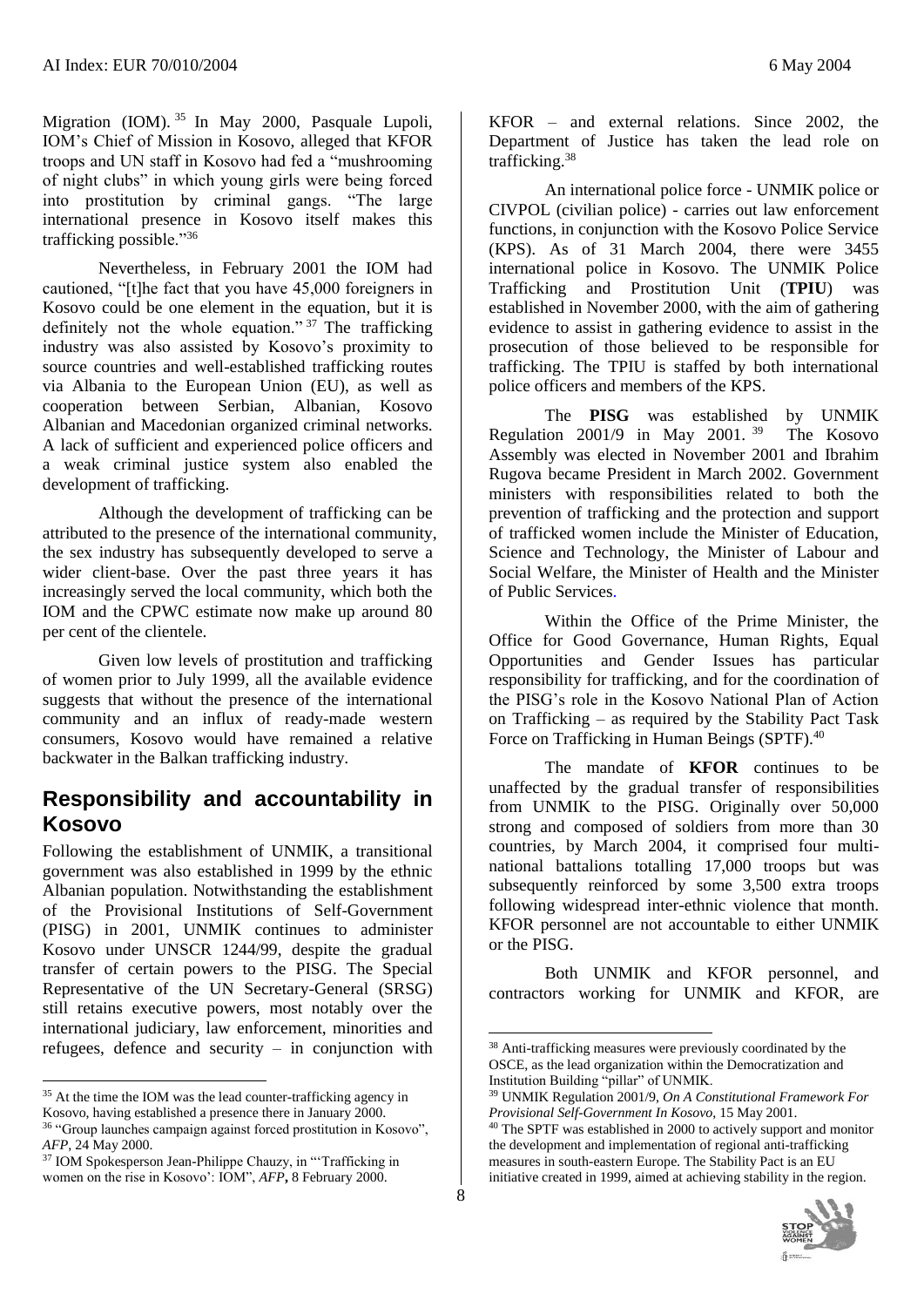protected from prosecution in Kosovo by immunity granted under UNMIK Regulation 2000/47.<sup>41</sup> Civilians, including UNMIK police, may therefore only be prosecuted if a waiver is granted by the UN Secretary-General; immunity for KFOR personnel may be waived by the head of their national battalion.

l



<sup>41</sup> UNMIK Regulation 2000/47*, On the status, privileges and immunities of KFOR and UNMIK and their personnel in Kosovo*, 18 August 2000.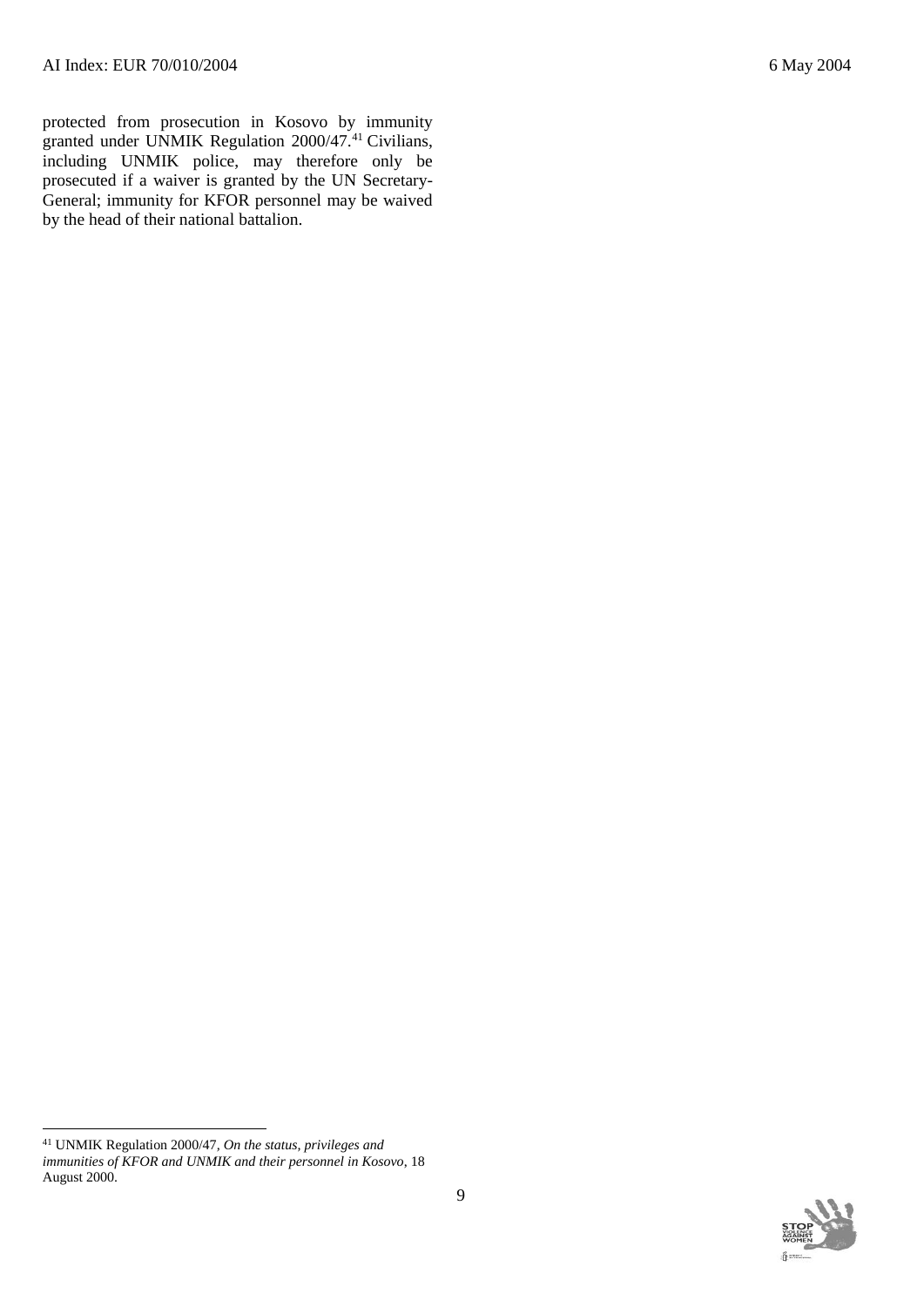# **Chapter 2: Trafficking of Women and Girls in Kosovo**

*"Eventually I arrived in a bar in Kosovo*, [and was] *locked inside and forced into prostitution. In the bar I was never paid, I could not go out by myself, the owner became more and more violent as the weeks went by; he was beating me and raping me and the other girls. We were his 'property', he said. By buying us, he had bought the right to beat us, rape us, starve us, force us to have sex with clients."*<sup>42</sup>

*"If I refused* [to have sex with clients] *I was threatened. He was pointing the gun to my head, and he was saying.. 'If you don't do this in the next minute, you will be dead'. He has the gun, he was just saying do this or you will be dead."*<sup>43</sup>

Some women are trafficked into Kosovo from abroad, some from within Kosovo itself. There are no accurate estimates of the numbers, but certainly many hundreds of women have been trafficked from their homes and forced to work as prostitutes.<sup>44</sup>

The statistics used in this report relate only to the women assisted by organizations working with trafficked women. Therefore they do not reflect the overall numbers who may have been trafficked into and within Kosovo, but rather the experience of individuals who have, through police raids or other methods of referral, received assistance. Although the TPIU have estimated that around 90 per cent of women working in the sex-industry in Kosovo have been trafficked, international organizations estimate that only one-third of trafficked women ever receive assistance.<sup>45</sup>

## **Women and girls trafficked into Kosovo**

Some 406 foreign women were assisted by the IOM in Kosovo between December 2000 and December 2003. According to the IOM, 48 per cent of women who have entered its repatriation program – enabling them to return to their home country – originated from Moldova. Of the remainder, 21 per cent came from Romania, 14

l

per cent from Ukraine, six per cent from Bulgaria, three per cent from Albania and the remainder from Russia and Serbia proper.

The origins of women registered by the TPIU in 2003 show a different profile, and indicate that women and girls from Albania (few of whom are assisted by the IOM) and internally, trafficked Kosovar Albanians comprise 36 per cent of women registered by the TPIU as working in bars and other premises suspected of involvement in trafficking. Of the women from other countries, 27 per cent were from Moldova; 45 per cent from Bulgaria; nine per cent from Romania and almost seven per cent from Ukraine.<sup>46</sup>

Women trafficked into Kosovo come from some of the poorest countries in eastern Europe. They have suffered more than a decade of economic dislocation, exacerbated by gender discrimination, in countries which have seen dramatic rises in poverty and unemployment.

> *"I was desperate, and not because I was having problems with my parents as I heard from other girls, but because we were so poor… My grandmother had a very small allowance, and my mother has only the state allowance for my three brothers. We should have the alimony that my father is supposed to give us, but he is just ignoring us and not helping us at all.… I couldn't live any longer on my grandmother's pension, so I said that I'd better go somewhere else where I could work hard and earn some money to help my family and my brothers."*<sup>47</sup>

In September 2002, the IOM published an analysis of the social profile of 168 women and girls from Moldova, for whom they had provided assistance, six per cent of whom were girls under the age of 18.<sup>48</sup> The IOM found that the majority of women and girls (57 per cent) had only received a basic primary education, 24 per cent had received secondary education, 15 per cent had been educated to the age of 18 and four per cent had attended university. Over 70 per cent defined themselves as poor or very poor, those that were employed earning less than  $$30US$  ( $$30$ ) a month. Some 88 per cent of these women and girls told the IOM that their main reason for leaving Moldova was to find work.

Some 37 per cent of these women and girls were mothers – often separated or divorced; some were single mothers or widowed; less than 10 per cent were reportedly married or living in a stable relationship.

*<sup>–</sup> February 2000 to September 2002*, 2002, p. 13.



<sup>42</sup> Moldovan woman, single parent, 21 years old.

<sup>43</sup> NGO interview, woman trafficked into Kosovo.

<sup>44</sup>*Victims of Trafficking in the Balkans, ibid*., [p. 46] quoting an UNMIK advisor: "there are at least 1,000 if not 2,000… Locals are telling social welfare workers and members of international organizations that there are now bars and brothels even in small villages. In one small town alone, an OSCE source notices five women a week who are probably trafficked."

<sup>45</sup> Barbara Limanowska, *Trafficking in Human Beings in Southeastern Europe*, OSCE/ODIHR, UNICEF, UNHCHR, 2002 p. 140; for the basis of these calculations, see p.142.

<sup>46</sup> TPIU, *End of Year Report 2003*.

<sup>47</sup> Woman trafficked into Kosovo.

<sup>48</sup> IOM Kosovo, *Return and Reintegration Project, Situation Report*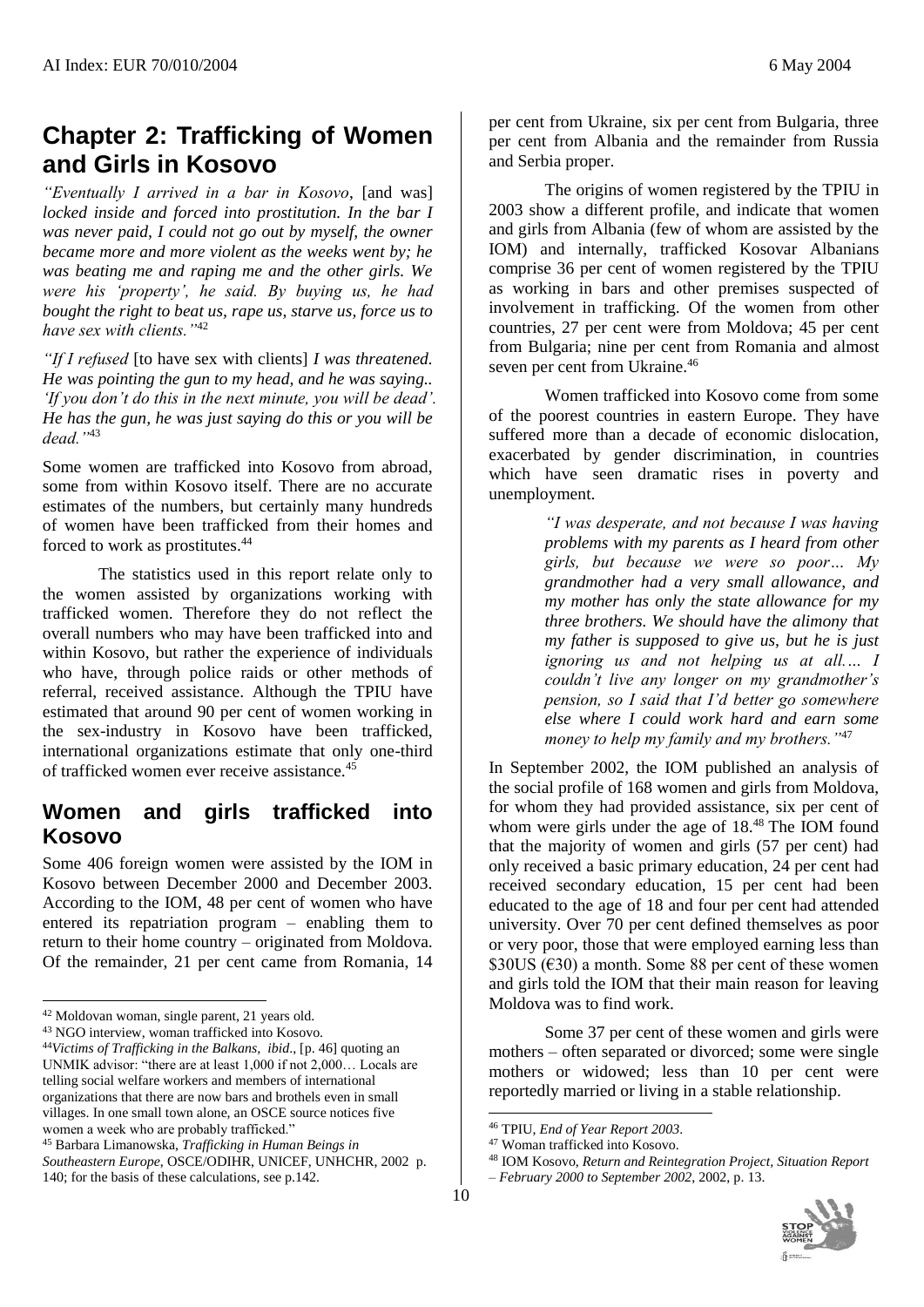Many trafficked women have already suffered violations of their physical and mental integrity in their home countries. Based on interviews with 105 trafficked women, IOM found that some 22 per cent had been physically or psychologically abused within their family; another 15 per cent reported physical and sexual violence; seven per cent reported physical or psychological abuse by a husband or partner.<sup>49</sup>

Based on these interviews, IOM suggests that many women's final decision to leave home was precipitated by an argument with their parents or partner, or an episode of domestic violence, as in the following case:

> *"Following repeated abuse by her husband, culminating in threats to stab and kill her, a Romanian woman with three children fled her husband, and temporarily took her children to her parents' house. Her husband's cousin – who was aware of her situation – told her that he knew someone who was organizing trips to Germany. Hoping that she might be able to find a job in Germany with the help of an aunt living there, she agreed to go. En route, she found that she had been sold, and was trafficked to Kosovo."*

In cases where women are unable to enjoy their social and economic rights and their vulnerability is exacerbated by abuse and ill-treatment within their families, many women in countries such as Bulgaria, Moldova, Romania and Ukraine may see the opportunity to work abroad as a positive choice, offering them a way out and the chance to earn what they expect to be many times what they can earn at home.

#### **Recruitment**

 $\overline{a}$ 

*"...in any capital, be it Tirana or Budapest, Prague or Warsaw... somewhere there will be a hotel, a cinema, a*  bar, a restaurant, a café ... named, for our desire, *Europa. … Europe is plenitude: food, cars, light, everything … It is a promised land, a new Utopia...".<sup>50</sup>*

Relatively few women are abducted, bundled into the back of a car and driven off to be sold. According to the IOM, just over eight per cent of women trafficked from Moldova to Kosovo reported being forcibly abducted; most had chosen to work abroad – almost 60 per cent having been promised work in Italy – although the work and location they were promised was very different from what awaited them.<sup>51</sup>

According to the IOM, 80 per cent of women report that they are recruited by a relative, friend or an acquaintance. In nearly half the cases, this person is a woman, often a friend:

> *"I am three years here. I was 17 years old when I came here. My friend said, 'Do you want to go and work in Kosovo?' I said no. … At home I was bored. I had nothing to do, so I called her. I* came to work for  $DM10 - 15$ , which is  $5 - 7$ *Euros as a waitress. That was payment per day. I spent two weeks in Belgrade with one good family there – very good people.… Then they got a false passport and I was brought by one man to the Kosovo border… Me and my friend crossed the border, just us. We stayed in a hotel, then one day later we came to Prizren. Two weeks in a hotel in Prizren and at that time my friend paid everything. She brought me to a bar in a village near Prizren. My friend then left me and I haven't seen her since."*<sup>52</sup>

These friends and acquaintances may promise jobs in Italy or elsewhere in western Europe – as waitresses, domestic workers, nannies, dancers, *au pairs* – telling them that they will earn up to  $\epsilon$ 1.000 or  $\epsilon$ 1.500 a month.<sup>53</sup> Women are also recruited by travel agencies or newspapers, advertising for dancers, models, waitresses, hostesses or strippers. Many promises are more banal: a single mother who was earning  $\epsilon$ 30 a month working in a bar in her home country was promised €300 a month as a waitress in Kosovo:

> *"I had a friend who worked here*. *She is not pretty. Her boss asked if she had a pretty friend. She contacted me and proposed me as a waitress." <sup>54</sup>*

Some 22 per cent of Moldovan women interviewed by IOM were at least partially aware that they might work in some sector of the sex industry.<sup>55</sup> However, they still expected to be legitimately employed.

<sup>55</sup> IOM uses the term "sex-related work".



<sup>49</sup> IOM Kosovo, *A General Review of the Psychological Support and Service Provided to Victims of Trafficking*, September 2003, pp. 4-5. <sup>50</sup> Slavenka Drakulić*, Café Europa. Life after communism*, trans., London, 1996, pp. 5 &12.

<sup>51</sup> IOM Kosovo, *Return and Reintegration Project*, 2002, p.14. See also "Entity Report: Kosovo"*,* in *Regional Clearing Point First Annual Report on Victims of Trafficking in South Eastern Europe*, IOM, Stability Pact, International Catholic Migration Commission (ICMC), 2003.

 $52$  Trafficked woman from Moldova; she was subsequently forced into prostitution.

<sup>&</sup>lt;sup>53</sup> Less frequent strategies include the promise of marriage to a western European.

<sup>54</sup> Woman trafficked from Bulgaria.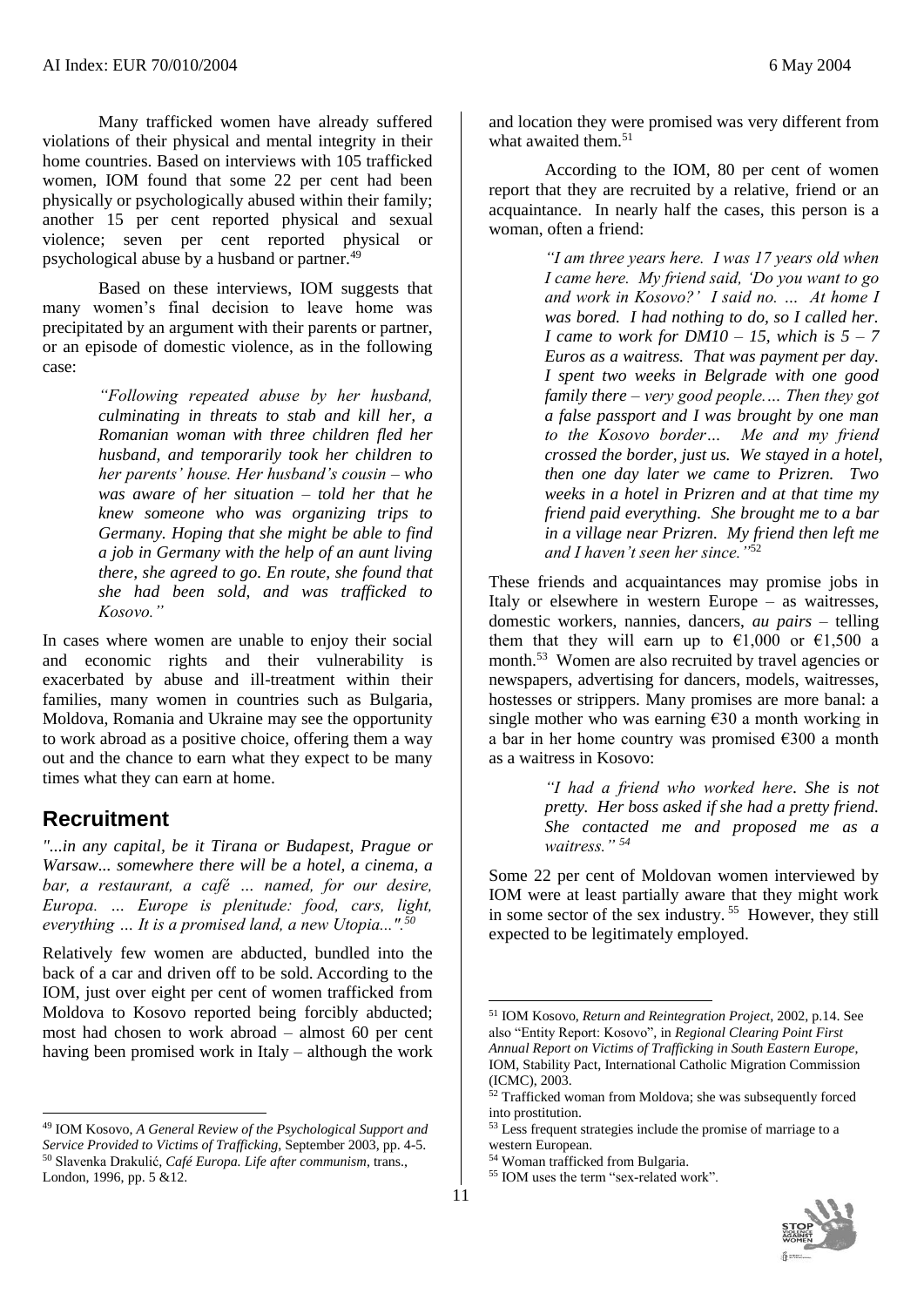This young woman, for example, was initially employed as a stripper:

> *"I have a female friend who worked here. When she came back she told me that there is a job. She said she would organize for a contract, and then we can go together. Three of us went together. The contract was in Albanian and English. It was translated into Russian. It was to earn €300 per month, and then 50% off for drinks. We booked a flight from Kiev to Istanbul to Pristina. I also proposed to my other friends to come together. We came as three. When we came in Đakovica we went to a lawyer to sign a contract and for a medical check, and registered in the police station that we would work".*<sup>56</sup>

She was subsequently picked up in a police raid, following reports that several other women employed in this club had been transferred to other establishments and forced into prostitution.

Increasingly, recruiters are issuing women with apparently lawful contracts of employment. This aims both to circumvent the law and to allay women's fears that they will be subjected to exploitation. Some contracts often explicitly state that prostitution is excluded from the contract, or is prohibited on the premises in which they will work.<sup>57</sup>

Some women – IOM estimates just under three per cent – are aware that they will work as prostitutes. A woman, her arms covered in bruises, who had escaped by jumping through a window, said:

> *"Yes, of course I knew… I have five brothers and sisters… none of us are working at home… but for me, this is not what I expected – I thought I would be paid …I would get to choose my clients – this is not prostitution."*<sup>58</sup>

## **The journey**

#### **Trafficking routes**

*"That night two Serbian men came there and took two other girls and me away. All of us entered* [Yugoslavia] *illegally firstly by car, and then crossing a river on foot, until we met two other men who were waiting for us. These men took us to a house to spend the night, and the next day somebody else took us to a different house. I do* 

l

*not know the name of the city where we were staying. It was a woman that took us away this time."*<sup>59</sup>

More than half (52 per cent) of women who come to Kosovo are trafficked via Serbia, with 22 per cent coming via Macedonia.<sup>60</sup> Women are also trafficked into Kosovo from Albania. According to the UNMIK Border Police, around 10 women a week are trafficked through Prishtinë/Priština airport, all of whom have apparently lawful contracts of employment.<sup>61</sup>

Serbia's geographical location, a decade of war and sanctions and the flourishing of organized crime<sup>62</sup> has made Serbia a central hub in the trafficking of women from central and eastern Europe into Kosovo, Bosnia-Herzegovina, Albania and onward into western Europe via Italy or Greece.

## **Sold "just like a cloth"**

Women are taken, usually in small groups, to "trading houses" in hotels and private apartments around Belgrade, Pančevo and Novi Sad, and also in Montenegro. There they are paraded in front of potential buyers, often being forced to strip before being sold to their new "owner".

> *"First they would put us to get undressed, and to be only in underwear, to look at us and see how we are looking. If you are looking OK, and they [like you], they will buy you. We were like a rag, just like a cloth."*<sup>63</sup>

> *"They put us in a line, standing up, and then they sit in an armchair and look at us, choosing one of us."*

> *"You will not know who bought you. They will just come and tell you that you must get ready because you* [have to] *leave."*<sup>64</sup>

A journalist who visited a "trading house" near Belgrade confirmed these reports. He also observed a man bidding for a woman while talking to the purchaser via mobile phone. <sup>65</sup>

From here, women may be trafficked to a range of destinations, including Kosovo. Other networks



<sup>56</sup> Ukrainian woman; her reference to a medical check suggests that she was expected to work as a prostitute.

<sup>57</sup> AI interview with IOM staff, September 2003; see also proceedings in the Miami Beach Club case, p. 13, below.

<sup>58</sup> Trafficked woman.

<sup>59</sup> Quoted in *ibid.,* p.8.

<sup>60</sup> "Entity Report: Kosovo", *Regional Clearing Point First Annual Report,* p. 134.

<sup>61</sup> AI interview with Stefano Failla, Chief of Investigations, UNMIK Border/Boundary Police, September 2003.

<sup>62</sup> See *Amnesty International*, *Serbia and Montenegro: Alleged torture during "Operation Sabre"*, AI Index: EUR 70/019/2003, September 2003.

<sup>63</sup> A trafficked woman's account of being "bought".

<sup>64</sup> Women trafficked into Kosovo describe being sold.

<sup>65</sup> AI interview, September 2003.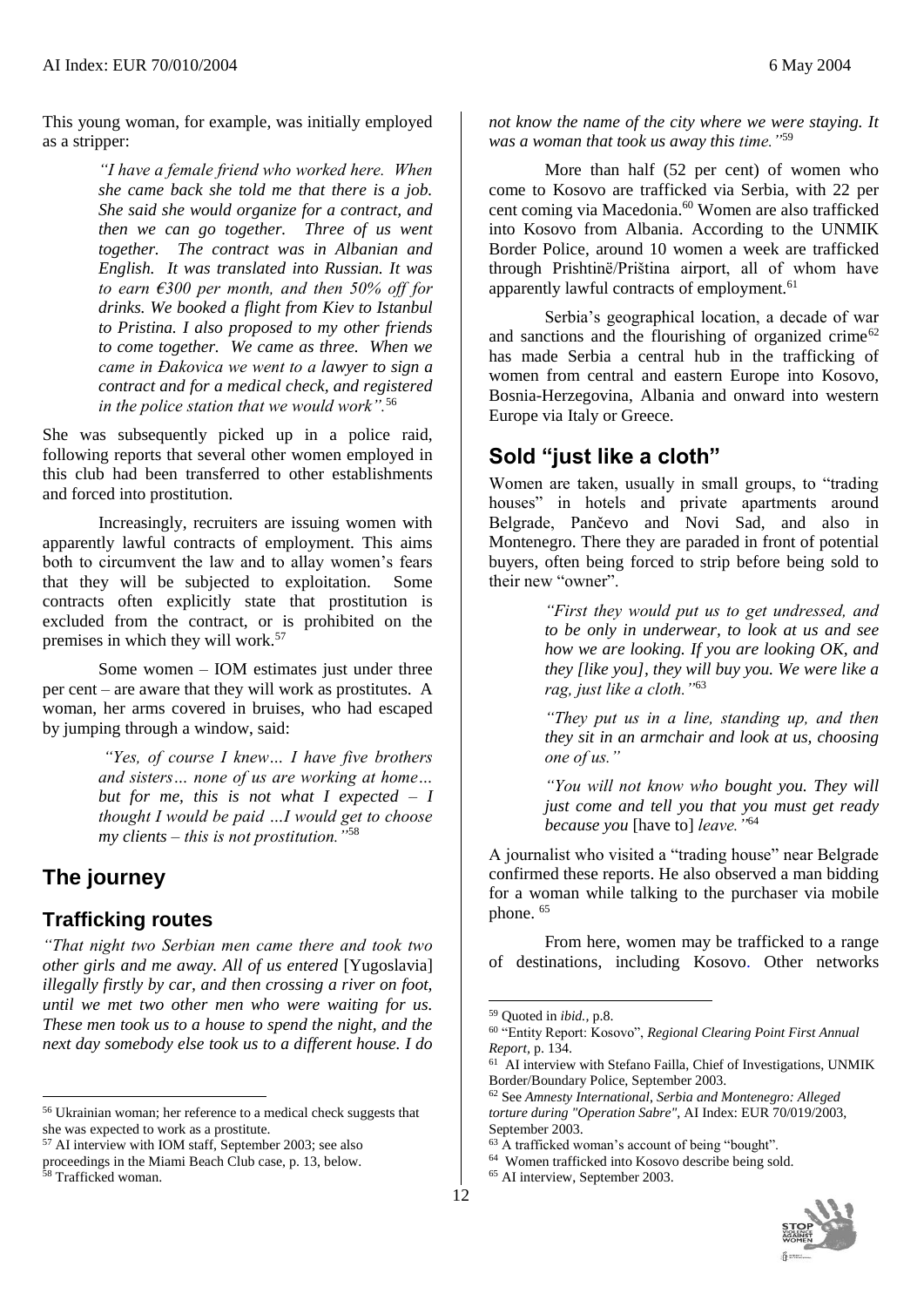operate within and between Albanian communities in southern Serbia, Kosovo and Macedonia.<sup>66</sup>

Some women may find themselves held in Kosovo only briefly before they are sent on to other destinations. Like many other Balkan countries with porous borders, no visa regimes and weak legal and economic systems, Kosovo is also a transit country. It may be a matter of chance whether a woman finds herself trafficked to Italy or Kosovo.

### **In transit**

 $\overline{a}$ 

Many women are aware that their journeys across transit countries are not completely lawful. Sometimes their suspicions are raised while still in their home country. Women may be kept in a locked room, or moved only at night by a succession of different individuals, sometimes including law enforcement officers. By the time they have been taken to another country, most begin to understand what is happening or are told that they have been trafficked.

These women are unlawfully deprived of their liberty, in violation of their rights to liberty and security of their person, enshrined in Article 9 of the ICCPR and Article 5 of the ECHR. Few of them try to escape. Their travel documents have usually been taken away, and they have been told that if they do escape, they are unlikely to reach or cross the border without being arrested. <sup>67</sup> Some traffickers seek to reassure them, suggesting that by the time they reach their destination, everything will be fine. Other women have reported that they had been drugged or sedated. Women who protest are subjected to violent threats and abuse – described as the "breaking" process – often including beatings and rape. This abuse is deliberately designed to instil fear in women and create dependency on their trafficker.

From this point, women are effectively enslaved or "owned" by their traffickers, by the middlemen, and eventually by the owner of the premises where they will work. Although some women are not aware until they reach Kosovo that they have been sold, others have seen money change hands, or have been raped by buyers when they "try the merchandise".

Women are often sold several times over even before reaching Kosovo. According to the IOM, women may be sold for between  $\epsilon$ 50 and  $\epsilon$ 3500, depending on her country of origin. By the time she gets to Kosovo she may have been bought and sold several times, her price rising every time she is re-sold.<sup>68</sup>

## **Into Kosovo**

*"I can never get enough sleep. I always go to bed around 4 or 5 o'clock in the morning, after cleaning up all the tables, dishes, glasses and floors and broken glasses all over the café. I am exhausted when I go to bed and cannot sleep immediately. At 10 or 11 o'clock in the morning I can hear them shouting at us to wake up and we have to do the cleaning of the rooms and beds, and all the sheets. Clients come early at the café and we have to serve them. We are given food like we were animals, very often we have to eat leftovers; we have to serve clients until evening and around 11 o'clock we have to go to serve* [have sex with] *clients in their rooms. Sometimes this service may start earlier."*<sup>69</sup>

Once they get to Kosovo, women are taken to bars, restaurants or clubs, where they are either sold to a new owner, or work for the trafficker. Some women begin by working as waitresses, serving meals or drinks.<sup>70</sup> Others are forced into prostitution immediately, often expected to work as waitresses during the day, and as prostitutes at night.

Evidence at a trial at Prishtinë/Priština District Court demonstrated how women contracted to work as dancers at the Miami Beach Club in Prishtinë/Priština were required to work as prostitutes – despite claims by the defence that prostitution was forbidden according to house rules, and that the women were merely encouraged to "provide the atmosphere".<sup>71</sup> The women described how they were told to tell potential clients that if they wished to be alone with them, then they had to buy a bottle of champagne. Depending on how much the client paid – ranging from DM50 to DM2,400 a bottle – he was entitled to a period of time with the woman in one of the booths or cabins which surrounded the dance floor. An even larger and more expensive bottle entitled the client to sex with the woman in a hotel or a private apartment. Similar systems operate in other establishments.

<sup>71</sup> Prishtinë/Priština District court, P.No.137/2001; indictment PP No, 287/2001, dated 4 September 2001. The trial took place between 4 December 2001 and 25 January 2002.



<sup>66</sup> In 2002 proceedings at Prishtinë/Priština District court revealed a network involving six Albanian defendants, two of whom originated from Bujanovac municipality in southern Serbia, two from Ferizaj in Kosovo and two from Tetovo municipality in Macedonia, see Verdict P. nr 225/2002, 2 October 2002.

<sup>67</sup> IOM Kosovo estimate that less than half of women trafficked have any form of legal documentation.

<sup>68</sup> IOM Kosovo report that Kosovars, Bulgarians and Albanians are "the cheapest" and Ukrainians, Moldovans "the most expensive", AI interview with, and e-mail received from, IOM, Kosovo. <sup>69</sup> Internally trafficked minor, aged 17.

<sup>70</sup> Traditionally, work in bars and restaurants has been a male occupation in Kosovo, although this is no longer the case, especially in large towns.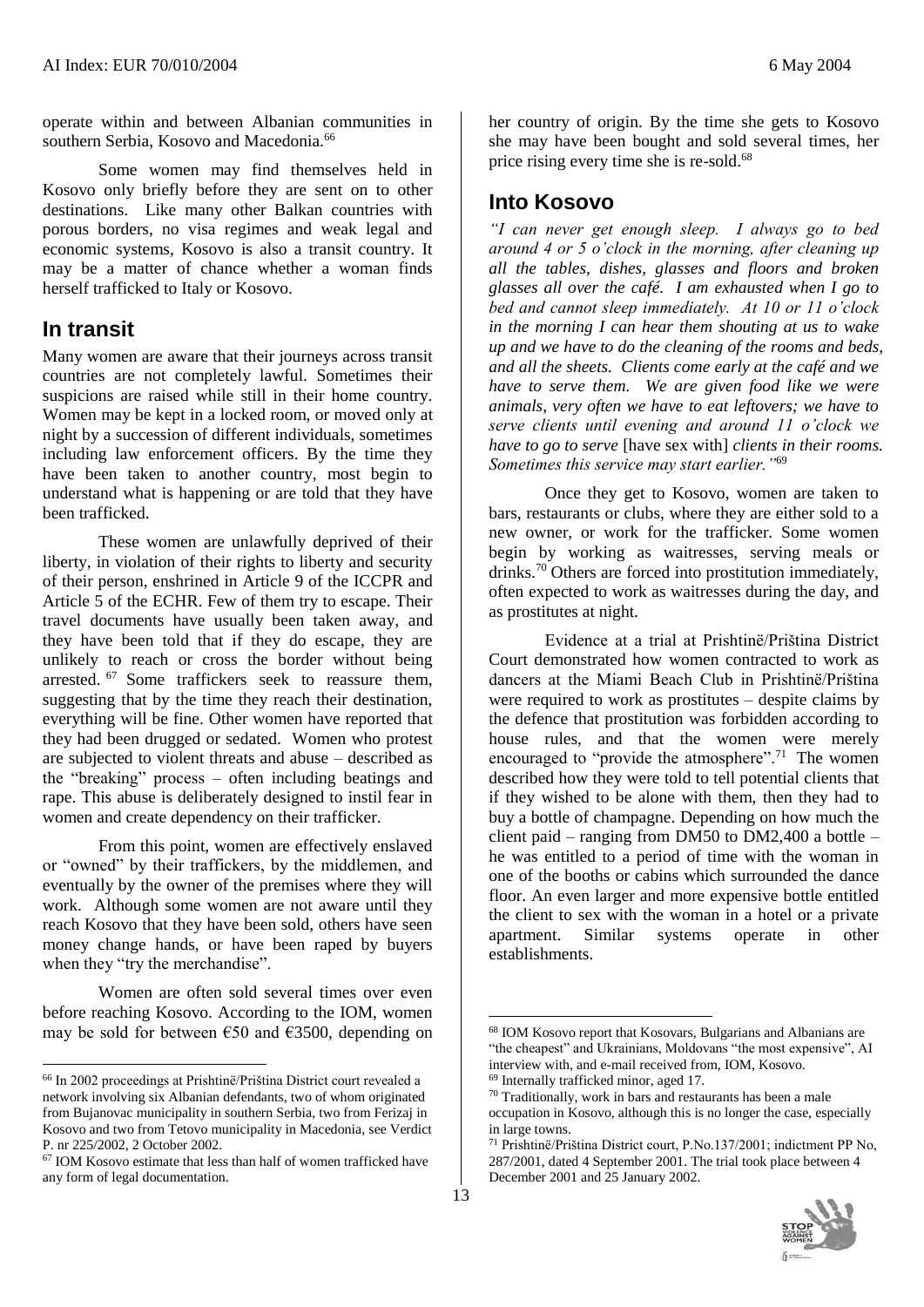#### **Deprivation of liberty**

Restrictions on the woman's freedom of movement start early in the trafficking process, when her passport or travel documents are taken away from her. Without such papers, a woman is likely to be arrested for immigration or other offences. Deprivation of their liberty continues throughout the process:

> *"..the majority of women are held against their will in conditions you wouldn't keep an animal in"*, former Head of TPIU.<sup>72</sup>

Trafficked women are seldom allowed any freedom of movement outside the establishments in which they work. They are confined either by threats and coercion, or by being locked in.

> *"We worked from 9am to 11pm. After that he said, 'You do what you like', but we were locked. When we asked to go out he said, no, that we had to be here. We slept in a room together, me and another girl. All the windows had bars. He didn't ever beat me; it was just psychological threats. We were coerced in that way; I couldn't go out."*<sup>73</sup>

One woman reported to the CPWC that she had been locked into a room, and kept in darkness, unable even to see the men who entered the room to have sex with her. Another NGO working with trafficked women in Kosovo reported that many of the young women they worked with had been similarly detained, and were so disoriented that they had no idea how many men they had been forced to have sex with <sup>74</sup>

At a trial in Gnjilane/Gjilan in 2002, a trafficked woman testified that she had been kept in a cellar, where she slept at night and serviced clients during the day. Food, drink and a bucket for use as a lavatory were brought down to her. She only left the cellar when she was driven by the defendant to meet clients.<sup>75</sup>

Some women have been locked into hotel rooms, not even being allowed to go out to buy sanitary protection.<sup>76</sup> Other women have been allowed out to go shopping, but under escort, and without their passports or other travel documents. Some women, however, do manage to escape:

> *"I was constantly thinking of a way to escape. When one client took me to the next town with*

l

*his car, I took the chance and escaped. After hours of hiding in the bushes I knocked on doors asking for help. A young man opened the door, and told me to wait: I was afraid he would sell me, but I knew that nothing can be worse than going back to the bar. He called the police."*<sup>77</sup>

Following raids on bars and restaurants by the TPIU, traffickers have removed many women to other premises – most often rooms in private apartments. Here they receive clients directed from the bars or via telephone. Almost all these women are locked in, with no freedom of movement whatsoever, and levels of violence, including rape, are reportedly much higher than in the bars.<sup>78</sup>

### **Torture and other forms of cruel, inhuman and degrading treatment**

*"Before I was sold to the bar in Prizren, I was held in an apartment in Gjilan for four days and I was raped by the guards several times."*<sup>79</sup>

Trafficked women and girls are systematically subjected to torture, including rape and other forms of cruel, inhuman and degrading treatment which violate their rights under Article 7 of the ICCPR, Article 3 of the ECHR and Article 37 of the Children's Convention. More than half of the women interviewed by IOM reported that they had been physically abused by the bar owner. A further 25 per cent said that they had also been beaten by bar staff, clients or other people.

Shelters working with trafficked women in Kosovo report that around 40 per cent of women bore signs of physical abuse on entering the shelters; they were predominantly bruised, but some also had broken bones. One woman had been beaten so severely that she was immediately repatriated for surgery to save her eyesight.<sup>80</sup>

In one case, it is suspected that an 18-year-old Moldovan woman, whose body was found in a river near Prizren on 19 February 2001, may have been murdered. The woman, who was found with her purse and documents, had apparently died from drowning. According to UNMIK Police, because the river was very shallow at this point, they suspected that she may have been forcibly drowned or dumped into the river while still alive and drowned while unconscious. A murder investigation was subsequently opened. However,

<sup>72</sup> Interview with former Head of TPIU in, "Saving Girls from Life of Sex Slavery", *Belfast Newsletter*, 30 July 2002.

<sup>73</sup> Romanian woman trafficked into Kosovo.

<sup>74</sup> Interviews with staff at CPWC and CPVPT.

<sup>75</sup> Verdict, N.F., 15 May 2002, Gjilan/Gnjilane District Court.

<sup>76</sup> Verdict Pr. Nr. 131/2001.

<sup>77</sup> 18-year-old Moldovan woman.

<sup>78</sup> AI interview with Pasquale Lupolli, IOM, September 2003.

<sup>79</sup> Moldovan woman aged 21.

<sup>80</sup> AI interview with IOM staff; see also "Entity Report: Kosovo"*,* in *Regional Clearing Point First Annual Report*, p. 147.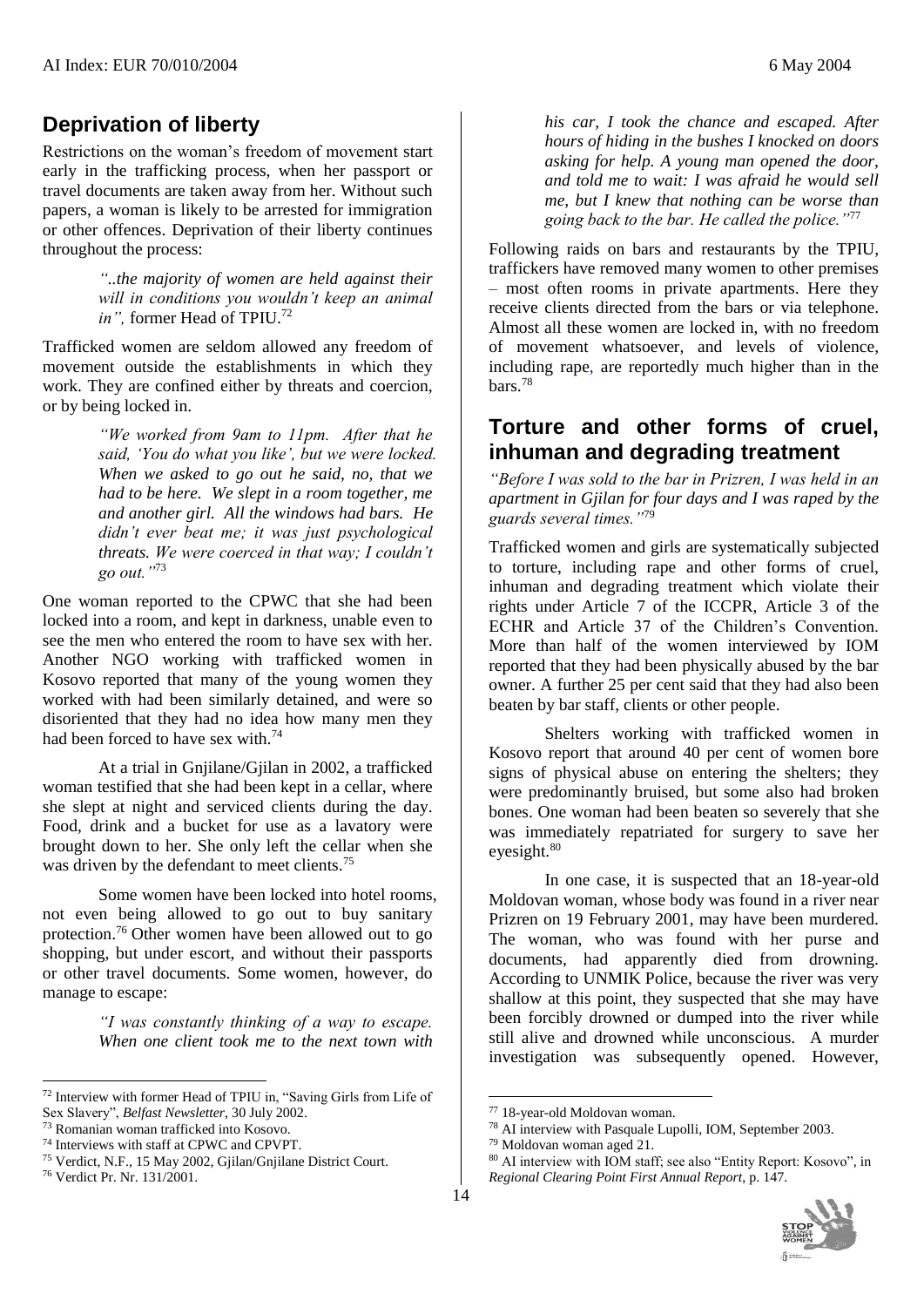although the police reported allegations and strong suspicions of involvement of traffickers, no direct evidence was found and no suspects were identified. The case was subsequently closed on 4 April 2001 by the Prosecutor, but the case was reportedly being reviewed in March 2004, because of new information which "has come to light over the past two years".<sup>81</sup>

In court proceedings against suspected traffickers, trafficked women routinely testify that violence was used as a means of coercion and control. For example, the Prishtinë/Priština District Court heard testimony that 11 women, contracted to work as dancers at the Miami Beach Club in Prishtinë/Priština, had been subjected to forced prostitution and, over a period of at least six months, to a range of other human rights abuses. Seven of the women testified $82$  that the defendant wore a gun on his hip which he used to threaten them with, in order to coerce them into providing sex for clients. One woman had been beaten with a crutch the defendant kept in his office.<sup>83</sup>

The women's families are also threatened. L.J., for example, was told by her owners that if she refused to provide sexual services, they would kill her threeyear-old daughter who remained at home in her country of origin. According to evidence presented at trial, the girl had subsequently been abducted.<sup>84</sup>

Trafficked women and girls may be raped in transit and many are then subsequently repeatedly raped by their owners, who use rape as a means of control and coercion.<sup>85</sup> A Moldovan woman trafficked to Pejë/Peć testified in investigative proceedings that when she had refused to work as a prostitute, the defendant beat and raped her, reportedly to teach her what would happen if she did not do what she was told.<sup>86</sup>

The coercive circumstances of trafficked women also make it impossible for them to give genuine consent

 $\overline{a}$ 

to sex with "clients". Amnesty International notes that the ICC's Elements of Crimes do not require force as an element of rape: in this sense it is possible that 'clients' of brothels, who are aware of the coercive environment in which trafficked women are held, may be committing rape. <sup>87</sup>

> *"She had sex 2,700 times in less than one year; she was subjected to group sex; sex at gunpoint;*[she] *earned 200,000 Deutschmarks*  [for the traffickers]*, she was truly victimised."*<sup>88</sup>

Violence is part of the process of coercion. Sometimes only one woman is beaten, to demonstrate the consequences of non-cooperation to others, and to reinforce the power relationship between the trafficker/owner and the trafficked women. <sup>89</sup> When women are trafficked by men who claim to be their "lovers", a mixture of generosity and violence may be used to reinforce the dependency of the trafficked woman on her trafficker.

Trafficked women are repeatedly subjected to psychological abuse. This can include intimidation and threats, lies and deception, emotional manipulation and blackmail, in particular threatening to tell their family back home about the true nature of their work.

Traffickers keep women perpetually insecure by creating an unpredictable and unsafe environment, <sup>90</sup> including moving women from place to place, as described by many trafficked women in Kosovo. It also includes holding them in conditions which Amnesty International considers may amount to inhuman or degrading treatment:

> *"We lived on the second floor,* [all the] *girls in one room. The bar was situated on the first floor. Our owner fed us with liver sausage, fish and bread. We didn't get money. They didn't buy us any clothes. If I refused to work they beat me.*

<sup>87</sup> See for example the ICC definition of rape as a crime against humanity in Article 7 (1) (g)-1: 1. The perpetrator invaded the body of a person by conduct resulting in penetration, however slight, of any part of the body of the victim or of the perpetrator with a sexual organ, or of the anal or genital opening of the victim with any object or any other part of the body. 2. The invasion was committed by force, or by threat of force or coercion, such as that caused by fear of violence, duress, detention, psychological oppression or abuse of power, against such person or another person*, or by taking advantage of a coercive environment, or the invasion was committed against a person incapable of giving genuine consent.*[our emphasis]. <sup>88</sup>AI interview with international prosecutor, March 2003. <sup>89</sup> IOM Kosovo, *A General Review of the Psychological Support and Service Provided to Victims of Trafficking*, September 2003, p. 10. <sup>90</sup> See *The Health Risks and Consequences of Trafficking in Women and Adolescents. Findings from a European Study,* Kathy Zimmerman, *et al*, London School of Hygiene and Tropical Medicine, 2003. pp. 49-51.



<sup>&</sup>lt;sup>81</sup> E-mail to AI from Derek Chappell, UNMIK Police, 12 March 2004.

<sup>82</sup> Their statements were made at the investigative stage of proceedings, see Chapter 4, below.

<sup>83</sup> See verdict, Prishtinë/Priština District Court, P. No. 137/2001 and appeal verdict, Supreme Court of Kosovo, AF 80/2002.

<sup>84</sup> See Supreme Court Kosovo, Appeal Case decision, 3 April 2003 against Prishtinë/Priština District Court verdict P. nr. 225/2003. <sup>85</sup> See, for example, verdict P. No 10/2001 of 26 April 2001, in which three Serb men convicted and sentenced, along with two others, for trafficking offences were also found guilty of rape. Two Moldovan women and two Serbian women testified that they were raped as a way of forcing them to work; the verdict was upheld on appeal; see verdict AP. 252/2001, 19 March 2003.

<sup>86</sup> See OSCE Department of Human Rights and Rule of Law, Kosovo, *A Review Of The Criminal Justice System, 1 September 2000 – 28 February 2001***,** pp. 58-9; the defendant was subsequently sentenced to three years and six months' imprisonment on three counts of rape, and intermediation in prostitution; he was released pending appeal.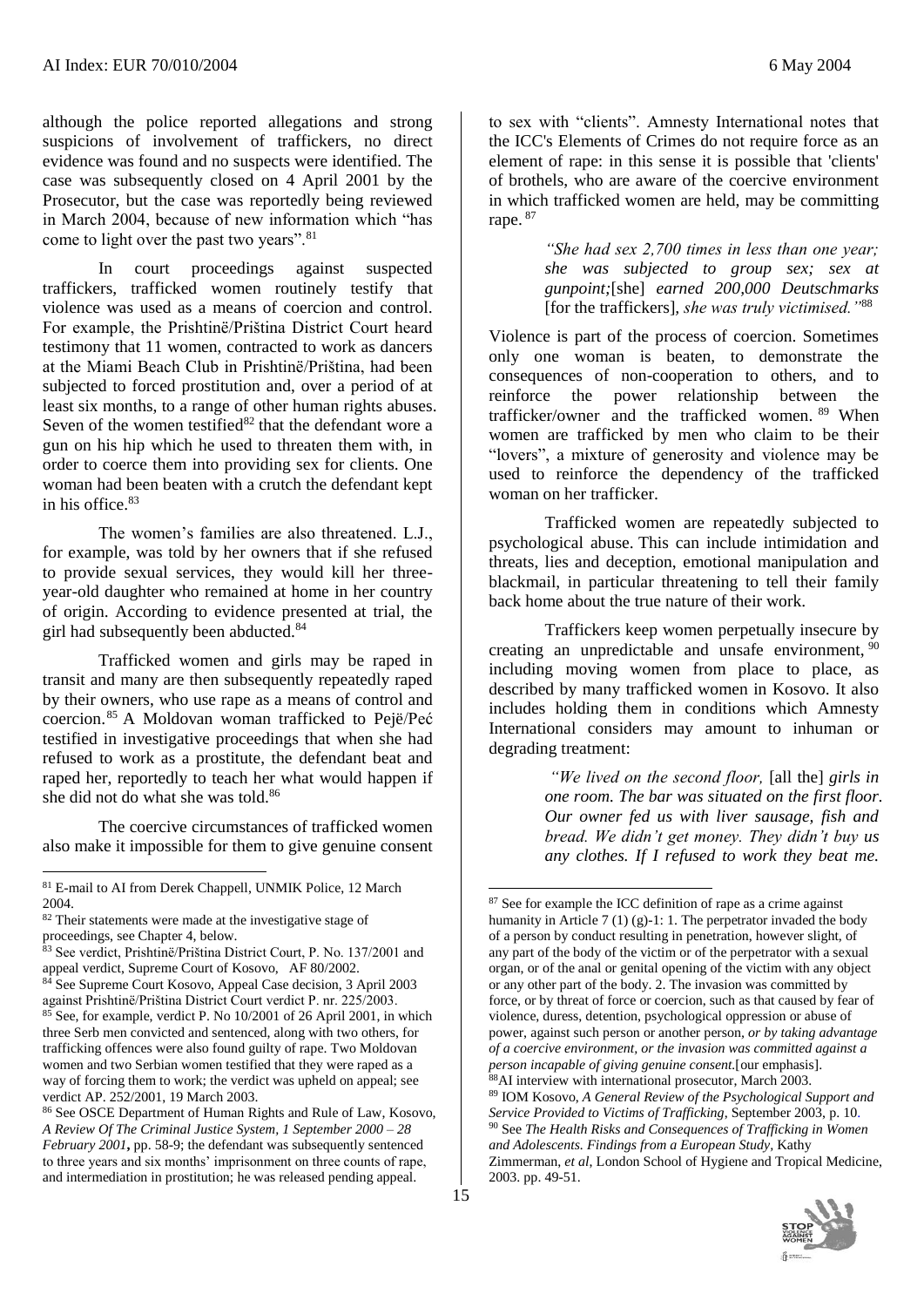*When I was ill, I got no help. It was very cold there."*<sup>91</sup>

Trafficked women in Kosovo reported being held in unhygienic, overcrowded and stressful conditions, with no opportunity for privacy. Many women have to sleep and live in the same room in which they work, often with others. Physically exhausted by the long hours and the number of clients they are forced to have sex with, women also report being deprived of food:

> *"We received one hamburger and one yoghurt a day"; "We had to share four hamburgers and a packet of cigarettes between eight girls"*. 92

An NGO working with trafficked women described how difficult it was for women to regain their sense of selfesteem after their trafficking experience, having been subjected to such humiliating and degrading treatment.<sup>93</sup>

### **Right to health**

*"I felt sick, and was coughing a lot. I had a terrible headache and fever. ... I was lying in bed and almost fading, when the owner's son came into my room and I was beaten badly by him. As a result, I suffered grave bodily injuries. I stayed in bed for three months. Except for other injuries, he broke my hand too. All the time I spent in bed, he repeatedly exploited me."*<sup>94</sup>

Amnesty International considers that trafficked women are denied their right to health guaranteed under Article 12 of the ICESCR and Article 12 of CEDAW, in being denied access to health care by their traffickers, and by being forced to engage in unprotected sex. In 2002, it was reported that 36 per cent of trafficked women in Kosovo reported being denied any medical care, while only 10 per cent were provided with access to regular health care; the majority of trafficked women were forced to have unprotected sex, with only 40 per cent "occasionally" using condoms.<sup>95</sup> Amnesty International is also aware of reports that trafficked women have been subjected to enforced abortions.<sup>96</sup>

An NGO working with trafficked women reported that some traffickers escort the women to private doctors, whose bills are then paid from the women's earnings. By the time women were taken to such clinics, their condition was usually quite serious, but most women were unable to return to the clinic to

l

get the results of tests and receive appropriate treatment. <sup>97</sup> Many trafficked women suffer long-term damage because of the failure to receive timely and appropriate treatment. <sup>98</sup> The organization notes that, although shelters are able to provide presumptive treatment for sexually transmitted diseases to trafficked women, no voluntary HIV testing is available to them.

Women who have been trafficked also suffer from long-term stress, exhaustion and anxiety, as well as damage to their self-esteem and feelings of self-worth. An IOM study found that a significant number of trafficked women also developed conditions including acute stress reaction, post-traumatic stress disorder and depression. 99

Young women, in particular, often show signs of self-harm, including cuts or cigarette burns on their arms. One witness described how she saw a girl "voluntarily burning herself on several occasions with cigarettes on multiple places on her arms …it was a desperate cry for help".<sup>100</sup> Amnesty International delegates met two young trafficked women who clearly showed similar signs of self-harm.

#### **Slavery and debt bondage**

The Trafficking Protocol includes within its definition of trafficking, slavery and slave-like practices. These are expressly prohibited in Article  $8(1)$  of the ICCPR,<sup>101</sup> Article 4 of the ECHR, the ILO Convention (105) on the Abolition of Forced Labour, and in Article 1(a) of the Convention Supplementary to the Slavery Convention

<sup>&</sup>lt;sup>101</sup> Article 8, ICCPR: (1) "No one shall be held in slavery; slavery and the slave-trade in all their forms shall be prohibited. (2) No one shall be held in servitude. (3) (a) No one shall be required to perform forced or compulsory labour." Article 4(1) ECHR contains a similar provision.



<sup>91</sup> Ukrainian woman trafficked to Kosovo.

<sup>92</sup> Women trafficked into Kosovo.

<sup>93</sup>AI interview with Naime Sherife, CPWC, September 2003.

<sup>94</sup> Internally trafficked Albanian woman, aged 21.

<sup>95</sup> UNICEF, UNOHCHR, OSCE/ODIHR, *Trafficking in Human Beings in Southeastern Europe*, 2002, p. 96.

<sup>96</sup> See for example, "Si u dhunua Shqipja 22 vjeçare?", *Kosovarja*, 1- 15 May 2003.

<sup>97</sup> Limanowska, *Trafficking in Human Beings in Southeastern Europe*, 2002, p. 96. Until August 2003, the international NGO United Methodist Committee on Relief (UMCOR) ran a free service, including a mobile clinic, making connections with the bar-owners, and encouraging them to let women attend UMCOR's mobile clinic.  $98$  The long term consequences of untreated sexually transmitted infections can include pelvic inflammatory disease, lasting damage to the reproductive tract, kidney and bladder, infertility, miscarriage, infant morbidity and mortality, and cervical cancer, *The Health Risks and Consequences of Trafficking in Women and Adolescents*, p.46. <sup>99</sup> *A General View of the Psychological Support and Services Provided to Victims of Trafficking*, IOM Kosovo, September 2003. See also *The Health Risks and Consequences of Trafficking in Women and Adolescents*. Both studies note that insufficient research has been carried out into the psychological trauma that trafficked women suffer as a result of their experiences, *ibid*, p. 2 and *ibid*, pp.13-18, respectively.

<sup>100</sup> Verdict, AF Nr. 80/2002.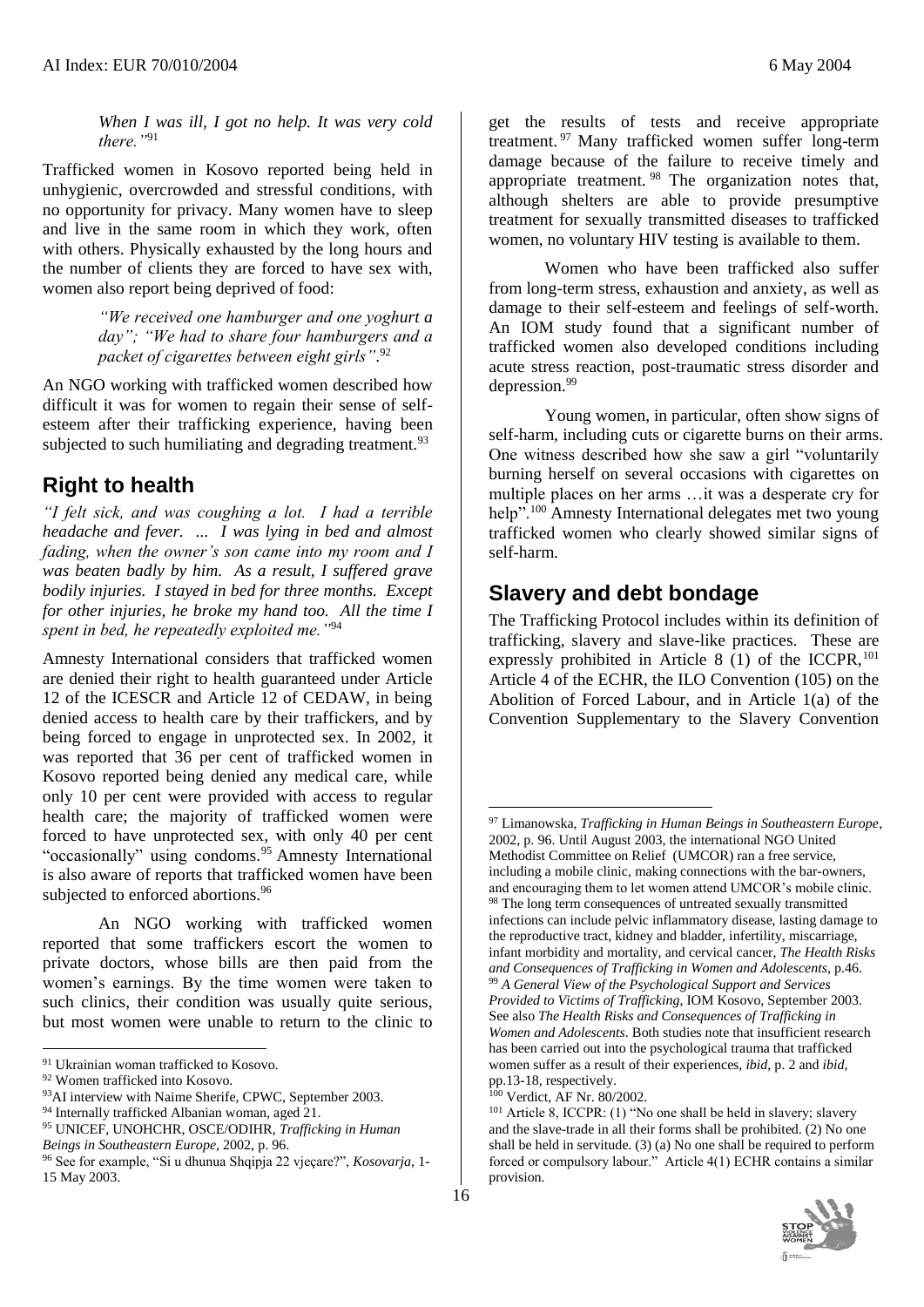which prohibits specific slavery-like practices, including debt bondage.<sup>102</sup>

Women trafficked into Kosovo are sold into slavery. Each of the trafficked women interviewed by Amnesty International referred to the man to whom they had been sold as their "owner"; NGOs working with trafficked women report the same.

Although women may have previously agreed to repay, from their wages, the person arranging, for example, the costs of their supposed journey to Italy, few of them understood or expected that they had in fact been purchased, and that they would have to repay their "owner" the amount he had paid for them. Neither did they expect to pay additional sums, regularly added to their debt, often apparently for the costs of their food and accommodation.

A young woman who thought she was going to work in a legitimate job in a bar in Kosovo, and who, in addition to bar-work, found herself forced into prostitution, told Amnesty International:

> *"I signed a contract for a monthly salary for €100, because of the tax that would be taken out of my salary. However, I had a verbal agreement in my country to work for €300 per month. The owner of the bar said 'I bought you for €200; you have to pay that back', and he told me that I had negative €4. Then one day he said, 'You owe me €80' and I had to pay with my time. Every three or four days he would say to me, 'You are minus €20' or whatever. For three months I earned just €300 – 350 but I should have had €900… When I was in my country they said I would have food, cigarettes etc. There was nothing of that agreement. I paid for my uniform, I paid for medical checks, I paid for my contract, I paid for my trip, everything. I paid €16 for my T-shirt. It had my name on the front and the company's name on the back."*<sup>103</sup>

Women at the Miami Beach Club, who under their contracts were supposed to receive a commission on drinks sold, testified in proceedings at Prishtinë/Priština

 $\overline{a}$ 

District Court that they rarely received this money. Instead they were regularly "fined" for various reasons: including having sex outside the hotel with clients who had not paid the requisite amount; refusing to have sex with a client who had taken drugs; getting drunk – even though drinking large quantities of alcohol was part of their work; or for arriving late to work.<sup>104</sup>

Other women report paying off one debt, only to be faced with another, in a cycle of debt-bondage from which it is almost impossible to escape.

> "*I learned that I was sold to a pimp for 2200 DM (€955). The money he had spent on me I had to work off. When I worked the sum, the pimp sold me to Kosovo for 1750 DM. I never went to anyone for help because I had no opportunity to move. I worked at night with a [guard] only 15 feet away at all times. I was locked up in a room during the day. If I had had the chance, I would have tried to find the Red Cross for help."*<sup>105</sup>

### **Internally trafficked women and girls**

*"Before they were victims of trafficking, they were victims of domestic violence or of rape in [the] war or poor education – they all have some reasons to be victims of trafficking."*<sup>106</sup>

As well as those who are trafficked into Kosovo from abroad, increasing numbers of local women and girls are also being trafficked into the domestic sex-industry. According to the CPWC, the number of internally trafficked women has recently increased dramatically, with over twice the number of girls and women assisted in 2002 as in 2000. Of 253 internally trafficked women and girls supported by CPWC during this period, the majority – some 81 per cent – were under the age of 18. Almost one-third, 32 per cent, were between 11 and 14 years of age. <sup>107</sup> In 2003, the CPWC assisted an

<sup>106</sup> Interview with Naime Sherife, CPWC, September 2003. <sup>107</sup> CPWC, *Annual Report 2002*, 25 April 2003. The TPIU has publicly questioned these figures, arguing that the CPWC does not distinguish between victims of trafficking, sexual abuse and domestic violence; see also UNICEF,UNHCHR, OSCE/ODIHR, *Trafficking in Human Beings in South Eastern Europe, Situation Update 2003*, p. 174. In its Annual Report, for 2002, the CPWC reports that in 10 centres across Kosovo, the NGO assisted some 5361 victims, of whom 165 were identified as victims of trafficking, (using the Trafficking Protocol definition), the remainder being victims of rape or domestic violence.



<sup>102</sup> "Debt bondage, that is to say, the status or condition arising from a pledge by a debtor of his personal services or of those of a person under his control as security for a debt, if the value of those services as reasonably assessed is not applied towards the liquidation of the debt or the length and nature of those services are not respectively limited and defined," UN Supplementary Convention on the Abolition of Slavery, the Slave-Trade, and Institutions and Practices Similar to Slavery.

<sup>103</sup> Bulgarian woman trafficked into Kosovo; in this case, the woman did receive a small payment: the IOM report that some traffickers have adopted this tactic in order to keep women more compliant, AI interview with IOM, September 2003.

<sup>104</sup> Verdict P. No. 137/2001.

<sup>&</sup>lt;sup>105</sup> Ukrainian woman trafficked first to Serbia and subsequently to Kosovo.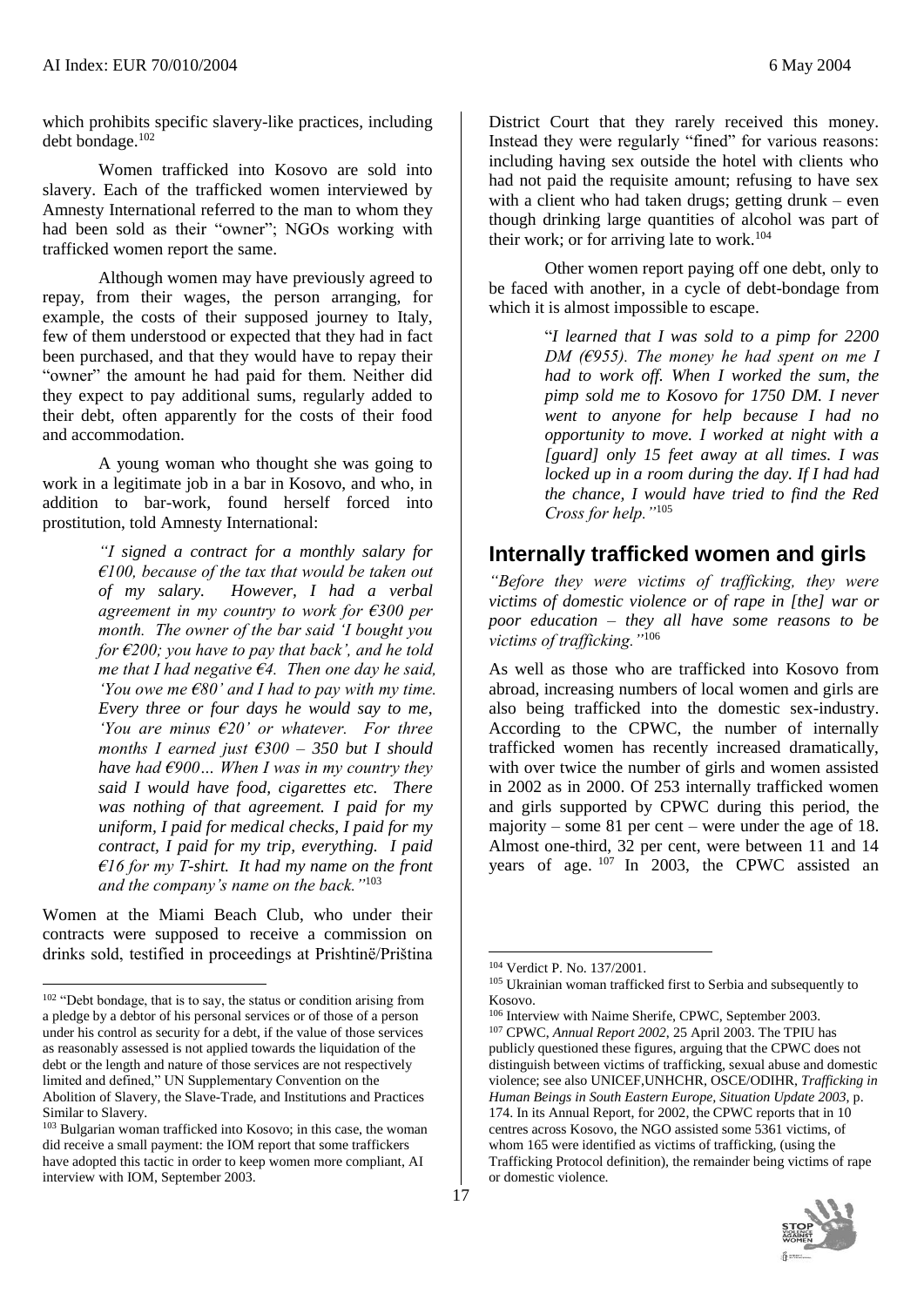additional 92 cases, 79 per cent of whom were under 18 years old.<sup>108</sup>

Economic conditions in Kosovo, especially in rural areas where the majority of these young women come from, have failed to recover after the war, and unemployment, though less than in 2000, is still running at almost 60 per cent.

According to the CPWC, 84 per cent of internally trafficked women with whom they worked had only received a basic level of education. Some had not completed primary education and five per cent were illiterate. Only 10 per cent had attended secondary school, and only one per cent had received any form of higher education. In 2002, the World Bank reported that only 56 per cent of 15 to 18-year-old girls, the group most vulnerable to trafficking, were enrolled in full-time education. But even girls with some education are not immune.

> *"I used to be an excellent student in primary school. One day I met a girlfriend of another class in the same school. She invited me to go out together. She introduced me to some people that liked me and seemed to be very pleasant….I was driven in a room and raped ... since then I'm not free any longer ..."*<sup>109</sup>

Staff at the CPWC told Amnesty International that the majority of young women come from poor backgrounds, often from dysfunctional families with high levels of domestic violence and alcoholism. Many families had also been through several years of displacement, war and trauma:

> *"We suffered very much during the war. Our house was burned. We have experienced so much terror in* [R.] *during the deportation too. Immediately after the war ended, my father married me to my sister's brother-in-law. I didn't love him. After some time there, I left his house, beaten up and mutilated. It was dark. I asked for help in the asphalted street in the village. A driver stopped by, he took me in his car, and he promised to help me and then drove me to the city ... I was sent to a café bar and handed over to the owner of that place. All the time I was there, I was repeatedly exploited and raped. Afterwards, the owner sold me to the place where I was later rescued by the police, seven months after. Every time I asked to be freed, the owner used to tell me that I didn't*

l

*work enough, claiming that I could only earn DM300 for my services, while he bought me for the price of DM1,500."*<sup>110</sup>

Although a majority of internally trafficked girls and women are recruited in similar ways to women from abroad, including by being offered work in western Europe, a higher percentage are reportedly abducted by force. Poor economic conditions also make young women more susceptible to the "lover-boy" trafficker:

> *".. he offers to take her out of that. He promises to love her, he promises her marriage; he promises her a job; he promises to take her out of Kosovo".*<sup>111</sup>

Internally trafficked women generally face the same conditions as those from outside Kosovo, although the numbers reporting that they receive any form of payment are extremely few. Both foreign and local women and girls have been found in the same bars, and on the whole report being treated in the same way by bar owners and other workers, although some internally trafficked women are held in much worse conditions. Many reported that they slept for only three or four hours a night, servicing between 10 and 15 clients each day, and were given "high-energy" drinks to keep them awake.

Most of the young women counselled by the CPWC reported that they had worked for between eight months and two years before they escaped or were "rescued" by the police. In contrast to externally trafficked women,  $1\overline{1}2$  only 24 per cent are referred directly by the TPIU or other law-enforcement officers, with the majority of women being referred by other agencies or seeking assistance themselves after managing to escape.

Some young women are sold by members of their own families. One 14-year-old was married to a local bar owner who physically abused her and forced her into prostitution, eventually selling her to three brothers who took her to Prishtinë/Priština, where they forced her to have sex with them and other men.<sup>113</sup> In another case reported to Amnesty International, a 13 year-old Romani girl was initially sold for €500 in marriage to a 40-year-old man, who beat and raped her. When she escaped from him, she went back home: in order to recoup the marriage payment, her mother

<sup>113</sup> Without any support and unable to return to her family, she returned to work as a prostitute in the bars. OSCE, *Report on the Centres for Social Work*, p.25.



<sup>108</sup> The CPWC also continued to support 59 women and girls from their 2002 case-load, CPWC unpublished Project Report for 2003. <sup>109</sup> Internally trafficked woman.

<sup>110</sup> Internally trafficked woman, aged 19.

<sup>&</sup>lt;sup>111</sup> Amnesty International interview with Naime Sherife, CPWC, September 2003.

 $112$  See footnote 15, p.3, above.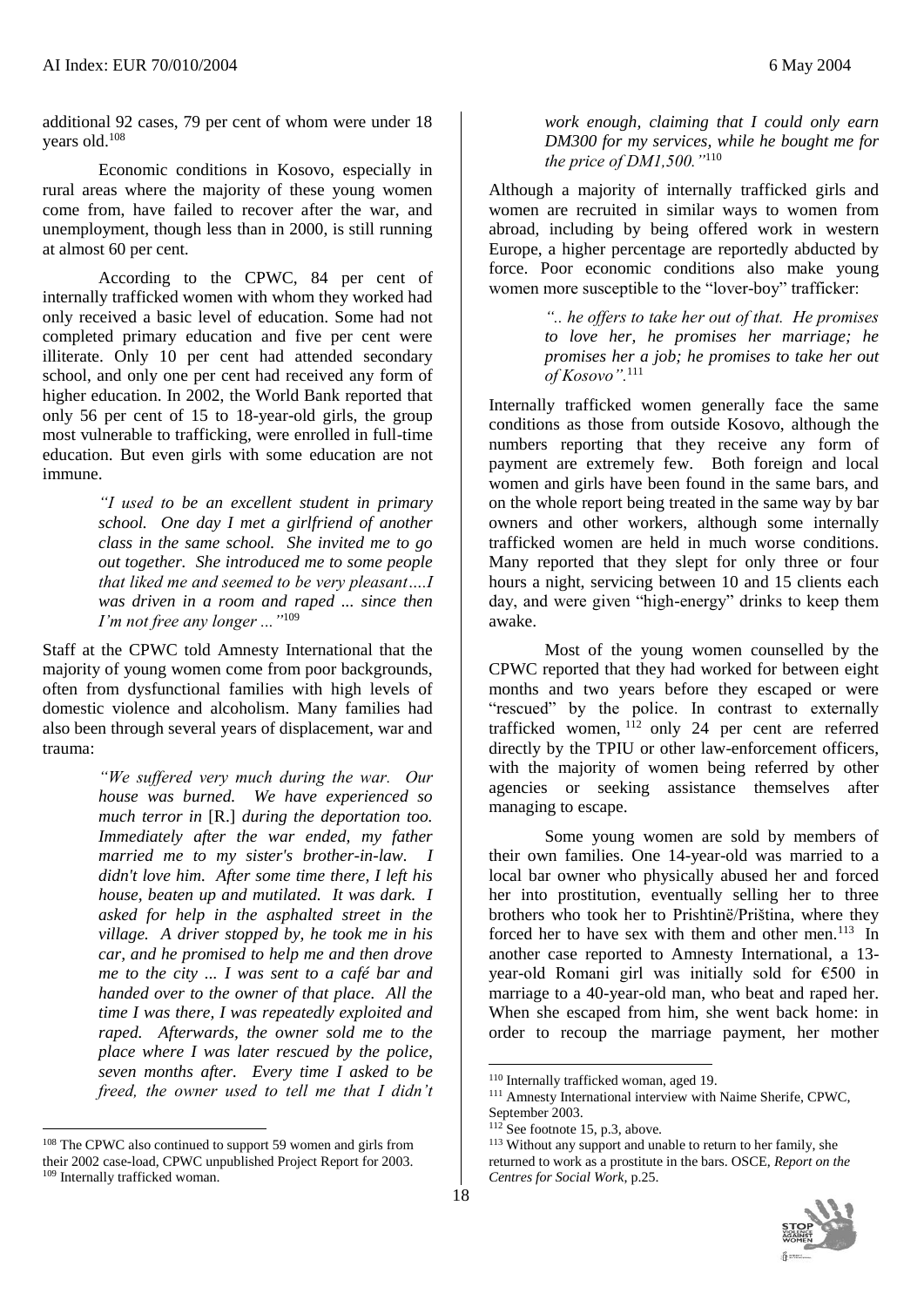prostituted her in local shops. The child now has to be protected from her own family. In February, UNMIK police reported the arrest of a man who raped a young member of his own family, and then sold her to another man for  $\epsilon$ 100; he was charged with the rape of a minor and with trafficking.<sup>114</sup>

But without family support, young women are even more vulnerable:

> *"My parents are divorced. I live anywhere I can, with my uncle's family, neighbours and cousins. An old man has noticed that I am alone and started to caress me. He invited me to go to his house. He kept saying that he loved me very much. He touched my body and even gave me money for clothes and other things. But there were other men that took me too ... he knew them, but never stopped them ... among other services I had to do striptease on the table in an apartment, a large room and with plenty of people around watching me dance; there were international visitors too, once, I have seen international soldiers ... ."* <sup>115</sup>

Proceedings are currently in progress in the case of five children found locked into a room where it was suspected that they were being abused by both homosexual and heterosexual men. It is not known whether they were orphaned or abandoned. When the children were found, they were malnourished, they had head lice and they were severely traumatized.<sup>116</sup> Other vulnerable children are reportedly initially recruited to sell gum or beg in the streets; while the boys move on to selling cigarettes or phone cards, the girls are forced into prostitution.

Amnesty International has also received reports that young women in Kosovo are vulnerable to a further form of sexual exploitation which Amnesty International considers falls within the definition of trafficking as cited in the Trafficking Protocol. These are cases in which although abusive sexual exploitation has taken place, it is not entirely clear that an economic motive exists. In this form of trafficking, young girls are abducted and subsequently subjected to repeated rape, sometimes by the same group of men, or repeatedly abducted and forced to have sex with different men over a period of several months. After their initial ordeal, sometimes lasting for up to a month, the young women

 $\overline{a}$ 

are released, often dumped outside their home or their school; a few weeks or months later, they are abducted again. On 14 February 2004 UNMIK police received a report that a 14-year-old girl was missing; following an investigation, she was rescued by the police on 1 March: over a period of 20 days, she had been repeatedly raped by eight adult men. $117$  In a similar case:

> *"I was going to school. I noticed that a young woman near the schoolyard was watching me. I stopped by a burek <sup>118</sup> place and took a look inside. The strange woman approached me and offered me a burek. She paid for it. This lasted for some days, until we became friends. One day she suggested we have a ride with her in her car. I went with her. The car didn't stop in the neighbourhood I live, but they continued to drive the car in a road unknown to me. Driver was a man. When I asked about the place we were going to, they told me that we are visiting an old city, where I've never been before. Indeed, I was sent there and kept in a motel for three weeks in a row. Four men raped me. I was yelling, but no one could hear me since my mouth was closed. Other men came too. After three weeks they sent me to another city. There, too, I was forced to have sex with anyone who visited that private house. After some time they set me free and I came back home. They wouldn't leave me alone. They came to the door, threatening that they will go to my school and tell everybody what has happened. They even threatened that they will say to my parents that it was me that decided freely to go with them. I was forced to go with them time after time, week after week and sometimes even for three months. I couldn't continue with school, since some months had already passed and I was absent since the beginning of October ... I feel ashamed and I feel like everyone is watching me as though I am a criminal, and I am so scared of ... I was never paid. They gave me food and dressed me in bridal clothes. I used to shiver from cold when in wintertime I had to wear mini skirts and stay almost naked. When having a cold, I couldn't go to the doctor. I was given some pills and a juice prepared only for me. Even when I was brought back to my home, I couldn't go out, and I never told my parents of what has happened to me, because I was scared*

<sup>118</sup> Filo pastry pie filled with meat, cheese or spinach.



<sup>114</sup> UNMIK Police Briefing Notes, 26 February 2004.

<sup>115</sup> Internally trafficked Albanian girl, believed to be under 12 years of age.

<sup>&</sup>lt;sup>116</sup> AI interview with the manager of the children's shelter.

<sup>117</sup> UNMIK Police Briefing Notes, 3 March 2004.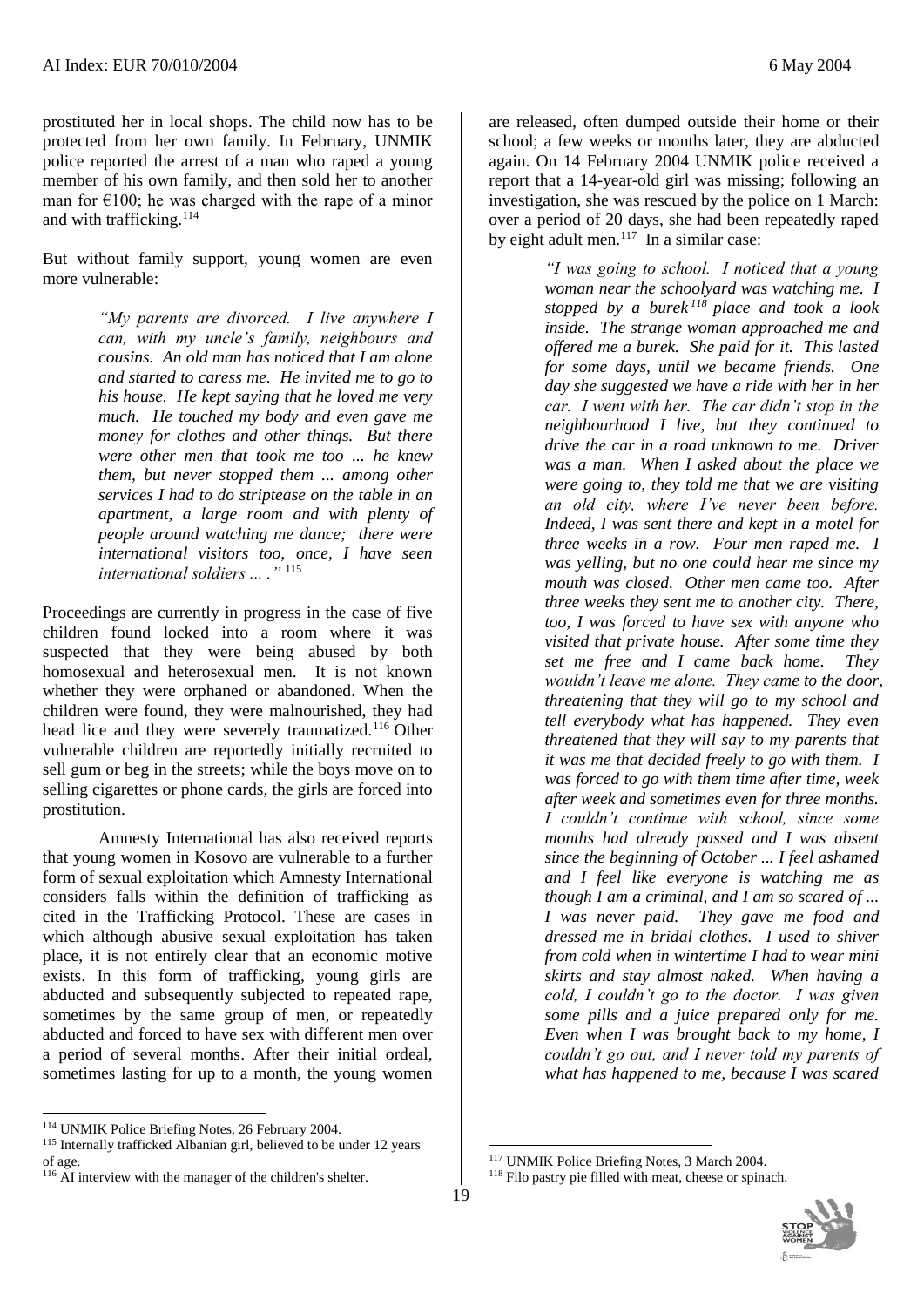*and ashamed, until it became too much for me, and too late."*<sup>119</sup>

## **Trafficking from Kosovo**

Kosovar Albanian, Serb and Romani women and girls also face a growing risk of being trafficked abroad. At the time of writing, their main destination is the predominantly ethnic Albanian areas of Macedonia, where the TPIU, IOM and CPWC report young women being transferred or re-trafficked from Kosovo.<sup>120</sup> However, internally trafficked young women also report being offered work in Italy, and it would appear that they are increasingly being trafficked, via Albania, into Italy and other parts of western Europe.

> "*A friend of mine, he is older than me, told me he could help me get a job in Macedonia; I had the opportunity to leave all the bad things behind* [she had been raped and had reported the rape to the police, resulting in problems with her family and friends] *The man drove me to a village close to Gostivar. I remember he paid DM200*  $(F100)$  *to a taxi driver to bring me through the border. Once in Macedonia, I was brought to a bar and told I should work there as a waitress for DM10* (€5) *a day. I was accommodated in a house together with other girls from Moldova and Russia, I think they were Russians. None of us was free to leave the house during the day, we were obliged to stay indoors until we would go to the bar. After a few weeks things changed, the owner asked me to sit with the clients of the bar and, if they would want, to accompany them upstairs to the bedrooms."* <sup>121</sup>

By May 2003, some 17 Kosovar women had reportedly been repatriated to Kosovo. Of nine, who were assisted by the IOM, three had been trafficked to Macedonia, two to Italy, one to Belgium and one to the United Kingdom.

> *"After a while one of the guys* [who had kidnapped and raped her] *took me by car to Albania. They brought me to another motel and left me there… for another month. They… raped me several times… One night I was taken away to another city. They put me in a speed boat of desperate people and sent me to Italy… They locked me in an apartment. The next day they told me that I had to work for them – on the street. I refused, began shouting… They beat me*

 $\overline{a}$ 

<sup>120</sup> Amnesty International interviews with Pasquale Lupolli, IOM; Irina Cocos, TPIU and Naime Sherife, CPWC, September 2003. <sup>121</sup> 16-year-old from Pejë/Peć, Kosovo.

*a lot; they told me that if I refused they'd kill me and my family back in Kosovo …. I was so afraid. I was in Italy illegally. I couldn't ask for help."*<sup>122</sup>

Prompt and effective action is needed to minimize the risk that young women from Kosovo will be drawn into illegal migration that will in turn expose them to the risk of abuse and exploitation, including, in particular, vulnerability to trafficking and associated human rights abuses.

Such action must address the gender dimensions to increasing poverty in Kosovo, the failing education system, and high levels of family violence and widespread violence against women.

<sup>119</sup> Kosovo Albanian girl aged 13.

<sup>122</sup> 16-year-old Kosovar Albanian, trafficked at the age of 14 to Italy.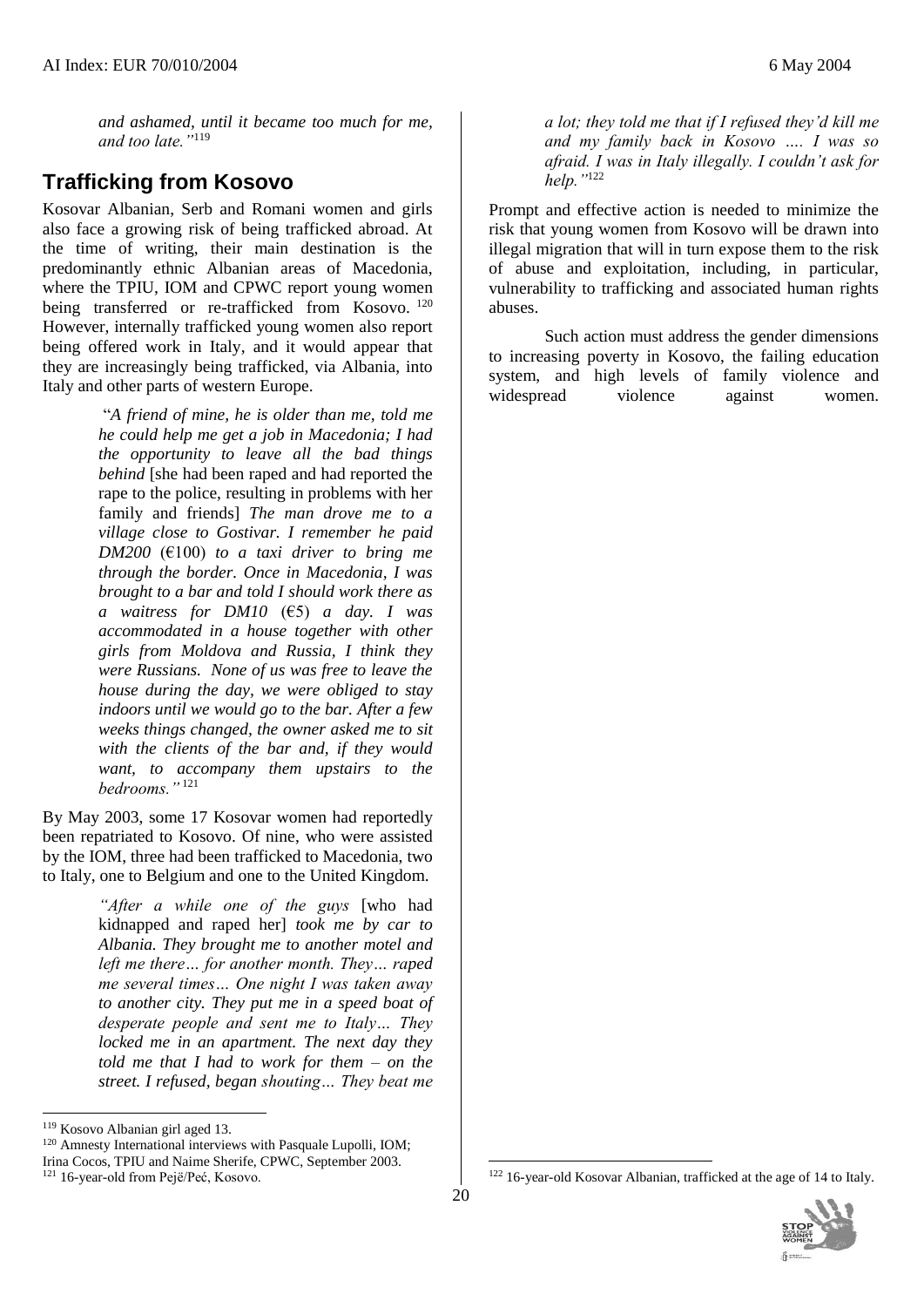# **Chapter 3: Responses to trafficking – law enforcement and criminal justice**

In the absence of the rule of law when UNMIK arrived in Kosovo, UNMIK's mandate included the establishment of a police force and a functioning criminal justice system. It was faced with continuing human rights abuses, including the murder and abduction of members of minority communities, political killings within the ethnic Albanian community and other serious crimes, and the failure of UN member states to provide the resources and personnel to police Kosovo. As a result, UNMIK failed to address trafficking systematically until November 2000, when the Trafficking and Prostitution Investigation Unit (TPIU) was established within UNMIK police.

## **Raids, arrests and deportation**

UNMIK's initial response in the period from 1999 to 2000 appears to have been to try to control prostitution – which is illegal in Kosovo – rather than addressing the issue of trafficking. This was done predominantly through raids by UNMIK Police and KFOR on premises where trafficked women were believed to work. UNMIK police also arrested women for immigration or documentation offences at borders and within Kosovo. However, the traffickers themselves were rarely targeted.

Raids were conducted by UNMIK police in conjunction with  $KFOR$ ,<sup>123</sup> often with the assistance of military police forces, responsible to their respective KFOR contingents, including Italian *carabinieri,* French *gendarmerie* or other specialized armed forces.

In 1999, in the absence of procedures to identify and protect victims of trafficking, women appear to have been routinely detained and subsequently charged with prostitution, or other offences. UNIFEM reported on three raids by military police or KFOR in the absence of UNMIK police, where apparently no attempt was made to establish whether the women were victims of trafficking or to determine their assistance needs. Following a raid in Mitrovicë/a, for example, two Serbian women and two Ukrainian women, all believed to have been trafficked, were detained and then released after three weeks "because no one would take responsibility for them". One was a 16-year-old girl. In Prishtinë/Priština, *carabinieri* raided a brothel near the airport, removed young women present but failed to take

 $\overline{a}$ 

action to arrest the owners. In the third case, UK Royal Green Jackets (part of KFOR) raided a bar in Prishtinë/Priština, but apparently made no efforts to identify whether women had been trafficked until a foreign civilian present said that they should "check if they have their passports".<sup>124</sup>

In early 2000, following the establishment of IOM's Counter-Trafficking Program in Kosovo, the IOM introduced procedures for the identification and protection of victims of trafficking arrested in such raids. By the end of April 2000 some 50 women had reportedly been repatriated by the IOM. However, procedures to identify trafficked women were not always routinely applied by UNMIK police, and women reasonably believed to have been trafficked continued to be charged with prostitution.

By February 2001, just four persons had been convicted under Article 251 for "intermediation into prostitution". 125

## **Trafficking and Prostitution Investigation Unit**

In November 2000, the Trafficking and Prostitution Investigation Unit (TPIU) was established within UNMIK police, coordinated from Prishtinë/Priština and comprised of five regional units. Its aims were to gather intelligence and construct a database of information on premises and suspects thought to be involved in trafficking, and to identify "women working in these circumstances" in order to assist in the prosecution of those believed to be responsible for trafficking. The TPIU was staffed, from its inception, by both international police officers and members of the Kosovo Police Service (KPS).

The newly formed unit rapidly launched a series of raids throughout Kosovo, in conjunction with KFOR.

# **The Trafficking Regulation**

On 12 January 2001 the SRSG promulgated UNMIK Regulation 2001/4, *On The Prohibition Of Trafficking In Persons In Kosovo*. The Trafficking Regulation bases its definition of trafficking on the Trafficking Protocol.<sup>126</sup>

Section 2 of the Trafficking Regulation criminalizes those engaging in trafficking, and applies penalties of between two and 12 years' imprisonment; where a minor is trafficked, the maximum penalty is set at 15 years' imprisonment. Under the Regulation, those

<sup>&</sup>lt;sup>123</sup> KFOR assumed a policing role from June 1999 on the basis of para. 9 (d) UNSCR 1244/99, which charged KFOR with "ensuring public safety and order until the international civilian presence can take responsibility for this task".

<sup>124</sup> UNIFEM, *No Safe Place*, pp. 77-8.

<sup>125</sup> OSCE, Kosovo: A Review of The Criminal Justice System 1 September 2000 – 28 February 2001, p.8. <sup>126</sup> UNIS/CP/439, 7 July 2003.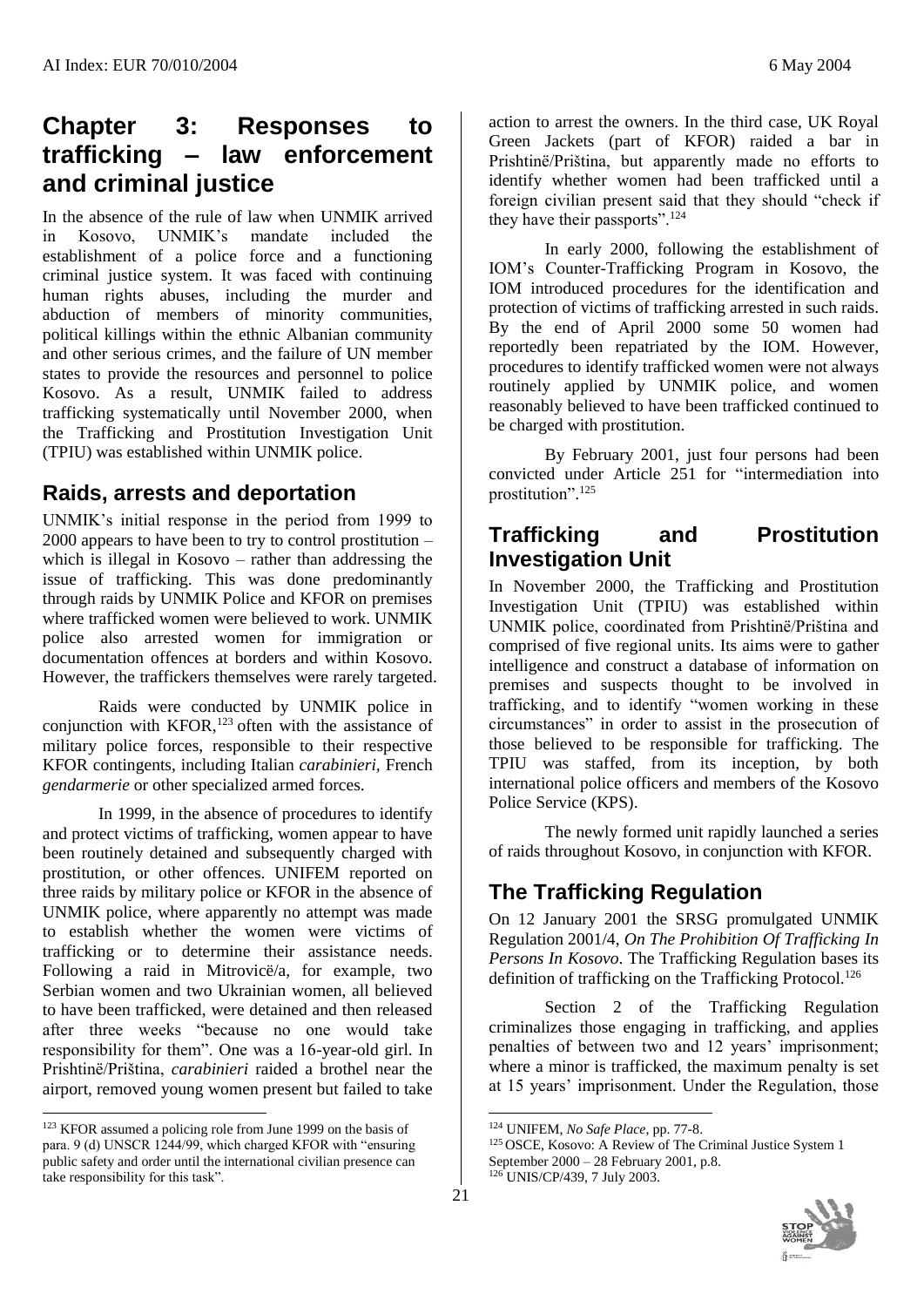convicted of organizing trafficking are subject to penalties of between five and 20 years, and those facilitating trafficking are also covered. Section 3 makes provision for the conviction of those withholding the identity papers of trafficked women.

Significantly, the Regulation also addresses the issue of demand, criminalizing those who knowingly use or procure the services of a trafficked person; defendants who are convicted may be sentenced to between six months and five years' imprisonment; where the person is a minor, the maximum penalty rises to 10 years' imprisonment.

The Regulation also includes a number of measures intended to protect the rights of trafficked women. These include: provisions that ensure that their right to voluntary repatriation should not be delayed by the investigative process; provisions for witness protection; and a prohibition against a victim's past history being used as evidence in court, except *in camera* after an application by the defence; and provisions for trafficked women to be granted residence in Kosovo. These provisions are discussed in more detail below.

Section 11 provides that trafficked persons are not criminally responsible for charges of prostitution or illegal entry into Kosovo. However, this provision places the onus on the woman to provide evidence to support a reasonable belief that she is a victim of trafficking. Further measures set out in Section 10 aim to ensure a coordinated program of assistance, but only if the woman provides sufficient evidence that she has been trafficked. Section 10 remains to be implemented.

The lack of consultation with local prosecutors and judiciary during the drafting of the Trafficking Regulation, and the failure to ensure training of all members of the judiciary have resulted in problems in both the interpretation and the implementation of this law.

### **After the Trafficking Regulation**

"*Women are treated as criminals and as prostitutes, the men don't see them as victims,"* Amnesty International interview with KPS officer.

Despite the promulgation of the Trafficking Regulation, Amnesty International is concerned that neither UNMIK Police, the KPS nor the judiciary were fully informed of its provisions and consequently failed to implement its provisions, including measures for the protection of trafficked women. As a consequence, both law enforcement officers and the judiciary failed to identify women believed to have been trafficked. Section 8 of

the Regulation provides that a person who supplies evidence to support a reasonable belief that they are a victim of trafficking with a defence against prosecution for prostitution or illegal entry into Kosovo. Despite this provision, trafficked women have continued to be arrested and prosecuted for border or status violations, or charged with prostitution offences following raids by UNMIK police, without what appears to have been adequate investigation into their circumstances or status. In some cases, they have subsequently been sentenced to 10-30 days' imprisonment and deportation orders. Women arrested in routine bar inspections were also sentenced and deported.

In 20 cases monitored by OSCE Legal Systems Monitoring Services (LSMS) in 2001, LSMS observed that judges failed to respect this protection against prosecution for prostitution or status offences provided to suspected victims of trafficking. The judiciary argued that there had been no proceedings in, for example, the relevant District Court to establish that the women were victims of trafficking. In other cases they claimed that the Trafficking Regulation failed to set a standard of evidence whereby women could establish their status as a victim. Elsewhere, judges who sentenced four foreign women to 15-20 days' imprisonment on charges of illegal border crossing from Macedonia, and a two-year deportation order, informed LSMS that they had never seen the Trafficking Regulation.<sup>127</sup>

In 2002, almost 100 foreign women were arrested by TPIU personnel, 20 for prostitution, 25 for possession of false documents, 22 for illegal border crossing and 10 for soliciting or procurement; Amnesty International has been unable to obtain figures for the numbers of women convicted, sentenced to a period of imprisonment and deported.<sup>128</sup>

However, the numbers of women arrested and deported declined from 2002,<sup>129</sup> a policy change driven not by the need to protect the rights of trafficked women,

<sup>128</sup> In one case, on 22 April 2002, a Bulgarian woman and Albanian man were stopped in a car by UNMIK police. She was found not to have valid documents and was arrested on suspicion of prostitution. The Albanian was not arrested on suspicion of involvement in trafficking, but for traffic offences. *UNMIK Police Press Updates*, dates as above. More than 50 other incidents are similarly reported. <sup>129</sup> This was observed by monitoring UNMIK Police Daily Press Reports, and confirmed by the TPIU.



<sup>&</sup>lt;sup>127</sup> LSMS attributed these arrests, convictions and deportations to a failure to adequately circulate the Trafficking Regulation, and fully inform the judiciary of its provisions; OSCE, *Kosovo: Review Of The Criminal Justice System, March 2001 – August 2001,* November 2001, pp. 55-61.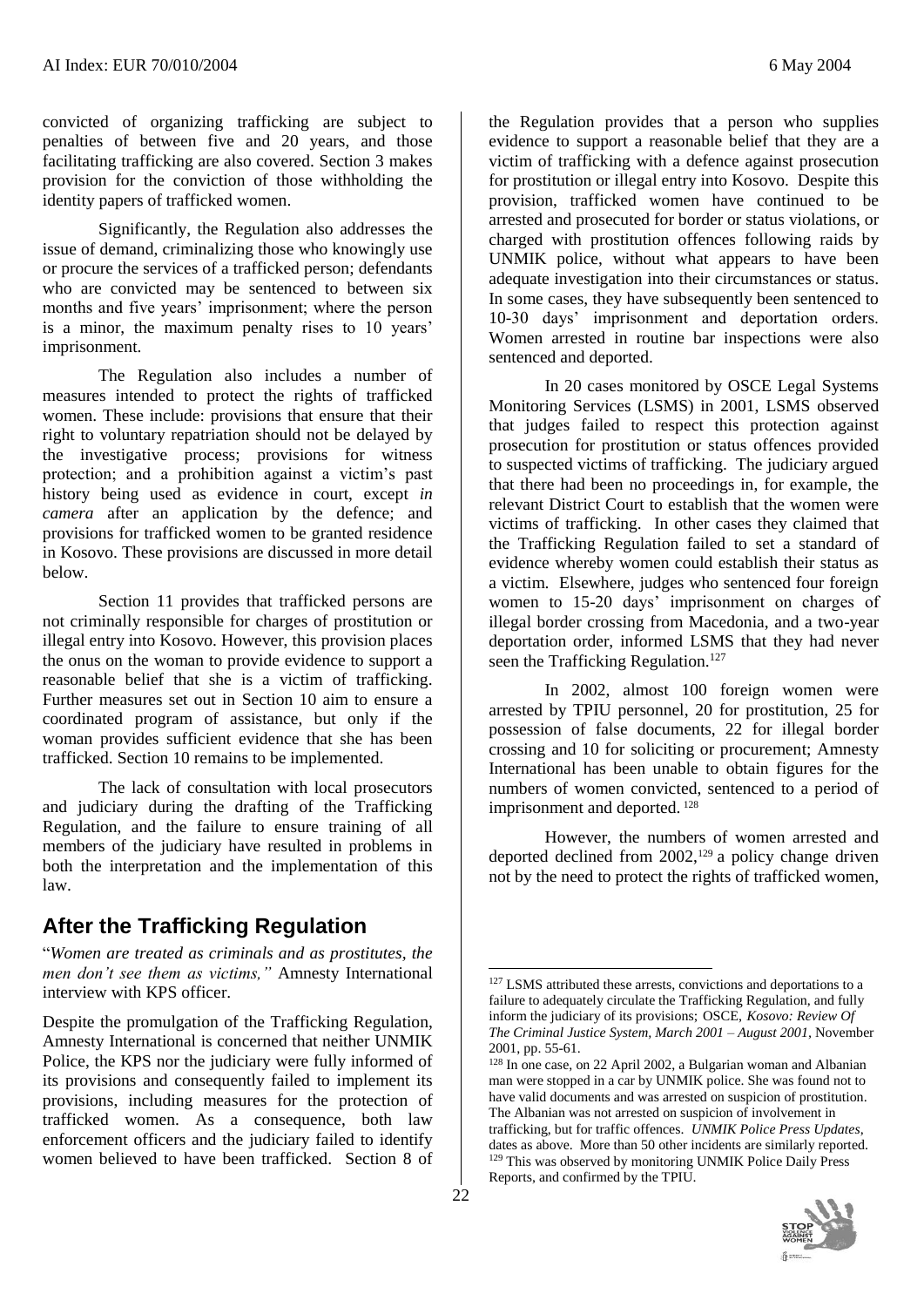but according to TPIU, by a lack of enforcement powers for deportation orders made by the courts. 130

By December 2003, some 33 women had been arrested for prostitution and six for possession of false documents, including a woman, trafficked into Kosovo, who told Amnesty International that, having left her "boyfriend":

> *"I went to the police station because I had a false passport, and they said, 'Why did you not tell us this before?' I said, 'It's your job, not mine'. I spent 14 days in prison in Prizren, and six days in Lipjan. After five months I had to go to court to testify about how I got the false passport."*<sup>131</sup>

Amnesty International is concerned that in these and other cases, there appears to have been no adequate inquiry into the status of these women, despite reasonable grounds to suspect that, in many cases, they had been trafficked. As the OSCE Office for Democratic Institutions and Human Rights (ODIHR) has reported, externally trafficked women across the region tend to be recognized as victims only if they choose to participate in the IOM repatriation program; those who – for various reasons – do not wish to be so identified or who the authorities fail to identify, are subsequently either criminalized or left to return to prostitution.

The police or TPIU rarely provided these arrested women with access to a lawyer or with appropriate interpretation services. The judiciary, in convicting and sentencing these women, failed to implement the provisions of the Regulation and served to criminalize women trafficked into Kosovo. In all such cases – including those of possible prostitution or status offences – women should be guaranteed all the rights to which detainees are entitled when they are arrested, including the right to legal assistance.

### **Different Strategies**

l

Since the passing of the Trafficking Regulation, the TPIU have adopted a number of different strategies to address the issue of trafficking.

In early 2001, a system of registering foreign women working in bars and suspected of prostitution was adopted throughout Kosovo by the TPIU. This strategy had been used by UNMIK police in the Gnjilane/Gjilan region from March 2000, and had resulted in their subsequent deportation.<sup>132</sup> Registration is conducted by TPIU officers, who ask the woman to complete – in her own language – personal details, including her name, place and date of birth, place of work, job and address in Kosovo. The link to deportation was abandoned.

Registration was designed as an investigative tool, identifying bars and other premises in which women were suspected of working in (forced) prostitution, and the identity of the traffickers who could be associated with such premises, in order to gain evidence, "so that the most prosecutable cases may be prosecuted".

The former Head of the TPIU told Amnesty International that registration also provides them with access to potential "victims of trafficking", allowing officers to explain to registered women that they "could be in danger of being forced into prostitution and the dangers of having been trafficked into the country"; and that in making regular visits to such premises, the TPIU were able to provide women with the opportunity to report criminal behaviour against them.  $133$ 

The TPIU also uses registration to monitor the re-trafficking of women, transferred or sold by their owners to other "owners" in Kosovo, or sometimes Macedonia. The TPIU informed Amnesty International of the case of a young woman who had been able to ring them to inform them that she was just about to be sold; TPIU subsequently conducted an operation to remove her from the premises.<sup>134</sup>

By the end of 2001, the TPIU database included some 1028 women, some listed under the registration scheme, others identified in the course of "TPIU investigations, uniform patrol vehicle stops, KFOR patrols and border police". Another 1727 women were listed in 2002, and a further 1096 in  $2003$ <sup>135</sup>

 On 6 July 2001, 11 women from Romania, Moldova and Ukraine, who were working as dancers at the Miami Beach Nightclub in Prishtinë/Priština, were interviewed by TPIU investigators and were "advised to register". UNMIK reported that: "No arrest or seizure was made in this case. Such operations will continue in future to keep tabs on the women perceived to be at a high risk for

<sup>135</sup> *TPIU Year End Report*, December 31, 2001; *TPIU Year End Report 2002,* December 31, 2002; *TPIU End of Year Report, 2003*.



<sup>&</sup>lt;sup>130</sup> AI interview with Irina Cocos, Deputy Head, TPIU, September 2003.

<sup>131</sup> Moldovan woman, trafficked as a minor; she later received assistance from OSCE and IOM. No legal assistance appears to have been provided.

<sup>&</sup>lt;sup>132</sup> Registered women were authorized to stay in Kosovo for one month, or the duration of their "contract", after which they were subject to deportation, OSCE, *Kosovo: Review of the Criminal Justice System, March 2001 - August 2001*, pp. 50-1. The new system is no longer linked to deportation.

<sup>&</sup>lt;sup>133</sup> AI interview with Jamie Higgins, former Head of TPIU, November 2002.

<sup>134</sup> AI interview with Irina Cocos, TPIU, September 2003.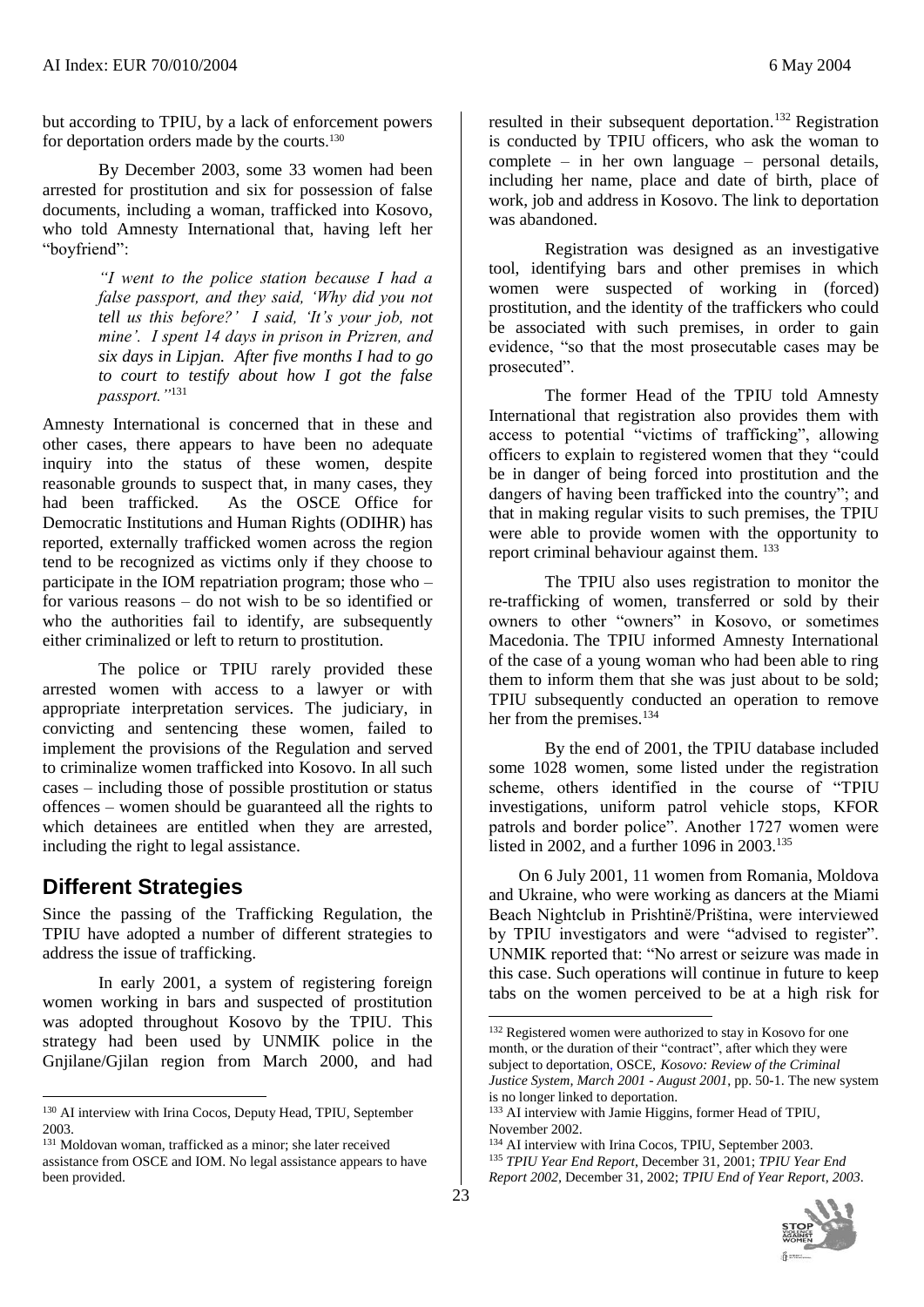subjection to prostitution. The registration of such target groups with the TPIU would help monitor their movements and activities better and serve as an insurance against their possible exploitation." <sup>136</sup> In response to a complaint by two of the women, the TPIU subsequently initiated an investigation into their allegations. However, the women remained at the club for another month before the owner and his assistant were arrested.

Amnesty International considers that in some cases the registration system fails to protect the rights of trafficked women by leaving them working in bars and other premises, where they are vulnerable to further abuses of their human rights, until sufficient evidence for prosecution is gathered against their "owners".

In the Miami Beach case women were able to alert the police; however, Amnesty International was informed in 2003 by organizations working with trafficked women that an apparently "friendly" relationship between the TPIU and other police, and the bar owners made it difficult for women to trust the police. They reported that women perceived regular police visits to the bars – without any apparent action – as legitimizing their forced prostitution, and some believed that the police colluded with their trafficker in keeping them there. A trafficked woman told Amnesty International:

> *"Lots of police came every day and they were friends with the bar owner. UN police came twice. The rest of the time it was KPS, mostly. A police officer came and asked me to go outside. He asked me questions but I couldn't say anything because of the owner's threats. His girlfriend spoke my language, and the owner made me write down everything that I had said to the police. There was a registration process. The owner, the girls and the policemen all* [sat] *together, so that we could hear everything that everyone was saying."*<sup>137</sup>

This woman told Amnesty International how difficult it had been to convey to a TPIU officer that she wanted to escape: *"The police spoke English, then Serbian. We talked carefully and I told him to say to me, 'You have to come with us'."*

 Amnesty International is particularly concerned that girls under 18 make up between 15 and 20 per cent of those registered, and that rather than removing girls suspected of being trafficked, the TPIU allowed them to

l

remain in the bars. <sup>138</sup> In response to the organization's concerns, the TPIU told Amnesty International that in some cases they did contact the IOM, but no attempt was made by the TPIU to remove them: *"If you put the minor in the shelter she escapes and you find her in the bar again. They run away from home and they run away from the shelter.*" 139

Amnesty International is concerned that registration, which is primarily used as an investigative tool, allows women and girls believed to have been trafficked to remain in the bars, vulnerable to further abuses, until such time as evidence is gathered against their "owners". Rather than a measure to protect the rights of trafficked women, the registration process occurs in the presence of their "owner", and is not conducive to women being safely able to identify themselves as a victim of trafficking. Further, because of the apparently friendly relations between the bar owners and the police, registration appears, in the women's eyes, to legitimize their forced prostitution.

## **Border Policing**

Measures to control trafficking through the identification of trafficked women or the arrest of suspected traffickers at the borders have been relatively ineffective. Few trafficked women have been identified, either at the international borders or on the administrative boundary line between Kosovo and Serbia proper, even though they are covered by 12 police stations and regular KFOR patrols. <sup>140</sup>

The suspension by the Special Representative of the UN Secretary-General in 2002 of the Law on Movement and Stay of Foreigners,<sup>141</sup> which provided for the earlier arrests and deportation of persons found unlawfully in Kosovo, effectively prevented border police from refusing entry or making arrests, except under UNMIK Regulation 2001/10 or for document offences, without clear evidence of trafficking. However, in cases where the Border Police are able to identify women or girls who they suspect are being

<sup>141</sup> Law on the Movement and Stay of Foreigners, *Sluzbeni list SFRJ,* Nos. 56/80, 53/85 and 30/89.



<sup>136</sup> *UNMIK-KFOR-UNMIK Police-UNHCR Press Briefing*, 09 July 2001.

<sup>&</sup>lt;sup>137</sup> Bulgarian woman "rescued" in 2003.

<sup>138</sup> AI interview with Jamie Higgins, then-Head of TPIU, November 2002.

<sup>139</sup> AI interview with Irina Cocos, then acting Head of TPIU, October 2003.

<sup>140</sup> Under UNSCR 1244/999, Kosovo remains part of Serbia and Montenegro, maintaining external borders with Albania, Macedonia which, like the Administrative Boundary Line (ABL) with Serbia, are covered by UNMIK border police; the ABL is also patrolled by KFOR. No visa regime obtains in Kosovo, and with the exception of women suspected of being trafficked, no foreign visitors or workers, including members of the international community, are required to register their presence in Kosovo.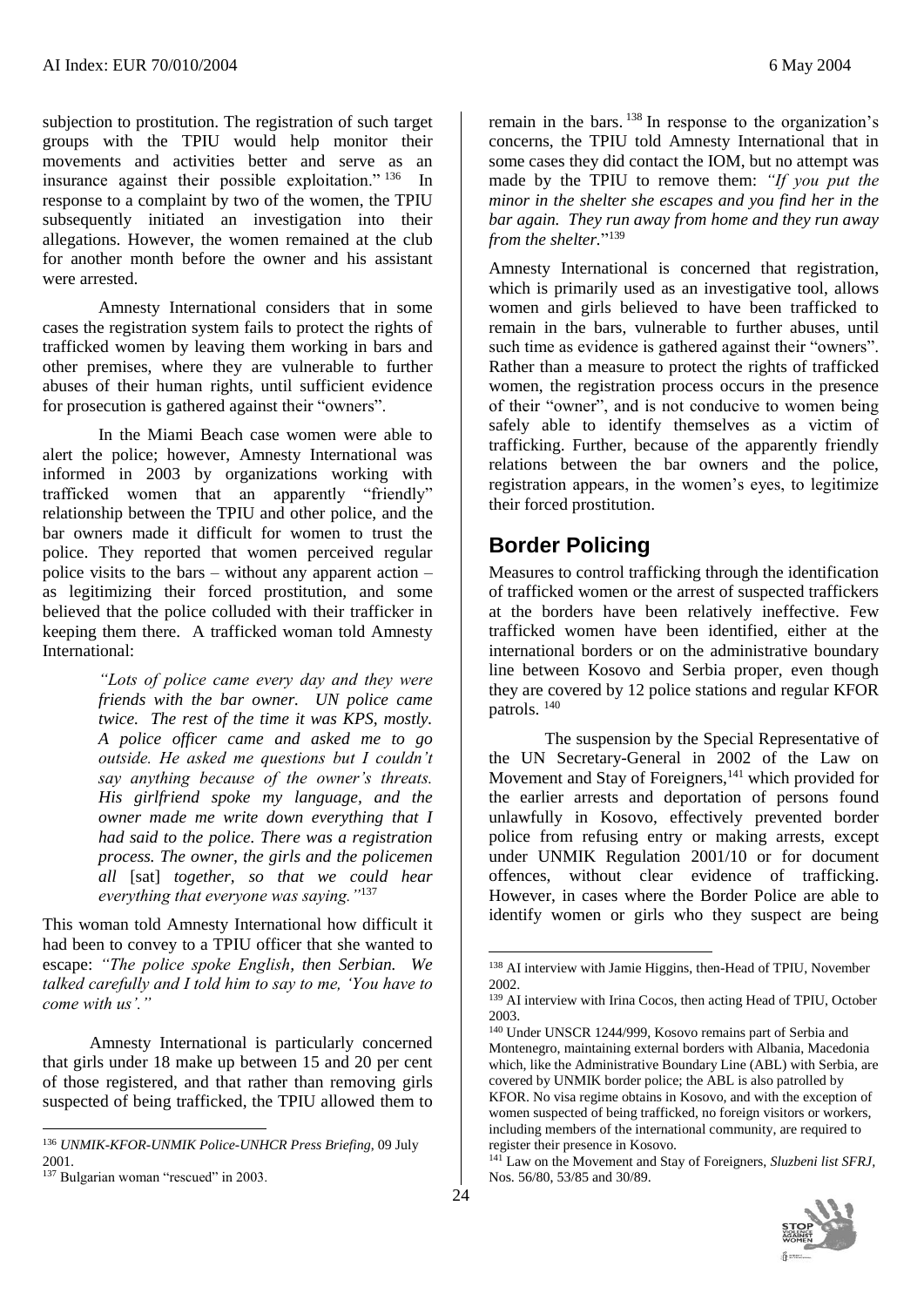trafficked, they interview them separately, in order to establish where they may be travelling to, and then notify the TPIU, who may take appropriate action. On 13 May 2002, for example, two men were arrested shortly after crossing the border and handed over to the TPIU. Their two female Ukrainian passengers – who had been beaten and raped – were provided with shelter.<sup>142</sup>

## **Closure of premises**

In October 2003, despite the arrest of a client and a woman (who the TPIU knew had been trafficked) in the act of sex, and the client's testimony that his friends had purchased the woman's sexual services for him, the investigative judge refused to issue an order to close the premises. The woman was subsequently convicted of prostitution and sentenced to 20 days' imprisonment. When Amnesty International asked why they had brought charges against the woman for prostitution, the TPIU replied: "Some of the women have given up being victims; they just get on with it". The client was not charged under the Trafficking Regulation. <sup>143</sup>

Section 6.2 of the Trafficking Regulation provides an investigative judge with the power to close premises believed to be involved in or associated with trafficking; however, the numbers of premises closed has been low in comparison to the number of raids carried out: in 2002, 370 raids resulted in the closure of 61 premises, many of which later reopened; in 2003, TPIU investigations resulted in the closure of some 57 premises. <sup>144</sup> TPIU expressed their frustration to Amnesty International that the judiciary appeared reluctant to close premises notwithstanding their powers under applicable law.

The organization notes that applicable law in Kosovo prohibits the employment of persons under 18 years of age in "work, which by its nature, or the circumstances in which it is carried out, is likely to jeopardize the health, safety or morals of a young person". <sup>145</sup> The organization is only aware of one instance in which this legislation has been used as a justification for bar closure<sup>146</sup> and urges the authorities to make further use of these measures where there are reasonable grounds to suspect that girls working on

l

those premises may have been trafficked into forced prostitution, or may be at risk of being trafficked.

In June 2001 the TPIU adopted a strategy of having police accompany local municipal fire-safety and health regulation inspectors in conducting random examinations of bars and cafes and questioning customers and women found at those businesses. For example, a joint Fire-Health-Police inspection team conducted examinations of several bars in Prizren suspected of being venues for prostitution, which resulted in the closure of one for health violations and the recovery of four 20-year-old Moldovan women. Although this strategy has been effective in Prizren municipality, not all municipal authorities have been so willing to collaborate with the TPIU.

However, where such premises have been closed, some owners have merely transferred their operation to a different location. Increasingly, there is evidence that in order to avoid disruption to their business, traffickers have removed women from the bars to private apartments. Clients now visit the bar, café or restaurant, buy sex (usually by purchasing an expensive item on the menu), and are then taken, or given the address, of a private house, flat or hotel room, where trafficked women are kept.

## **Undercover operations**

Although the TPIU considers that bar raids were initially an effective strategy, frustrated by the lack of progress and the doubling of the number of premises involved in prostitution between  $2002$  and  $2003$  <sup>147</sup> in June 2003 TPIU decided to largely abandon raids, and to move towards an investigative strategy based on undercover operations and surveillance, conducted in conjunction with the Kosovo Organized Crime Police and the Central Criminal Investigation Unit.<sup>148</sup>

By July 2003, TPIU had carried out 14 undercover operations resulting in six arrests of suspected traffickers. On 17 June 2003, in an undercover operation to investigate the Restaurant California in Prizren, a plain-clothes KPS officer confirmed the suspicion that prostitution services were being offered to customers, and that restaurant staff were directly involved. Subsequently, the restaurant's manager and two women were arrested and six other women working

<sup>148</sup> Authorized under UNMIK Regulation 2002/6*, On Covert and Technical Measures of Surveillance and Investigation*, 18 March 2002.



<sup>142</sup> *UNMIK-UNMIK Police-KFOR Press Briefing*, 20 May 2002. <sup>143</sup> AI interview with Irina Cocos, then acting Head of TPIU, October 2003.

<sup>144</sup> TPIU, *Year End Report 2002* and *Year End Report 2003*. <sup>145</sup> Section 3.1, UNMIK Regulation 2001/27, *On Essential Labour* 

*Law in Kosovo*, 8 October 2001. <sup>146</sup> On 28 September 2002, police and KFOR conducted raids on 11 café-bars in Gjakovë/Đjakovica, 10 of which were subsequently closed for prostitution or employing juveniles or both; three juveniles were "rescued", *UNMIK Press Briefing Notes*, 1 October 2002.

<sup>&</sup>lt;sup>147</sup> Since the introduction of the Regulation, the number of establishments on the "off-limits list" has almost doubled. On 1 January 2002, 110 establishments were listed; a year later, 210 establishments were listed; and by March 2004, some 190 premises were listed.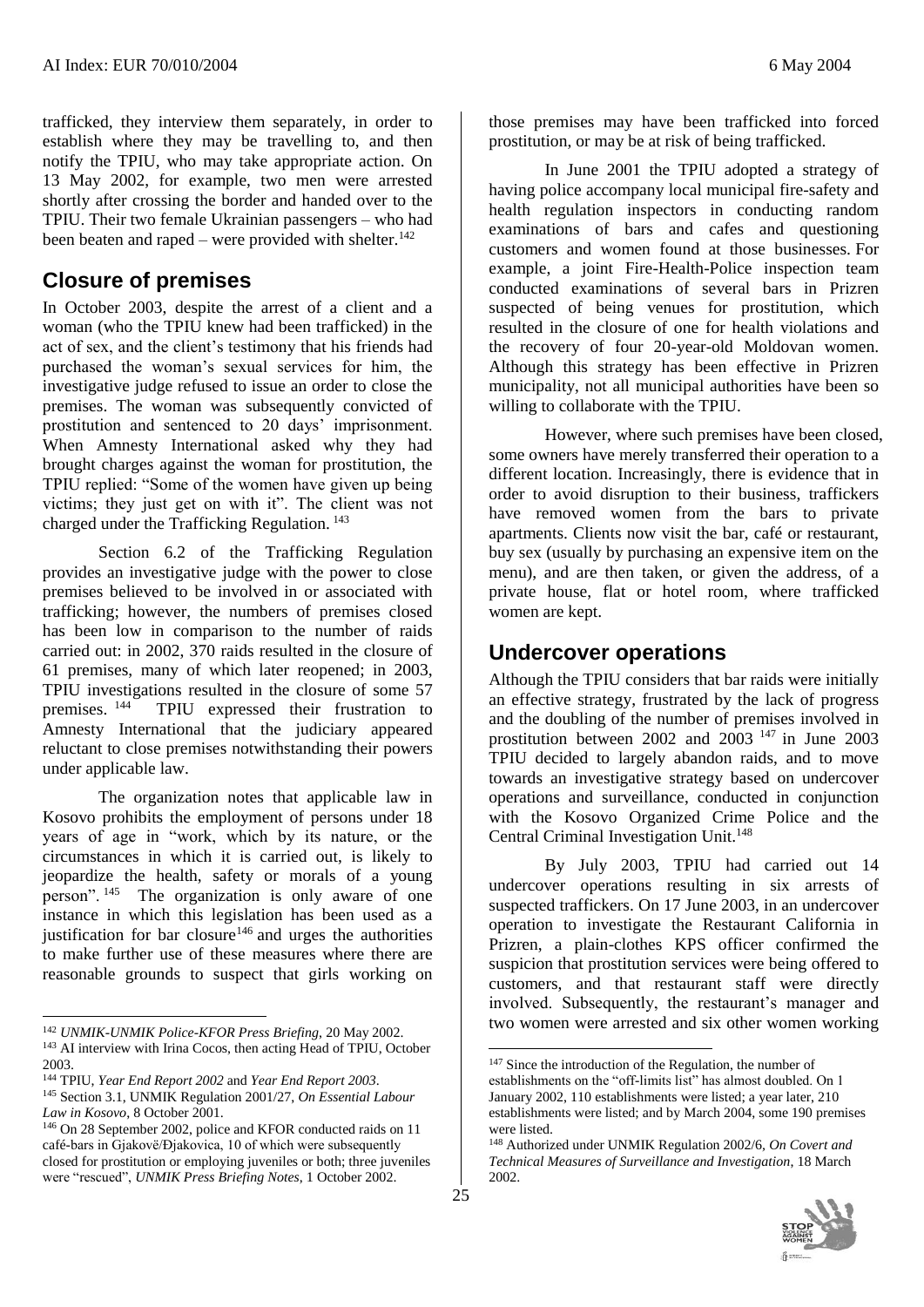in the restaurant were detained for questioning. The TPIU subsequently applied for the permanent closure of the restaurant. $149$ 

## **Addressing Demand**

Amnesty International notes that little has been done to address the demand for the services of trafficked women in Kosovo. The TPIU has rarely arrested men suspected of "knowingly" using the services of a trafficked woman under Section 4 of the Trafficking Regulation.

However, the TPIU indicated to Amnesty International that it intends to pursue UNMIK and KFOR personnel suspected of violating Section 10 more rigorously, and has adopted a new strategy to ensure that international civilian staff working for KFOR international contractors be included. One contractor was arrested in October 2003, but was subsequently dismissed and repatriated; criminal proceedings were not brought against him.<sup>150</sup>

Some Albanians suspected of knowingly using or procuring the services of trafficked women – mainly in cases involving girls – had been arrested, but the TPIU reported there had been difficulties in gathering enough evidence to bring cases to trial.

Amnesty International was informed by the TPIU that they continue to be hampered in their efforts by lack of funding and equipment, particularly for both training and equipment for undercover operations.

Although women have been enabled to leave their situation as a result of UNMIK's anti-trafficking strategies, UNMIK police have failed to address the problem of trafficking in Kosovo satisfactorily. The number of establishments where trafficked women are thought to work (and the number of women trafficked) has increased, and the numbers of perpetrators brought to justice remains low. Despite the provisions of Section 4 of the Trafficking Regulation which criminalizes those who knowingly use or procure the services of trafficked women, UNMIK has singularly failed to address the issue of demand for the services of trafficked women. <sup>151</sup> Meanwhile, significant numbers of women, considered by the TPIU to have been trafficked, have been prosecuted rather than protected.

UNMIK police and the judiciary need to ensure that the rights of trafficked women are fully respected

within the criminal justice system, so that having escaped one set of human rights abuses, trafficked women are not subject to a second set of violations at the hands of the authorities.

## **Criminal proceedings against traffickers**

The number of prosecutions of men suspected of involvement in trafficking is low in comparison to the number of raids and other operations conducted by TPIU. This may, in part, be explained by the understandable reluctance of most trafficked women - borne out of the trauma they have already suffered and continued fear of their traffickers - to give evidence in criminal proceedings. There is evidence to suggest that many externally trafficked women prefer to be repatriated as quickly as possible, rather than waiting until the arrest of their trafficker and then taking part in criminal proceedings against their traffickers.

Recognizing this, Section 5.1 of the Trafficking Regulation provides that "[t]he taking of a statement by a law enforcement officer or investigating judge shall in no way inhibit or delay the voluntary repatriation of an alleged victim of trafficking". This provision is a source of tension between the IOM, as the repatriating organization, and the TPIU and the Department of Justice and, who consider that the rapid repatriation of potential witnesses provides a barrier to successful prosecutions. Given, as the TPIU acknowledge, the majority of women do not wish to take part in criminal proceedings – "they just want to get out of here" – it remains to be seen whether improved witness protection measures would encourage women to stay and testify. At the time of writing, in the absence of an adequate witness protection programme, it is safer for externally trafficked woman and girls to leave the country. For internally trafficked women, solutions are more complex.

According to the TPIU, in 2001 some 52 indictments were brought against suspected traffickers. By the end of 2001, based on reports in 25 of these cases, 15 had resulted in a conviction for trafficking offences, five in the release or acquittal of the suspect, and five proceedings were continuing. In 2002, a further 92 charges were brought to the attention of the courts. Based on reports in 68 of these cases, some 27 people had been convicted, 19 had been acquitted or released and some 22 remained before the courts. Some 60 further charges were brought in 2003; by the end of the year some 16 people had been convicted, 18 had been



l <sup>149</sup> *UNMIK Police Briefing Notes*, 24 June 2003.

<sup>150</sup> AI interview with Irina Cocos, then acting Head of TPIU, October 2003; email: Derek Chappell, UNMIK Police, March 2003.

<sup>&</sup>lt;sup>151</sup> As far as the organization is aware, no prosecutions have yet been brought under Section 4.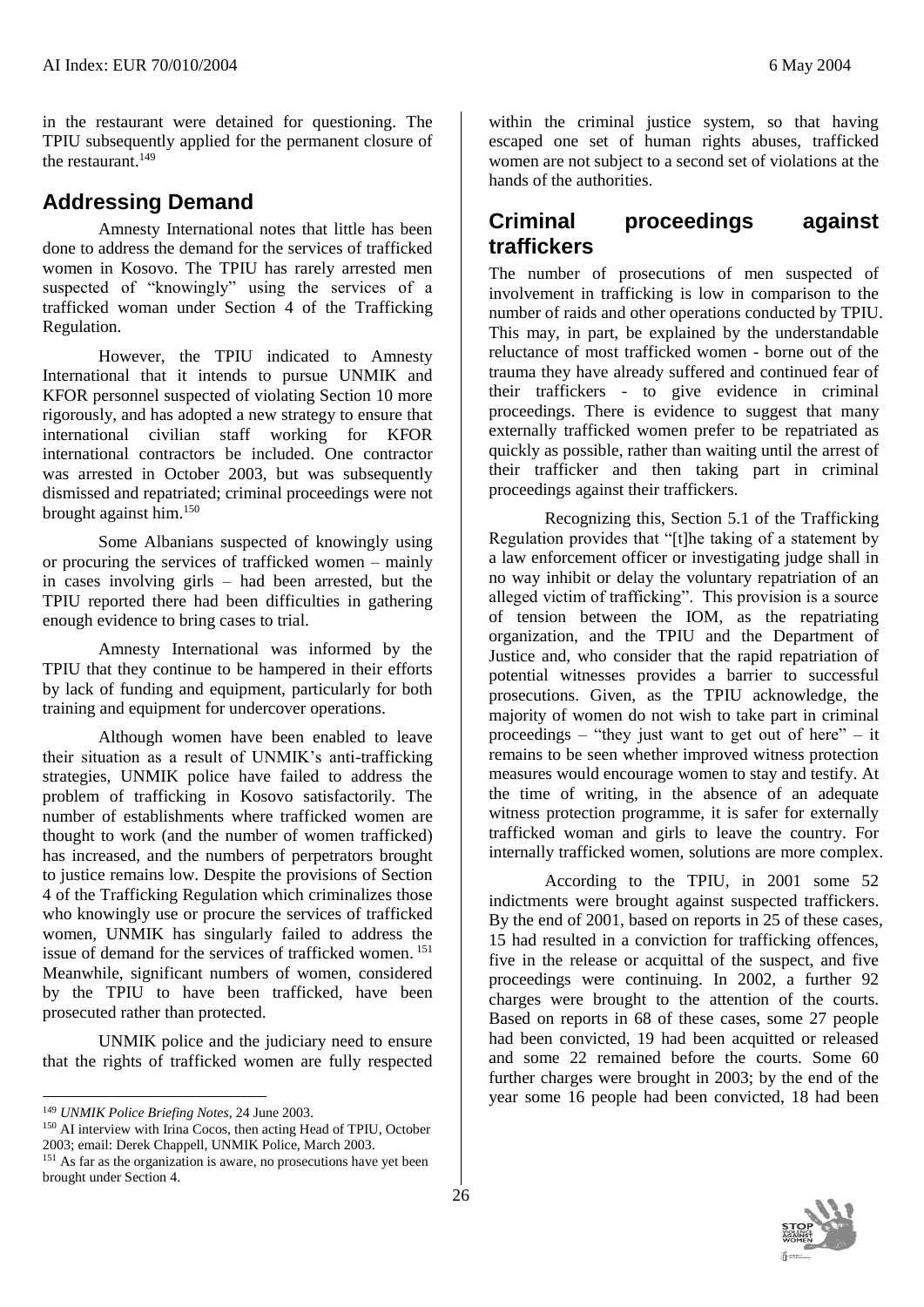acquitted or released and some 26 remained before the courts.<sup>152</sup>

Overall figures provided to Amnesty International by the Department of Justice, however, differ. According to the Department of Justice, by December 2002, some 80 trafficking cases had been filed under the Trafficking Regulation. Of these, 45 had been completed, resulting in the conviction of some 76 suspects; a further eight were either acquitted or the charges against them dropped.

Although under the Trafficking Regulation the minimum sentence upon conviction for engaging or attempting to engage in trafficking is two years – and five years for a person convicted of organizing a group for the purpose of trafficking<sup>153</sup> – the sentences handed down by the courts by the end of 2002 ranged from four months to six years, with 88 per cent being between four months and three years.

Explanations for the failure to impose at least the minimum sentences set out in the Trafficking Regulation are contested. Members of the international community have alleged that Kosovar Albanian judges ruling on these cases lack understanding of the Trafficking Regulation, and of the gravity of the crime, but also acknowledge that some are subject to pressure by the traffickers. Some Albanian members of the judiciary have stated that their reluctance to impose heavier sentences is informed by concerns for their own security. Until 2003, UNMIK Department of Justice policy appeared to be that trafficking cases were, wherever possible, conducted by international prosecutors and judges, who were provided with security escorts. <sup>154</sup> However, the presence of an international judge in trafficking cases also did not always result in the imposition of the minimum sentence following conviction.

During sentencing hearings lawyers representing suspected traffickers often successfully argued mitigating circumstances on grounds including the age or marital status of the suspect, or the absence of any previous convictions. In one case, a man found guilty of two counts of trafficking and two counts of the withholding of identification papers, under Sections 2.1 and 3 of the Regulation, was sentenced to three years' imprisonment, on the grounds that, "the accused supposedly has not been convicted so far, that he had a

<sup>152</sup> TPIU, *End of Year Reports* for 2001, 2002 and 2003.

 $\overline{a}$ 

sort of simple mind, he is not well educated, lives on his own without any family left that could give him support and directions for his life, that he had a poor financial status, that he never forced T. and M.[trafficked women] to have sex with him, that he had beaten them, but not several [times]; that he had taken [their] identification papers, but not from the beginning." <sup>155</sup> Amnesty International notes, however, that a 17-year old girl convicted of trafficking other minors, was sentenced to serve up to five years in an educational correctional institution. 156

Amnesty International notes that members of the international and Kosovar judiciary have failed in the majority of cases to impose sentences according to the provisions of the Regulation, and which match the gravity of the criminal offences and the human rights abuses suffered by the victims.<sup>157</sup>

In many of these cases, the acquittal of the accused or the imposition of a sentence below the minimum provided for in the Trafficking Regulation has been attributed to the fact that the trafficked woman was not present to testify in court trial proceedings, the majority having either been repatriated or unwilling to testify.

Those who have been prepared to give evidence were able to do so under provisions of the Criminal Procedure Code which allow for a witness or injured party to make a statement to the investigative judge.<sup>158</sup> Such statements may then be read into the evidence during the trial, provided that the defence counsel has been afforded the opportunity to cross-examine the witness.<sup>159</sup> However, according to information available to Amnesty International such statements are less likely to carry the weight of statements from defence witnesses who appear in court. $160$ 

<sup>160</sup> See for example, Appeal Case Decision, Supreme Court of Kosovo, 29 April 2003, upholding the verdict of Prizren District court, P. no. 243/2002, dated 29 November 2002, in which the



<sup>153</sup> Sections 2.1 and 2.3 UNMIK Reg. 2001/4.

<sup>154</sup> In 2003, because of an increasing number of high-profile war crimes trials, international judges presided over only one trafficking trial, in which they sentenced one defendant to three years' imprisonment, and two others to four years, e-mail to AI from Ioan Tudorache, Department of Justice, March 2004.

<sup>155</sup> Pejë/Peć District Court, P.Nr 131/2001, 8 January 2002; Section 2.1 carries a minimum sentence of two years' imprisonment, and Section 3, a minimum sentence of six months.

<sup>156</sup> AI interview with Sebiha Mexhuani, OSCE, September 2003. <sup>157</sup> Similarly low sentences were imposed under Article 251, prior to the Regulation. On 2 February 2001, for example, D.N, was convicted for one charge under Article 251, three charges of rape and one of falsification of documents, to three years' and six months' imprisonment and released pending appeal. Under applicable law, Article 103 of the Criminal Law of the Republic of Serbia, rape then carried a sentence of between one and ten years' imprisonment. <sup>158</sup> UNMIK Regulation No. 2000/17, *On The Admissibility Of* 

*Certain Witness Statements In Preliminary Investigations*, 23 March 2000.

<sup>159</sup> Both the TPIU and LSMS report that defence counsel have often failed to appear in such proceedings.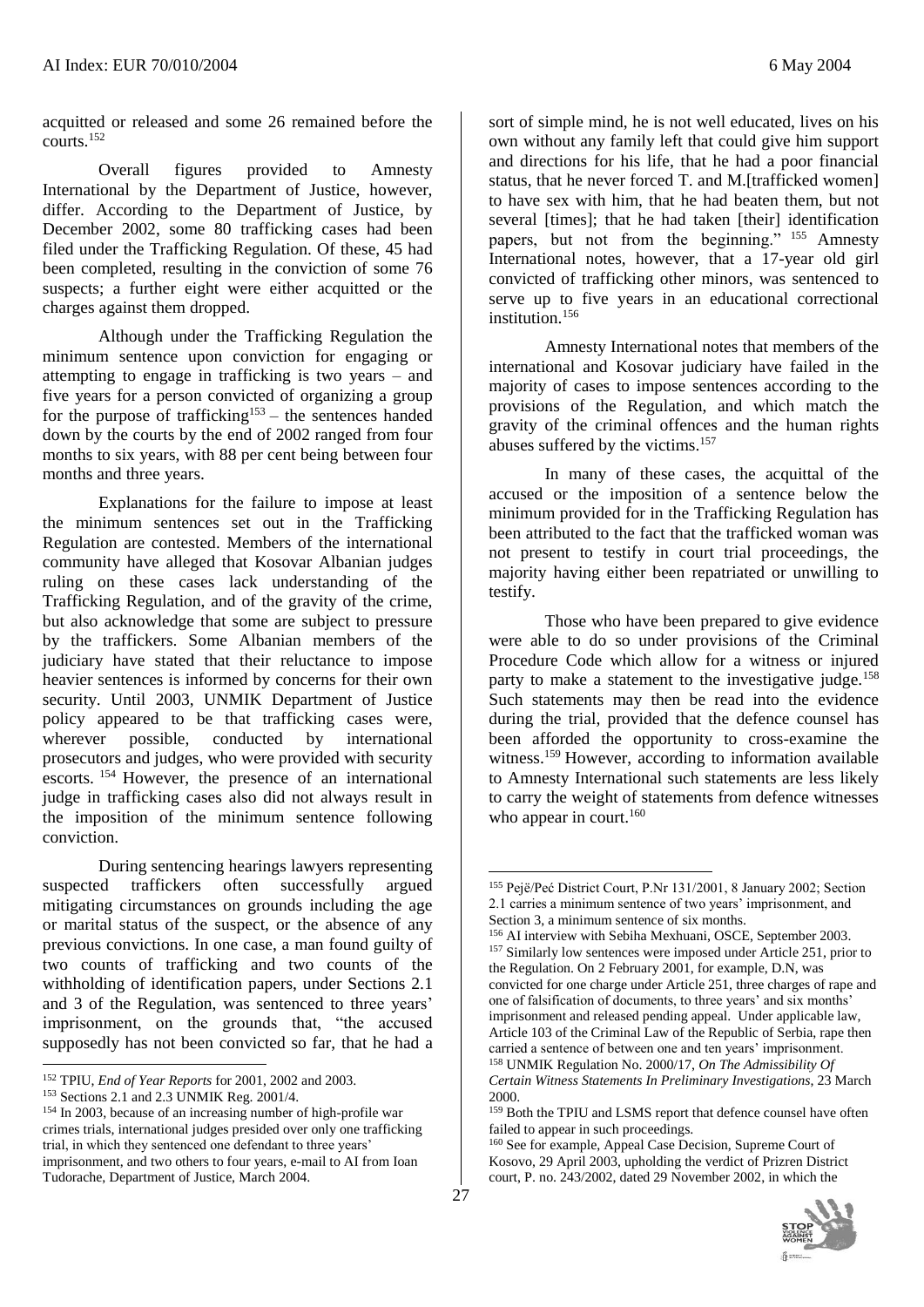Under the new criminal procedure code, which entered into force on 6 April 2004, investigations will be carried out by the police and the office of the public prosecutor, and only limited provision has been made in law for the provision of testimony before an investigative judge. <sup>161</sup> Amnesty International is concerned that this may mean that the statements of externally trafficked women, who do not wish to take part in trial proceedings before they are repatriated, may not be considered admissible. Consideration must therefore be given to the introduction of further special measures for the provision of testimony by victimwitnesses, which protect their rights, but do not compromise the defendant's right to a fair trial.

l



suspect was acquitted of charges under section 2.2 of the Trafficking Regulation.

<sup>&</sup>lt;sup>161</sup> Under the new Criminal Code, investigations will be initiated by the office of the public prosecutor, see Chapters XXIII - XXV, *Provisional Criminal Code of Kosovo*; for the examination of witnesses prior to trial proceedings, see Article 238, (Extraordinary Investigative Opportunity) which makes provision for a pre-trial judge to take testimony from a witness "where there is a unique opportunity to collect important evidence or there is a significant danger that such evidence may not be subsequently available at the main trial".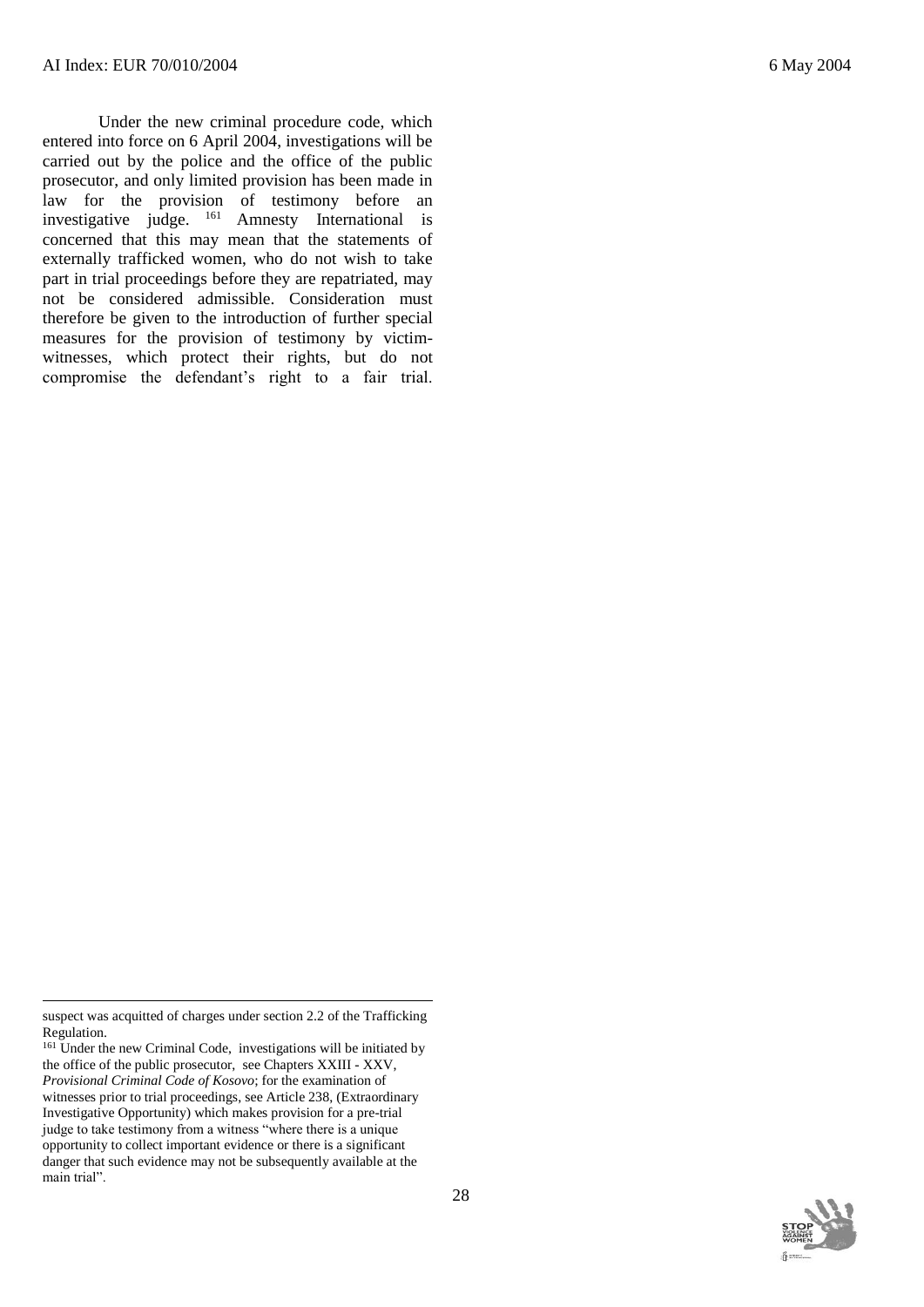# **Chapter 4: Protection and support for trafficked women and girls**

Assistance to all trafficked women, regardless of whether they participate in criminal proceedings, is fundamental to ensuring respect for and protection of their rights, including enabling them to become active agents in determining their own future and in ensuring their access to redress, including reparation, for the human rights abuses to which they have been subjected.

## **The right to assistance**

International standards require states to provide appropriate protection and support services for women who are victims of violence. General Recommendation 19 of the UN CEDAW requires states to provide: "Appropriate protective and support services" and "Protection Measures, including refuges, counselling, rehabilitation and support services for women who are the victims of violence or who are at risk of violence".  $162$ UNHCHR Guideline 4.5 counsels states to "ensure that entitlement to such information, assistance and immediate support is not discretionary but is available as a right for all persons who have been identified as trafficked".<sup>163</sup>

Amnesty International also notes that Articles 6 and 7 of the Trafficking Protocol make provision for the support, assistance and protection of victims of trafficking, as do Articles 24 and 25 of the Convention on Transnational Organised Crime. However, these provisions merely require state parties to "consider implementing" them "in appropriate cases". In Kosovo, provisions for both "victim protection and assistance" are set out in Section 10 of the Trafficking Regulation.

Some three years after the promulgation of the Trafficking Regulation, Amnesty International is concerned that an Administrative Directive (AD), intended to provide guidance on the implementation of Section 10 of the Regulation, is yet to enter into force.<sup>164</sup>

2002, and a third in September 2003.

l

<sup>163</sup> The UN Declaration of Principles of Justice for Victims of Crime and the Abuse of Power, for example, provides for both "Access to justice and fair treatment" and "Assistance", defined as including "the necessary material, medical, psychological and social assistance through governmental, voluntary, community based and indigenous means". UN GA Resolution 40/34, 29 November 1985. 164 The text of an AD implementing Section 10 of the Trafficking Regulation was reportedly completed by April 2001, but its final authorization was delayed, reportedly because of concerns related to lack of capacity to meet the costs of compensation as well as further debate over its provisions. A second draft was completed in April

The organization is also concerned that the text of the draft finalized in September 2003, which had been due to enter into force on 1 October 2003, <sup>165</sup> failed to provide adequate recognition of the rights of victims of trafficking to assistance, and an enforceable right to compensation.

The September 2003 draft of the AD sets out the procedures by which a trafficked woman may apply for assistance and reparation. It requires a trafficked woman to make an application, providing supporting documentary evidence, to the Victim Assistance Coordinator (VAC) in order to receive the free assistance of an interpreter and legal counsel; temporary safe housing, psychological, medical and welfare assistance; assistance with reintegration and/or return; financial assistance and reparations. Decisions are to be made by the VAC within 30 days of the application.

Amnesty International is concerned that the bureaucratic layers created by this procedure, and the absence of concomitant obligations to advise a victim of her rights, may undermine her enjoyment of those rights.

The organization is particularly concerned that such procedures are creating new obstacles to the enjoyment of these rights given that, at the time of writing, all of these services, with the exception of legal advice and access to compensation, are already provided by international and domestic organizations whose work is described later in this chapter. Amnesty International believes that the introduction of an application process for such assistance may, in practice, be inconsistent with CEDAW General Recommendation 19, and with UNHCHR Guideline 9.1 which requires that: "victims of trafficking have an enforceable right to fair and adequate remedies, including the means for as full rehabilitation as possible. These remedies may be criminal, civil or administrative in nature".

The AD also places a responsibility on a trafficked woman to provide evidence "to support a reasonable belief" that she has been trafficked. Amnesty International is concerned that this imposes an unnecessary burden on a trafficked person, and notes in this regard that it is likely that a woman who is aware of the requirement to make such an application in order to access services and assistance will already have been identified by the TPIU, OSCE and either the IOM or, for example, the CPWC, as a "victim of trafficking". The previous draft AD, dated April 2002, did not include provisions requiring a trafficked woman to undergo a

<sup>165</sup> Amnesty International understands that the draft AD was not authorized because of the number of concerns about its provisions expressed by both the TPIU and other organizations working with trafficked women.



<sup>162</sup> Article 24 (b), *CEDAW General Recommendation 19*.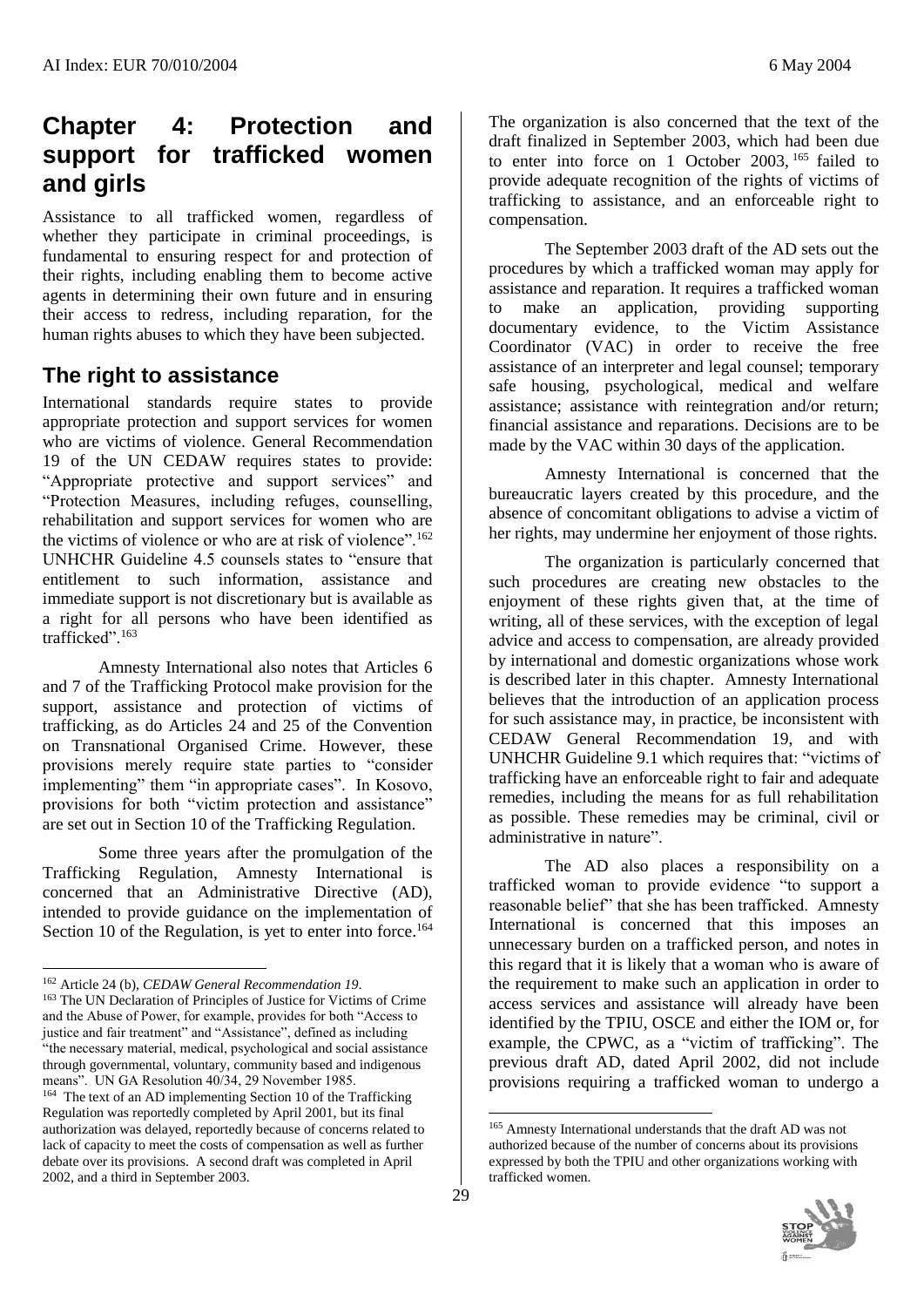procedure to qualify for assistance, but rather conceived the role of the VAC as *coordinating* the provision of assistance by a number of different NGOs, UNMIK and the PISG; the organization recommends that the current draft be amended to reflect such provisions of the April 2002 draft.

In providing for a decision on assistance to be made within 30 days, the AD also fails to recognize that trafficked persons require *immediate* support following their "rescue" or escape from a trafficking situation (as is the current practice in Kosovo). Even an expedited process, in which a decision is made within three days, as envisaged in Section 7, in Amnesty International's view, may not respond adequately to the urgency of the need for assistance and services for trafficked persons. In this respect Amnesty International notes that Recommendation 13 of the Brussels Declaration recognizes that trafficked women require immediate assistance and protection.<sup>166</sup>

The composition of the panel envisaged in the appeals procedure raises further concerns. <sup>167</sup> In particular, the organization is concerned that there is a risk that the trafficked woman's right to confidentiality will be compromised by making confidential information available to a wider audience than should be necessary, thus exposing the woman to further risk of repercussions. <sup>168</sup> The organization also notes that the TPIU have expressed concerns that this procedure could compromise their investigations, by making details relating to traffickers available to the panel, and placing shelter staff at even further risk.<sup>169</sup>

Although the organization welcomes a mechanism that makes provision for reparations outside of a judicial procedure, Amnesty International is concerned that both the awarding of assistance and the provision of reparations are not only subject to an assessment of the means of the trafficked woman – although the details of how these should be assessed are not set out in the draft – but also dependent on available resources, which the VAC has admitted are very limited.<sup>170</sup>

l

 $\overline{a}$ 

Amnesty International is also concerned that responsibility for implementation of the AD will lie with the Department of Justice, rather than, for example, with the Department of Health and Social Welfare, which would appear to be a more appropriate location for the provision of assistance and support.<sup>171</sup>

Following meetings with the Victim Advocates and Assistance Unit (VAAU) in March and September 2003, in which the organization raised its concerns, in a subsequent telephone conversation with the UNMIK Office of Legal Affairs in November 2003, the Senior Advisor to the Deputy SRSG indicated that Amnesty International's concerns about the requirement that trafficked women apply assistance would be addressed, although no specific assurances were given.<sup>172</sup>

In light of these concerns Amnesty International urges UNMIK to amend the September 2003 AD so as to ensure that trafficked women and girls receive immediate and appropriate assistance, without having to make a formal application. The organization recognizes, however, that some coordination is necessary to enable a trafficked woman to realize her rights to reparation, given that so few trafficked women are able to do this through criminal or civil proceedings against traffickers.

Amnesty International also notes that the draft AD makes no specific provisions for children who are victims of trafficking. The organization urges that UNMIK ensure that the AD be amended to include specific measures to safeguard the best interests of trafficked children, for whom there should be an immediate enjoyment of the right to assistance and adequate compensation.

## **Qualifying for assistance**

Approximately 50 per cent of women who access shelters have been "rescued" by the police in raids; others – through their own agency, or with the help of others – who manage to escape, or are occasionally allowed to leave by their traffickers, may be referred to shelters by other NGOs and agencies.  $173$  The status of women who have been "rescued" in police raids is determined in the course of a series of up to three interviews conducted at a police station. These interviews are conducted, often in the early hours of the morning, without the presence of a lawyer.

<sup>173</sup> AI interviews with IOM and CPWC, September 2003. CPWC, *Annual Report*, April 2003.



<sup>166</sup> Brussels Declaration on Preventing and Combating Trafficking in Human Beings, 18-20 September 2002.

<sup>&</sup>lt;sup>167</sup> The review panel will be composed of a Supreme Court Judge, two representatives of the Department of Social Welfare, UNMIK police and representatives of the [IOM] and relevant domestic NGO, Section 3.2 Draft Directive, September 2003.

<sup>&</sup>lt;sup>168</sup> Draft Section 4.2 (d) requires the applicant to provide details of the circumstances under which she was trafficked and "information on the alleged traffickers".

<sup>&</sup>lt;sup>169</sup> AI interview, Jennifer Mc Mullan, former Head of TPIU, September 2003.

 $170^{\circ}$  Some  $\epsilon$ 50,000 was envisaged: AI interview with Mumbi Njau, Coordinator, Victim Advocates and Assistance Unit, September 2003

<sup>171</sup> Amnesty International notes a strong presumption in relevant Council of Europe Recommendations that the provision of assistance and support should be detached from the judicial process.

 $172$  AI telephone conversation with Nick Booth, OLA, November 2003.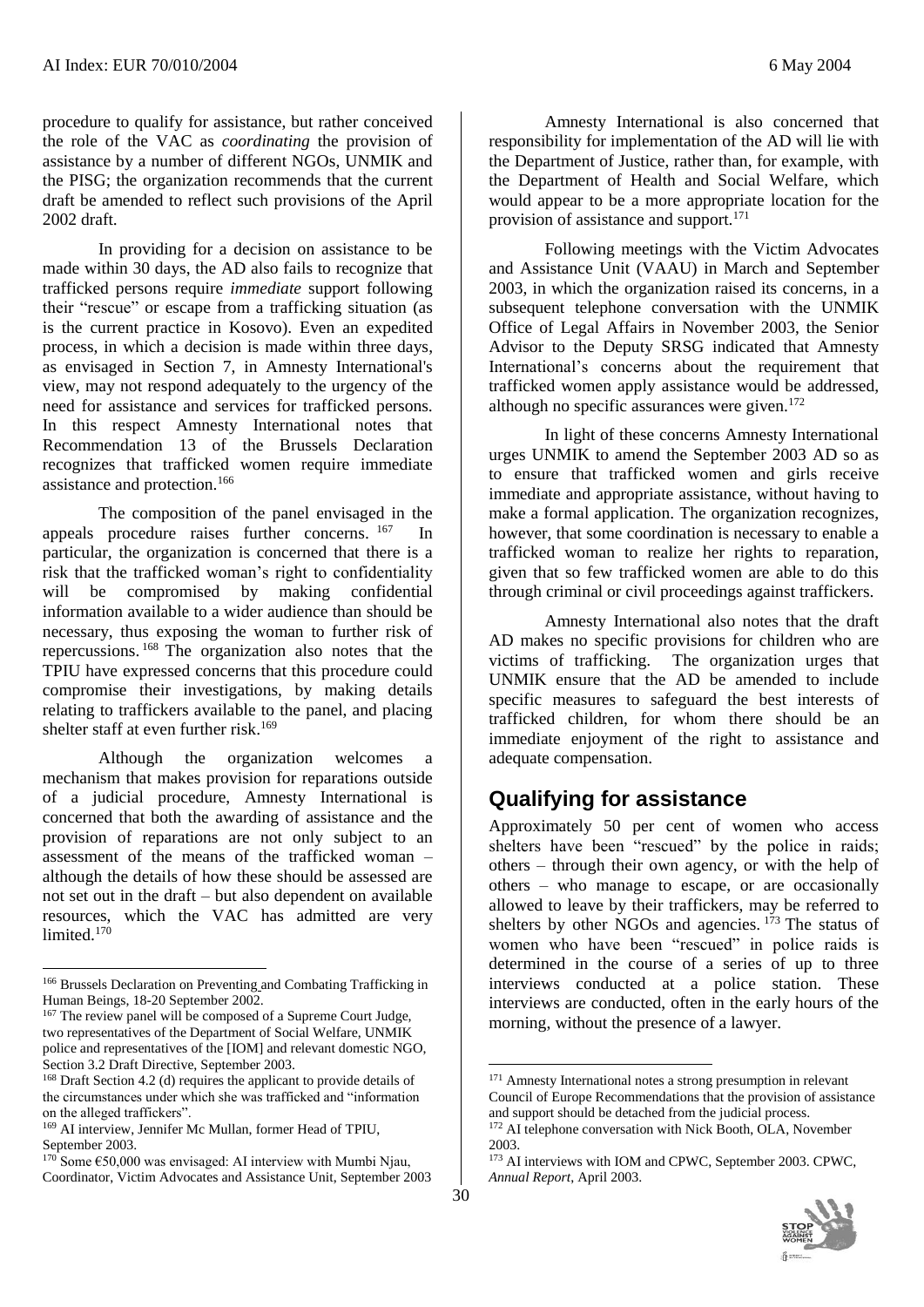When women are removed from bars they are arrested and treated as criminal suspects until they can prove otherwise. However, they are not given the rights to which detainees are entitled under applicable law, including access to a lawyer; furthermore, children are interviewed without the presence of a legal guardian (see below). They will be deprived of their liberty unless and until they can establish that they are victims of trafficking.

A police spokesperson described the detention of women as a "soft form of arrest", claiming that a formal arrest process would traumatize them further.<sup>174</sup> However, local NGOs have reported to Amnesty International that the TPIU and other international police officers often failed to treat these women and girls as victims of crime, instead, for example, they have referred to internally trafficked girls as "prostitutes".<sup>175</sup>

Under the "Standard Operating Procedure" (SOP), <sup>176</sup> externally trafficked women are first interviewed by the TPIU to establish whether they have been trafficked. If a woman is identified as a trafficked woman, the TPIU then contacts the OSCE Regional Trafficking Focal Point, <sup>177</sup> who conducts a further interview with the woman and makes a decision as to whether she should be referred to the IOM. If so, she is taken to Prishtinë/Priština for a further interview to establish if she is eligible for IOM assistance, and willing to enter the IOM repatriation program. As noted below, there are no special procedures within the SOP for externally trafficked children.

> *"Sometimes the women decide* [to repatriate] *immediately, but in other cases we have to stay for a couple of hours to convince her."*<sup>178</sup>

The IOM seeks to ensure that women are willing participants in the repatriation program, and understand that they will be taken to a closed shelter and effectively detained until repatriation. The IOM have, since 2000, conducted over 700 screening interviews, but have

l

observed in 2003 that fewer women wished to accept their services. <sup>179</sup>

Some women do not wish to be repatriated: some are afraid that by being repatriated by the IOM they will be too easily identified as victims of trafficking when they return home, fearing reprisals from their traffickers, their family or their community. For women who do not want to enter the repatriation program but wish to return to their home country, IOM provides a limited mini-program, assisting women in obtaining the necessary travel documents.<sup>180</sup>

 Trafficked women who choose not to identify themselves as victims of trafficking or who cannot at the time of interview decide whether they wish to be repatriated are excluded from the IOM assistance program, although they are given a telephone number to ring if they change their minds. Some provision is made at the Interim Secure Facility (ISF, see below) shelter for externally trafficked women who do not immediately wish to be repatriated.

For those unable or unwilling to be identified as victims of trafficking, there is little protection, counselling or other services, since the demise of the mobile health-clinics run by the United Methodist Committee on Relief (UMCOR, see below). If they are arrested, they have little option following their release but to return to the bars. For example, the TPIU informed Amnesty International of a woman who was sentenced to four months' imprisonment for prostitution.<sup>181</sup> After her release, she wanted to return to her home country, but was unable to get a passport, nor did the police have powers to deport her.

> *"She is now trapped in a vicious circle. There is no possibility for her to leave Kosovo and she remains working here in a bar. There are no embassies or offices of other countries in Pristina, and although there are such things in Belgrade, they are not allowed to go across the border in order to access their embassies, so they just go back to the bars."* <sup>182</sup>

Amnesty International has several concerns about this process. Women face interviews by the police and others in unfamiliar surroundings, often shortly after raids and

<sup>182</sup> Interview, Irina Cocos, Deputy-Head TPIU; IOM also informed Amnesty International of cases of trafficked women released from Lipjan Prison.



<sup>174</sup> Interview, Derek Chappell, October 2003; see also, *UNMIK-KFOR-UNHCR-UNMIK Police Briefing*, 18 June 2001. In regional police stations, women are held in the TPIU offices; pending the confirmation of funding, a specialized suite where women may be interviewed is reportedly being provided in Prishtinë/Priština, AI telephone conversation with TPIU, March 2004.

<sup>175</sup> Interview with Naime Sherife, CPWC, September 2003. NGOs working with internally trafficked girls also queried police investigational techniques.

<sup>&</sup>lt;sup>176</sup> The SOP is an agreement between the TPIU, the OSCE, and the IOM as to their respective roles and responsibilities towards externally trafficked women and girls.

<sup>&</sup>lt;sup>177</sup> The Regional Trafficking Focal Point is a human rights officer within the OSCE Human Rights and Rule of Law Division, established in 2001.

<sup>&</sup>lt;sup>178</sup> AI interview with IOM staff member, September 2003.

<sup>&</sup>lt;sup>179</sup> This figure includes repeat interviews with women who were interviewed on several occasions before they eventually decided to enter the IOM program.

<sup>180</sup> Similar assistance has been provided by the OSCE.

<sup>&</sup>lt;sup>181</sup> Although this woman had voluntarily travelled to Kosovo to work as a prostitute, the TPIU, considering her circumstances, identified her as a trafficked woman.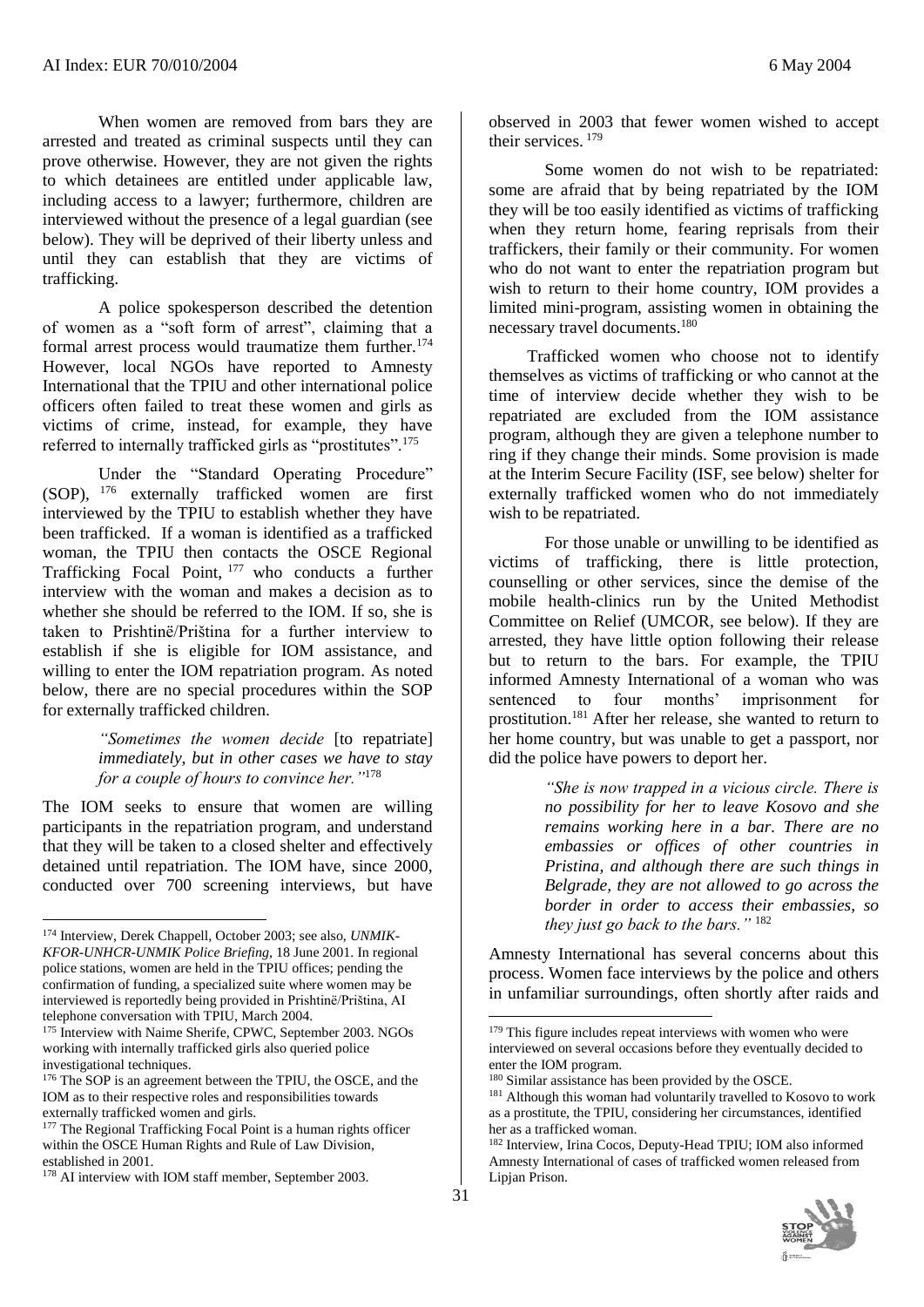arrest, often without any female police officers present, and without any legal representation. Within hours of their arrest, they have to decide whether to enter a repatriation program. Furthermore, there are no special procedures for girls under 18.

Internally trafficked women are similarly interviewed by the TPIU, then caseworkers from a local NGO and then referred to a shelter for assistance. At the end of March 2004, a Standard Operational Procedure for internally trafficked women and girls had not yet been agreed.

## **Support and assistance for girls**

*"Children who are victims of trafficking shall be identified as such. Their best interests shall be considered paramount at all times. Child victims of trafficking shall be provided with appropriate assistance and protection. Full account shall be taken of their special vulnerabilities, rights and needs".* Principle 10, UNHCHR Principles and Guidelines.

International standards call for measures additional to those identified for adults to protect the rights of children who are trafficked, and ensuring in accordance with Article 3(1) of the Children's Convention that "the best interests of the child shall be a primary consideration".<sup>183</sup>

Under applicable law in Kosovo responsibility for the protection of all children – including trafficked girls – lies with the PISG Ministry of Labour and Social Welfare. <sup>184</sup> A model agreement exists between the Ministry of Labour and Social Welfare and the child protection shelters in Prishtinë/Priština and Prizren (see below), which specifies procedures to be undertaken and criteria to be applied in cases of emergency and planned admissions these shelters. <sup>185</sup> Further procedures developed in 2003 by the Ministry to identify and protect internally trafficked girls, including some very young children, are not yet adequately defined or fully operational.

Until early 2003, internally trafficked girls were taken directly into the care of the CPWC. The new procedures, initiated by the Department of Social Work, involved the assignment of a case-worker, and where

necessary a legal guardian, for each child. A 24-hour "on-call" system was established, so that social workers might be called out to police stations to conduct an assessment, and to refer girls to an appropriate shelter.<sup>186</sup> However, according to the TPIU and shelter NGOs, social workers have not always been available, an allegation accepted by the Department of Social Welfare. In some cases girls have been detained overnight at police stations as a result, including in November 2002, when several Kosovar Albanian girls were detained without even their parents being notified. <sup>187</sup> The organization notes that the capacity of the regional Centres for Social Work  $(CSW)^{188}$  to address cases of trafficked girls has been called into question by the OSCE.<sup>189</sup>

These still limited provisions apply only to internally trafficked children, and there are no specific procedures for externally trafficked girls within the IOM program, as recommended by the United Nations Children's Fund (UNICEF). <sup>190</sup>

#### **Shelters**

*States shall ensure that trafficked persons are protected from further exploitation and harm and have access to adequate physical and psychological care. Such protection and care shall not be made conditional upon the capacity or willingness of the trafficked person to cooperate in legal proceedings."* Paragraph 8, UNHCHR Recommended Principles and Guidelines.

In Kosovo, provision is made, under Section 10.1 (c) of the Trafficking Regulation, for trafficked women to receive temporary safe housing, psychological, medical and social welfare. Until June 2003, this was provided by shelters run in cooperation with the IOM, the CPWC and other NGOs in Kosovo. In June 2003, under a Memorandum of Agreement between OSCE and UNMIK, and pursuant to the Regulation, the Interim Secure Facility (ISF) was opened, and is run by the Department of Justice VAAU. By March 2004, the ISF had provided shelter to 10 women – both internally and

<sup>190</sup> See for example, Section 3.2, *Guidelines for Protection of the Rights of Children Victims of Trafficking in Southeastern Europe*, UNICEF, May 2003. AI notes that IOM met with the head of the Department of Social Welfare in February 2004 to discuss a Memorandum of Agreement, e-mail from IOM Kosovo, March 2004.



l <sup>183</sup> These measures are set out in detail in Guideline 8 of the UNHCHR Principles and Guidelines.

<sup>&</sup>lt;sup>184</sup> The Ministry exercises overall responsibility for social welfare; protection and assistance is provided by municipal Centres for Social Work administered by the Department of Social Welfare, See Annex VII (iv), UNMIK Regulation 2001/19, On the Executive Branch of the Provisional Institutions of Self-Government in Kosovo, and the Law on Marriage and Family Relations, 24 February, 1984. <sup>185</sup> Ministry of Labour and Social Welfare, *Admission criteria for Child Protection Shelters in Prishtina and Prizren*, March 2003.

<sup>186</sup> In each case, the TPIU conduct a risk assessment, which is provided to the relevant shelter.

 $187$  Information received by AI, November 2002; AI interviews with staff at Department of Health and Social Welfare, September 2003. <sup>188</sup> The Ministry of Health and Social Welfare and the Centres for Social Work (CSW) fall under the PISG.

<sup>189</sup> OSCE Department of Human Rights and Rule of Law, Kosovo. *Report on the Centres for Social Work, Social Services,* March 2003, p.5.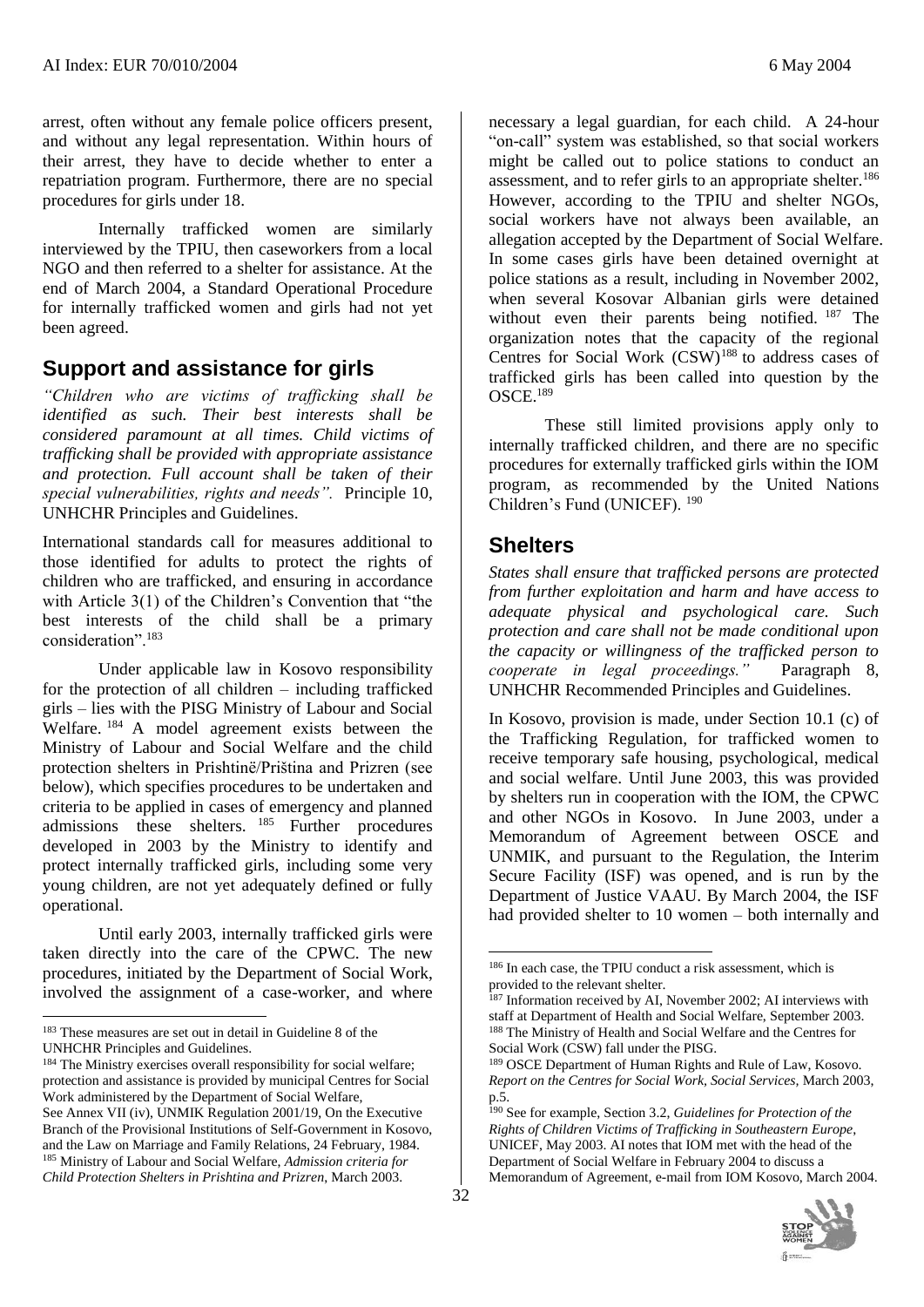externally trafficked – including seven women yet to make a decision about whether they wished to enter the IOM repatriation program.<sup>191</sup>

Although the stated aim of the ISF was to encourage the cooperation of victims of trafficking with law enforcement agencies, it would appear that this aim has not yet been achieved. By March 2004, as far as the organization is aware, only one woman had been placed at the ISF while making a decision whether or not to testify. In addition, because the ISF's security was compromised by international police within a week of its opening, neither the TPIU nor the UNMIK Witness Protection Unit (WPU) consider it suitable for witness protection.<sup>192</sup>

Concerns were expressed to Amnesty International by both the-then ISF manager and other providers about the standard of support, assistance and staffing at the ISF, including a lack of appropriate skills (including language skills) and experience among staff. Amnesty International is also concerned that the ISF appears to have little clarity about its role, particularly in relation to other providers and in its duplication of existing systems of support for internally trafficked women.<sup>193</sup>

## **Shelters for externally trafficked women**

From February 2000 shelter for externally trafficked women who agree to enter the IOM program was provided by an international NGO, working with local staff; in 2004 responsibility for the IOM shelter was in the process of being transferred to a domestic NGO staffed by experienced shelter workers. The shelter opened in February 2000 and has subsequently worked with more than 300 women and girls.

The shelter provides food, accommodation, medical support, counselling and a range of educational and other activities. Staff include social workers, medical practitioners and a psychiatric nurse. Treatment is available for women with sexually transmitted infections, but not testing. HIV/AIDS testing is not available. Before leaving Kosovo, women are given a medical record card and their case file is forwarded to IOM's partner organization in the receiving country,

 $\overline{a}$ 

where the woman is expected to continue with the reintegration program.<sup>194</sup>

Elsewhere in the region, the IOM has been criticized for using an approach that, rather than empowering trafficked women, reinforces their status as "victims".<sup>195</sup> However, although Amnesty International recognizes this concern, it also acknowledges the skill, care and commitment with which trafficked women and girls are supported by IOM and their partner NGO. <sup>196</sup>

## **Shelters for internally trafficked women and girls**

Internally trafficked women have been offered shelter by the CPWC since  $2000$ . <sup>197</sup> After initial counselling, medical and legal advice, the CPWC contacts other organizations, in conjunction with the Ministry of Health and Social Welfare, to assist those who wish to reintegrate back into their own family. Given the strong notions of shame in Albanian culture, this process may be long and difficult. <sup>198</sup> The Ministry has recently begun to recruit and train families to foster trafficked girls whose families do not want them to return.

In conjunction with the Ministry of Education, the CPWC provides girls with education, including teaching basic literacy, organizing school placements or making arrangements to take examinations privately. Tests and treatment for sexually transmitted infections are available. The CPWC also runs a drop-in service for trafficked women.

Internally trafficked girls who are considered to be at low risk of revictimization are accommodated in

<sup>&</sup>lt;sup>198</sup> A woman whose behaviour is 'shameful' (mbarre) is not only affected as an individual, but through the strong perception of family liability, her family is also 'shameful' or 'dishonoured'.



<sup>&</sup>lt;sup>191</sup> At least two women had decided, after a few days, to be repatriated by IOM; others left, one reportedly returning to the bar where she had worked: ISF staff anticipate that women may stay for a maximum period of one month before making a decision, AI interview with ISF manager, September 2003; e-mail from IOM staff, March 2004.

<sup>192</sup> AI interview with former Head of ISF, September 2003. <sup>193</sup> The ISF had by September 2003 already sheltered one victim of domestic sexual abuse.

<sup>&</sup>lt;sup>194</sup> An evaluation of the effectiveness of the reintegration of women from Kosovo was beyond the scope of this return project. However, concerns have been raised that few women receive long-term support and that many are re-trafficked, see for example, UNICEF, UNOHCHR, OSCE/ODIHR, *Trafficking in Human Beings in South Eastern Europe, 2003 Update on Situation and Responses to* 

*Trafficking in Human Beings*, November 2003, pp. 197-8. <sup>195</sup> Kvinna Till Kvinna and Stiftelsen Kvinnoforum for Sida (Swedish International Development Cooperation Agency) *IOM Regional Counter-Trafficking Programme in the Balkans*, see, for example, pp. 102-5.

<sup>&</sup>lt;sup>196</sup> Trafficked women reportedly associate the IOM program with stigmatization, criminalization, re-victimization – through detention, denial of freedom of movement in the shelters, invasive and personal questions and the "fit to travel" medical examination – lack of long term protection and any real options for the future, *Trafficking in Human Beings in South Eastern Europe, 2003 Update*, pp. 197-8. See also Sida, *IOM Regional Counter-Trafficking Programme in the Balkans*, pp. 83-6 &105.

<sup>&</sup>lt;sup>197</sup> The CPWC have also assisted a number of externally trafficked women.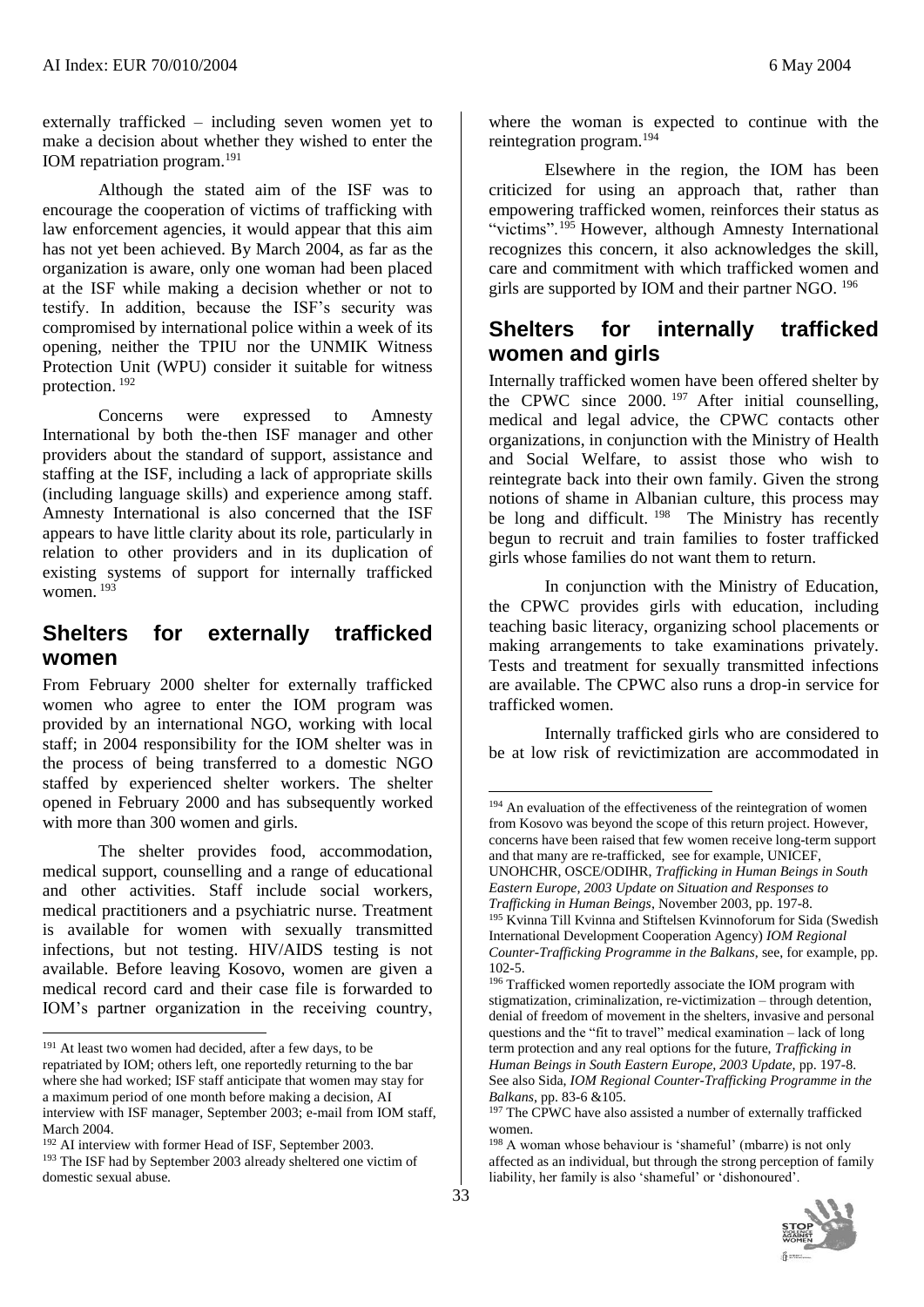two open child protection shelters, with a high ratio of staff to children, one in Prishtinë/Priština and the other in Prizren. Counselling services are provided by the staff of domestic NGOs, including the CPWC and a volunteer clinical psychologist. Staff collaborate with the IOM for medical treatment and counselling, and with the CPWC over high and medium risk cases. A legal guardian is appointed for each child, and casework is designed to ensure that, in accordance with international standards, the best interests of the child are the primary consideration. <sup>199</sup> These provisions have not yet been extended to externally trafficked girls, although under applicable law, the PISG is ultimately responsible for the welfare and protection of all children within Kosovo.

Medium or high risk girls and women are also provided with secure shelter accommodation by the CPWC; other domestic NGOs run shelters in Gjakovë/Đakovica and Pejë/Peć. <sup>200</sup>

#### **Security of shelters**

Responsibility for the protection of externally trafficked women, while they remain in Kosovo, lies with the TPIU and other police, and with the IOM-partner NGO which runs the IOM shelter. This shelter has remained secure, regularly changing location.

The CPWC is extremely concerned about security of women in their care. A break-in took place at CPWC's office (not the shelter) on 4 January 2003, in which five computer hard discs containing confidential data and testimonies of trafficked women and girls and other victims of violence against women were stolen; other valuable equipment was not taken. Although police patrolled the area for the next 24 hours, shelter staff told Amnesty International of their concern that UNMIK had failed to acknowledge the threat to the safety of the women – including trafficking victims whose recorded testimonies had been stolen. In response to criticism at the lack of progress by the police in identifying the perpetrators and recovering the stolen information, an UNMIK police spokesperson reportedly stated, "We patrolled 24 hours a day in the town before and after the incident and try our best to prevent such

l

 $\overline{a}$ 

crimes – but we are not security guards for *private businesses*" [AI emphasis].<sup>201</sup>

With the exception of one incident in which a social worker breached procedure by taking the family of a trafficked girl to a shelter, the security of the two open shelters for low risk internally trafficked girls has not yet been compromised. As noted above, the security of the ISF was compromised by international police within weeks of its opening.

## **The right to international protection**

*"Safe (and, to the extent possible, voluntary) return shall be guaranteed to trafficked persons by both the receiving State and the State of origin. Trafficked persons shall be offered legal alternatives to repatriation in cases where it is reasonable to conclude that such repatriation would pose a serious risk to their safety and/or to the safety of their families".* Paragraph 11, UNHCHR Recommended Principles and Guidelines.

Many trafficked women and girls face a real risk of intimidation, coercion, threats or further violence to themselves or members of their families, including the risk of re-trafficking following return to their home country. The United Nations High Commission for Refugees (UNHCR) recognizes that in certain circumstances a trafficked woman may be able to sustain a claim to refugee status on the basis of her trafficking experience and the risks that she faces as a consequence.<sup>202</sup>

Given the special vulnerability of trafficked women in both their country of destination and their country of origin, in accordance with standards applicable in the international refugee protection regime, Amnesty International underscores that there should also be a duty on the part of the authorities to ascertain and evaluate any protection claims and assess this risk where a trafficked woman expresses a wish not to be returned to her country of origin. $203$  In such circumstances, if she is found to be entitled to international protection, there should also be a responsibility to assist in identifying appropriate durable solutions. In particular, it should be

<sup>&</sup>lt;sup>203</sup> See Paragraph 196, UNHCR Handbook on Procedures and Criteria for Determining Refugee Status under the 1951 Convention and the 1967 Protocol relating to the Status of Refugees HCR/IP/4/Eng/REV.1 Reedited, Geneva, January 1992, UNHCR 1979



<sup>199</sup> Articles 3.1 and Article 12 of the Children's Convention requires that the views of the child are solicited and respected.

<sup>200</sup> Temporary accommodation often has to be provided by refuges for victims of domestic violence; a worker at one such shelter told Amnesty International of the difficulties they had experienced in providing support and services to women and girls with such different and specific needs, AI interview with staff at the Safe Women's House, Gjakovë/Đakovica, November 2002.

<sup>201</sup> Interviews with Sevdie Ahmeti, CPWC, March and September 2003; See also "Kosovar Abuse Victims in Jeopardy", *Balkan Crisis Report*, No. 403, 3 February 2003.

<sup>202</sup> See paragraph 18, *UNHCR Guidelines on International Protection: Gender-Related Persecution within the Context of Article 1a(2) of the 1951 Convention and/or its 1967 Protocol relating to the Status of Refugees*, HCR/GIP/02/01, 7 May 2002.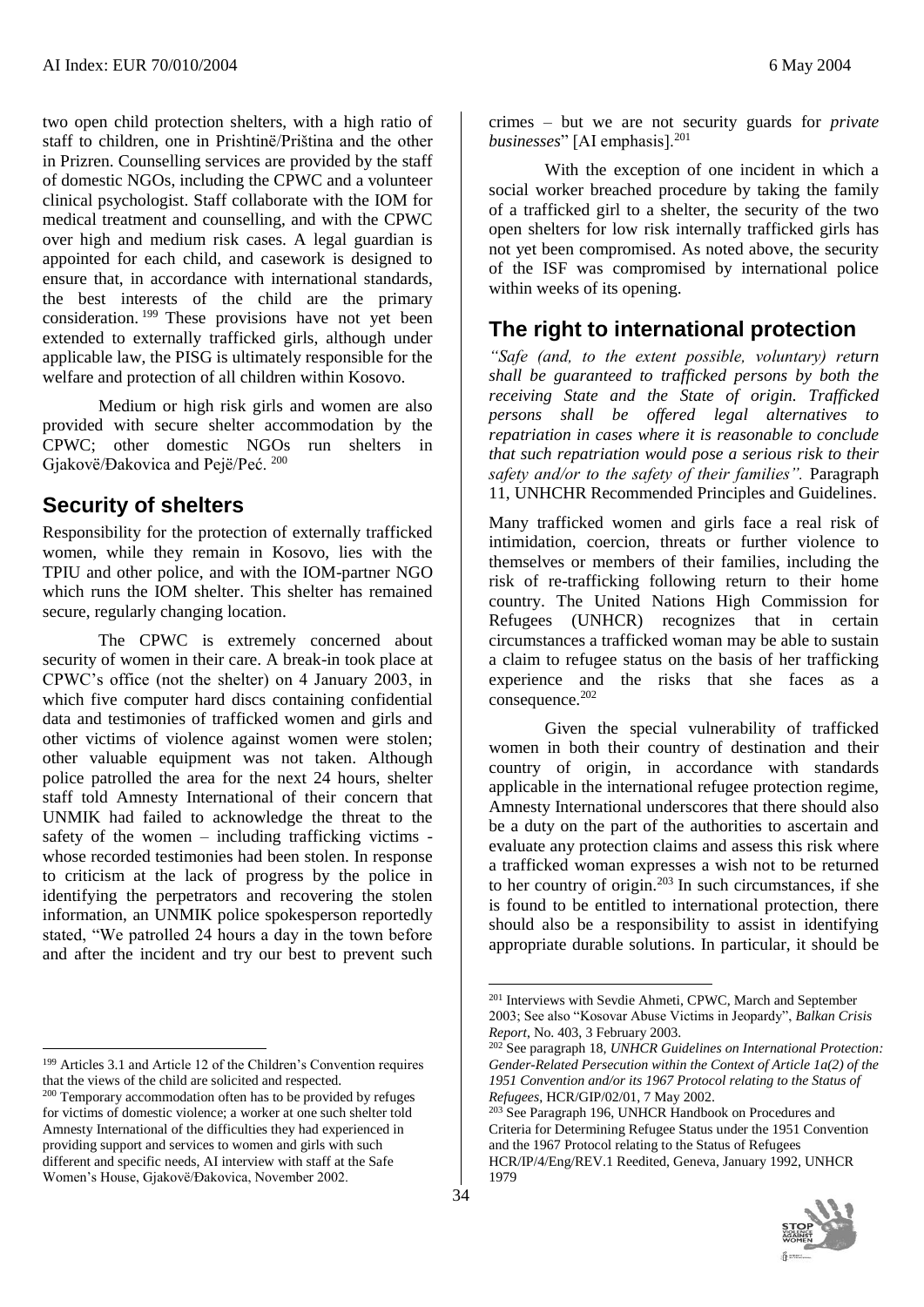recognized that local integration in Kosovo (where she may be as fearful as she is of returning to her country of origin) may not be viable, and resettlement to a third country may be the only feasible alternative.<sup>204</sup>

Amnesty International also notes in this regard that the principle that no one should be returned to a country where they risk serious human rights abuses (the principle of *non-refoulement*) may apply not only under the 1951 Convention Relating to the Status of Refugees and its related 1967 Protocol, but also to Articles 3 of both the ECHR and the Convention against Torture, respectively. The UNHCHR Recommended Principles and Guidelines further underscore that general principles of human rights law may provide for "protection from summary deportation or return where there are reasonable grounds to conclude that deportation or return would represent a significant security risk to the trafficked person and/or her /his family". <sup>205</sup> These principles are reflected in the Trafficking Regulation.

Amnesty International welcomes the signing, in December 2002, by the Deputy SRSG on behalf of Kosovo, of the Statement on Commitments to Legalize the Status of Trafficked Persons (Tirana Statement). In so doing, the Kosovo authorities agreed to grant temporary residence to victims of external trafficking for three months or longer.<sup>206</sup> However, the organization is not aware that formal mechanisms to implement this have yet been introduced.

While finding long-term solutions may be problematic for both internally and externally trafficked women, such solutions are essential to ensuring that protection of their human rights is effective. Externally trafficked women need to be able to access solutions which take full account of their special vulnerability not least as essential and often inadequately protected witnesses of transnational organized crime. Research in 10 EU member states by Anti-Slavery International has demonstrated that if victims of trafficking have the right to remain in the country of destination, temporarily or permanently, and receive appropriate services, conviction rates of traffickers are higher. <sup>207</sup> However, critiques of temporary residency programs in Belgium, Italy and the Netherlands suggest that adequate protection, including witness protection, is lacking in

l

these states.<sup>208</sup> Amnesty International considers that in order to address the problem of trafficking in an effective way, it is necessary to open up long term solutions of not only local integration and voluntary repatriation with effective re-integration measures, but also the possibility of resettlement to a third country, where necessary. There is currently no legal framework for externally trafficked women to claim citizenship or residency in Kosovo, leaving them in a legal limbo, until the final resolution of the status of Kosovo. With regard to social integration, even if they are allowed to remain, it may prove extremely difficult for women from, for example, eastern Europe to integrate into Kosovo's predominantly Albanian community where minorities, including Serbs, continue to face discrimination and ethnically motivated violence.

Likewise, it may be impossible for some internally trafficked women to reintegrate into their close-knit communities, and that without the protection of their family and community some may find they are again vulnerable to re-trafficking. Therefore the granting of protection in a third country as a long-term solution for internally trafficked persons may also, in certain circumstances, be necessary to ensure effective protection.

Amnesty International therefore recommends consideration of long-term protection, possibly in third countries, for both externally and internally trafficked victims of trafficking who are at risk in their home countries and in need of continued protection.

Hippokrates JAI/2001/HIP/023. See also, Council Framework Decision on Combating Trafficking in Human Beings, 22 January 2001; EU Council Directive on the Short-Term Residence Permit Issued to Victims of Action to Facilitate Illegal Immigration or Trafficking in Human Beings who Cooperate with the Competent Authorities, Brussels, 11 February 2002.



<sup>&</sup>lt;sup>204</sup> See also Section 12.1 of the Trafficking Regulation.

<sup>205</sup> UNHCHR Recommended Principles and Guidelines 4, paragraph 6, which also requires states to consider ensuring that the protection of trafficked persons is built into anti-trafficking legislation. <sup>206</sup> The agreement was signed at the Third Regional Ministerial Forum by Ministers from Albania, Bosnia-Herzegovina, Bulgaria, Croatia, Hungary, Macedonia, Moldova, Turkey and Serbia and Montenegro (then FR Yugoslavia), 11 December 2002. <sup>207</sup> Elaine Pearson*, Human Traffic, Human Rights Redefining Victim Protection*, Anti-Slavery International, 2002, pp. 4-5, 35-62.

<sup>208</sup> Many women reportedly leave witness protection programs because they are effectively imprisoned in shelters or those living in more open shelters are vulnerable to intimidation by their traffickers. Others face further discrimination in seeking employment, social services or other services, *Commission of the European Communities, DG Justice and Home Affairs, Research based on case studies of trafficking in human beings in 3 EU Member States*, i.e. Belgium, Italy and The Netherlands,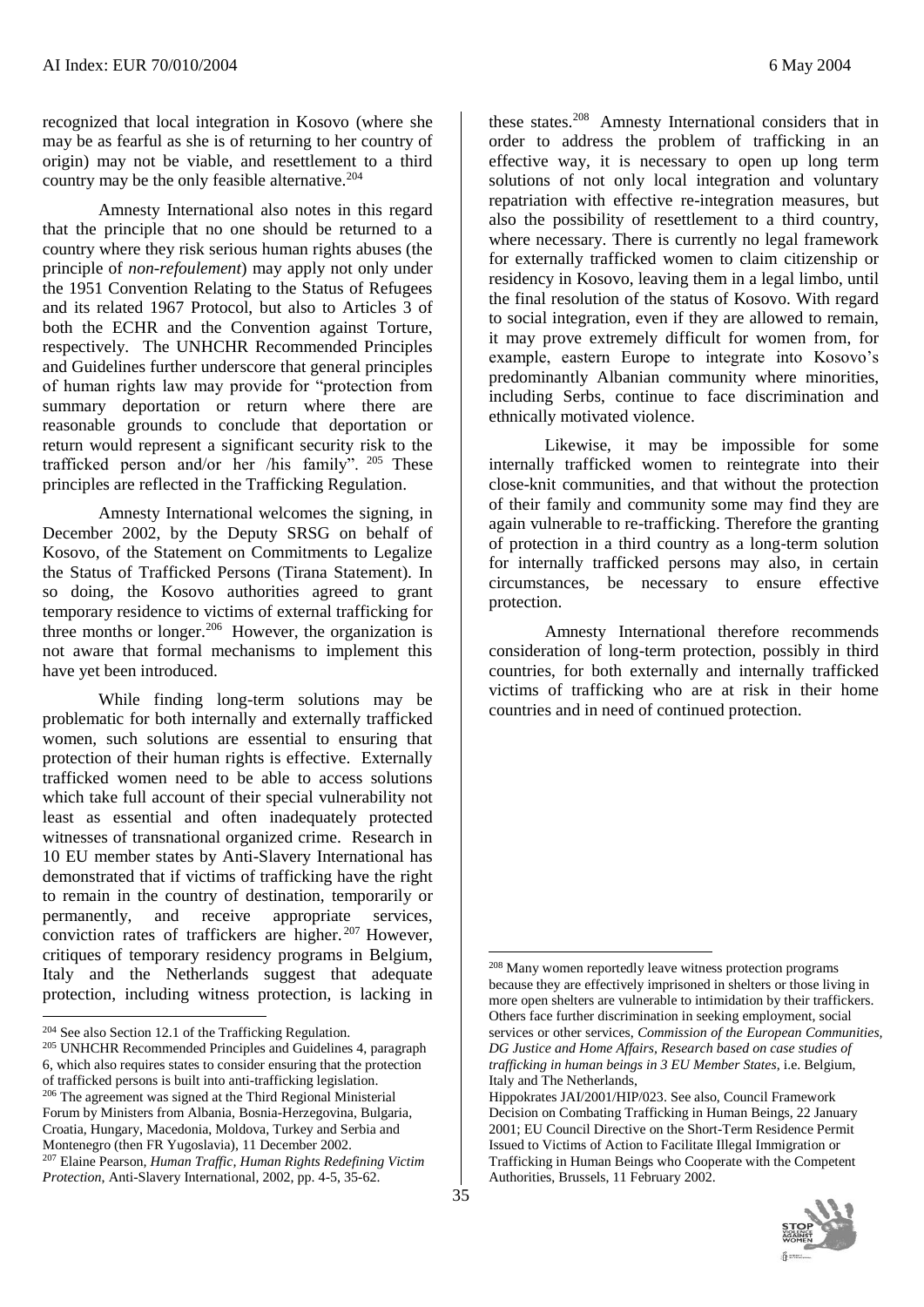## **Chapter 5: Access to Justice**

Very few trafficked women in Kosovo are able to gain access to justice, including the right to seek redress through the criminal justice system. To date, no trafficked woman has been able to obtain reparations for the damage she has suffered as a result of abuses of their human rights.

### **Lack of legal assistance**

*"Legal and other assistance shall be provided to trafficked persons for the duration of any criminal, civil or other actions against suspected traffickers."*  Principle 9, UNHCHR Principles and Guidelines.

According to applicable law in Kosovo, an injured party has the right to legal representation at all stages of any criminal proceedings.  $209$  Section 10.1(b) of the Trafficking Regulation provides for "free legal counsel in relation to trafficking issues (criminal or civil)", and states that law enforcement officers should inform the victim of this and other rights. $210$ 

However, victims of trafficking are neither informed of their right to legal assistance on arrest, nor given access to a lawyer, and although domestic NGOs have engaged lawyers for internally trafficked women in particular cases, women trafficked from abroad who testify in investigative proceedings have not been provided with a lawyer.<sup>211</sup> In proceedings attended by Amnesty International, while an internally trafficked girl was assisted by a social worker and the organization observed that the social worker, prosecutor and judge treated the witness sensitively, any legal representation for the witness was notably absent.

Access to a lawyer is fundamental to ensuring, in the first instance, that women are informed about their rights and the implications of making a statement that may be used in proceedings. They may also require advice about, for example, witness protection, the right to redress and reparation, repatriation or return, and the availability of any temporary residence permits, as well as representation in any subsequent proceedings.

The Department of Justice Victims' Advocacy and Assistance Unit (VAAU) informed Amnesty International in September 2003 that legal advice will be provided to trafficked women by Victim Advocates (VA), established within the Department of Justice

l

VAAU. By March 2004, the VAs had provided such assistance in 24 cases of trafficking.<sup>212</sup> However, these Victim Advocates are not qualified lawyers, nor specialists in trafficking and, according to the VA Coordinator, their role is primarily that of referral, including assistance in gaining access to justice. <sup>213</sup> Amnesty International therefore considers that this provision continues to deny women their right to a lawyer.

#### **The right to witness protection**

*"States shall provide protection and temporary residence permits to victims and witnesses during legal proceedings."* Principle 8, UNHCHR Principles and Guidelines

The UN Convention against Transnational Organized Crime <sup>214</sup> requires a state "to take appropriate measures within its means to provide effective protection from potential retaliation or intimidation for witnesses in criminal proceedings who give testimony concerning offences covered by this convention and, as appropriate, for their relatives and other persons close to them".

In 1999, the UN General Assembly invited governments to "take steps, including witness protection measures/programmes, to enable women who are victims of trafficking to make complaints to the police and to be available when required by the criminal justice system, and to ensure that during this time women have access to social, medical, financial, and legal assistance and protection as appropriate".<sup>215</sup>

All victims of trafficking, irrespective of their participation in legal proceedings, are entitled to protection. Women who decide to testify as witnesses against traffickers may require more rigorous measures. Measures to ensure their protection are needed before proceedings, during the trial, and where a convicted person has been freed on appeal, until all further proceedings have been completed. Even then, consideration must also be given to further protection needs. <sup>216</sup>

<sup>216</sup> See also the provisions of the UN Declaration of Basic Principles of Justice for Victims of Crime and Abuse of Power (A/RES/40/34), 29 November 1985; the CoE Recommendations on the Position of the Victim in the Framework of Criminal Law and Procedure (1985) (Recommendation R (85) 11 of the Committee of Ministers; Recommendations Rec. (2002) 5 of the Committee of Ministers to Members states on the protection of women against violence, adopted on 30 April 2002 and Explanatory Memorandum; and Article 68 of the Rome Statute.



<sup>209</sup>Article 59 of the Criminal Procedure Code, *Sluzbeni List* SFRJ, No. 4, 14 January 1977.

 $210$  Section 10 (b).

<sup>211</sup> IOM describes the information provided to trafficked woman as legal advice, but they do not provide the women with access to a lawyer, AI interview with IOM, September 2003.

<sup>212</sup> E-mail to AI from Sebiha Mexhuani, OSCE, March 2004.

<sup>213</sup> AI interview with Judith Lavois, VA Coordinator, October 2003. <sup>214</sup> Article 24.1.

<sup>215</sup> UN GA Resolution 53/116 of 1 February 1999.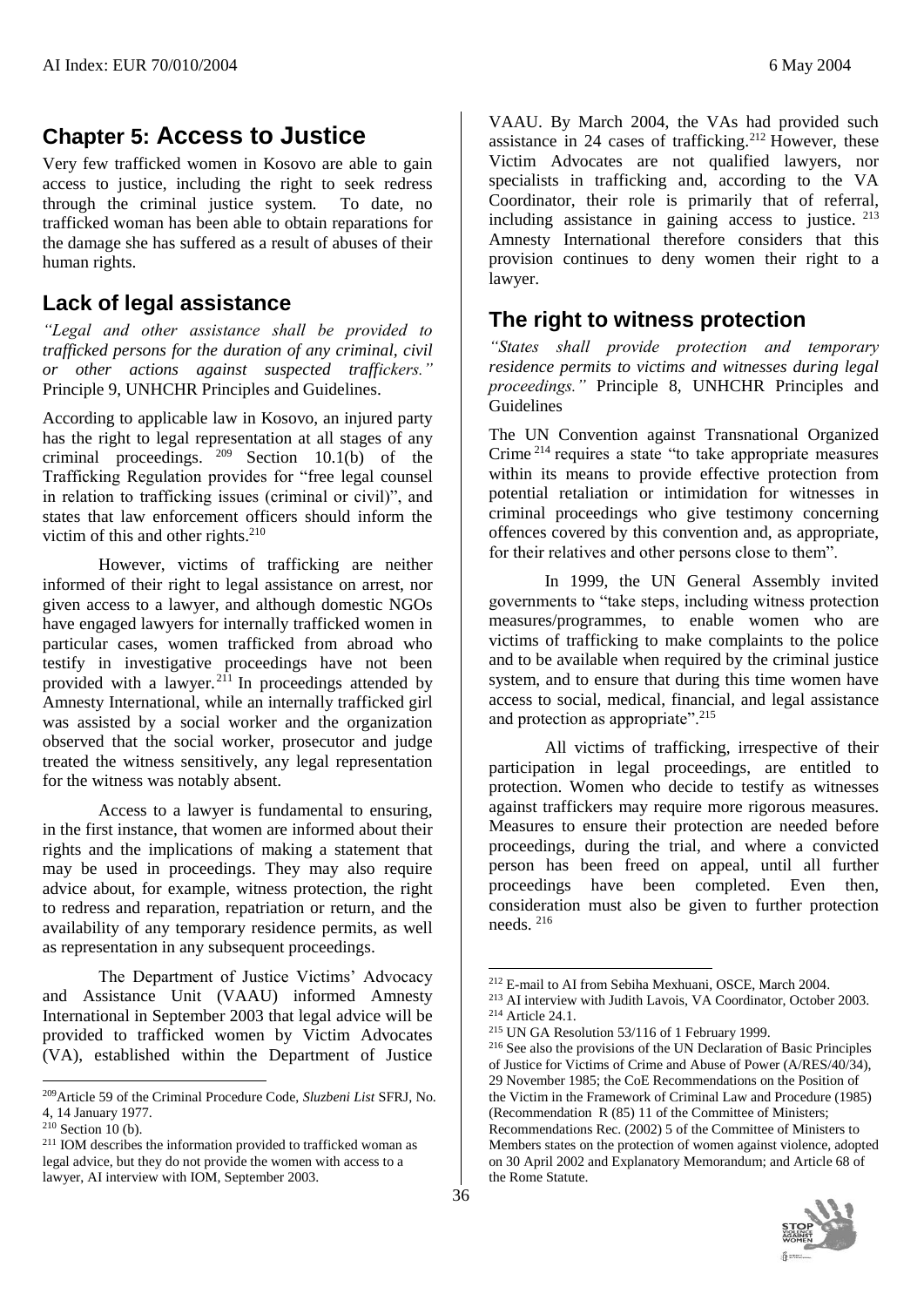Despite provisions for the protection of witnesses made in the Trafficking Regulation, <sup>217</sup> by September 2003 Amnesty International had found little evidence that – with some exceptions – measures had been routinely taken to provide protection to trafficked women willing to testify in court.

#### **Witness protection – the law**

*"[The] ability to successfully prosecute trafficking cases where you can't provide security to witnesses is almost zero."*<sup>218</sup>

The protection of women prepared to act as witnesses is required by Section 5.2 of the Trafficking Regulation and although not explicitly set out in the regulation, may be provided through the courts or, in a separate scheme, through the Witness Protection Unit (WPU).

Under UNMIK Regulation 2001/20, *On the Protection of Injured Parties and Witnesses in Criminal Proceedings*, public prosecutors, defence counsel, injured parties or witnesses may apply for a protective measure or an order of anonymity. <sup>219</sup> Under this Regulation, protective measures include: "omitting or expunging names, addresses, working place, profession or any other data or information that could be used to identify the injured party or witness"; "testifying behind an opaque shield, through image or voice-altering devices, or contemporaneous examination in another place communicated to the court room by means of closed-circuit television, or video-taped examination of the injured party witness prior to the court hearing with the defence attorneys present"; the assignment of a pseudonym; closure of sessions to the public; ordering the defence not to reveal identity; and ordering the temporary removal of the accused from the court-room if the witness "refuses to give testimony in the presence of the accused or if the circumstances indicate to the Court that the witness will not speak the truth in the presence of the accused".

If these measures are insufficient, then "the Court may in exceptional circumstances order that the injured party or witness shall remain anonymous to the accused and the defence attorney. In making this determination, the Court shall conduct a hearing in a closed session which includes only the public prosecutor, essential court and prosecution personnel, and the witness or injured party".<sup>220</sup>

l

Amnesty International notes these comprehensive measures for the protection of witnesses, and recognizes that such measures have been introduced because of the exceptional vulnerability of witnesses in trafficking and other serious cases, especially in jurisdictions like Kosovo where the rule of law is not well established. However, the organization urges that in their implementation, such provisions should not be permitted to prejudice the right of the accused to a fair trial, as guaranteed under Article 14 of the ICCPR. <sup>221</sup>

In such circumstances, the case for considering specific measures for witness protection, including for example resettlement to a third country, may be even more compelling.

Amnesty International is concerned that externally trafficked women have rarely been granted such protection. Only at the instigation of certain international prosecutors have these measures been used. Furthermore, local NGOs reported to Amnesty International that they were unaware of any trials involving internally trafficked victims and local prosecutors and judges in which these measures have been taken. Anti-trafficking organizations also reported to Amnesty International that neither judges nor prosecutors routinely informed trafficked women of their rights to protection and the measures available, as they are required to do under Section 3.1 of Regulation  $2001/20.<sup>222</sup>$ 

## **Witness Protection Unit**

An international prosecutor in Kosovo told Amnesty International, *"You cannot imagine the degree of intimidation that exists because it doesn't exist in a Western country".*

In June 2001 UNMIK police established a Witness Protection Unit (WPU). <sup>223</sup> However, financial constraints have limited the WPU to serious war crimes

<sup>223</sup> OMIK Department of Human Rights and Rule of Law*, Kosovo: Review Of The Criminal Justice System (March 2002 - April 2003) "Protection of Witnesses in the Criminal Justice System"*, p.12.



<sup>&</sup>lt;sup>217</sup> See Section 5.2 and Section 7.4.

<sup>218</sup> Amnesty International interview with international prosecutor, March 2003.

<sup>219</sup> Section 3.1.

<sup>220</sup> Section.4.2. Similar provisions are made for defence witnesses under section 4.1.

 $221$  See also Article 68.5 of the Rome Statute: "Where the disclosure of evidence or information pursuant to this Statute may lead to the grave endangerment of the security of a witness or his or her family, the Prosecutor may, for the purposes of any proceedings conducted prior to the commencement of the trial, withhold such evidence or information and instead submit a summary thereof. Such measures shall be exercised in a manner which is not prejudicial to or inconsistent with the rights of the accused and a fair and impartial trial."

<sup>222</sup> Amnesty International interview with Sevdie Ahmeti, CPWC, September 2003. Similar provisions are made in Articles 168-174 of Chapter XX1: Protection of Injured Parties and Witnesses, *Provisional Criminal Procedure Code of Kosovo*, UNMIK Regulation 2003/26, 6 July 2003.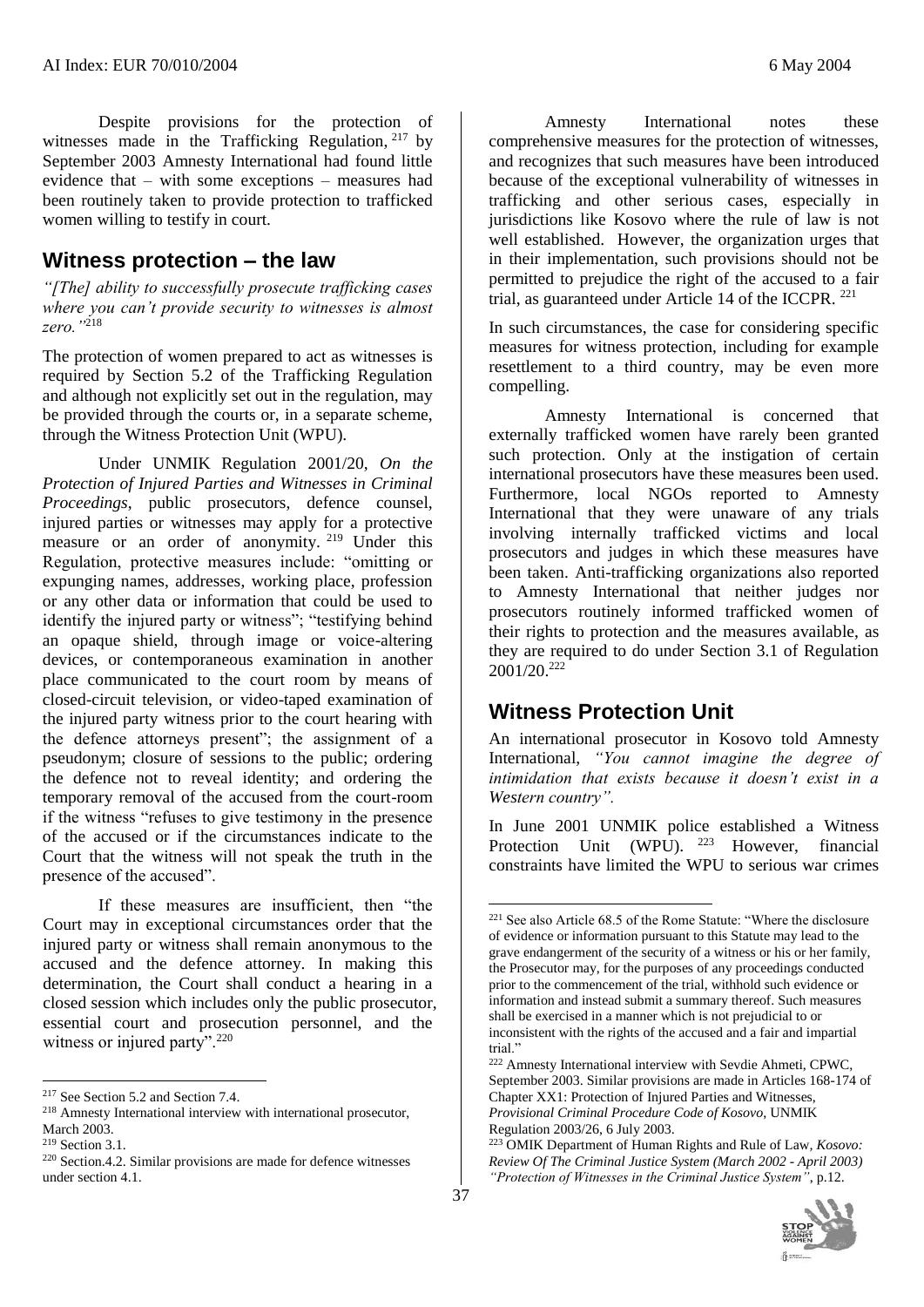cases and high profile political cases. The unit only has capacity to provide protection to five witnesses and their immediate families at any one time.

The WPU had only been involved in one trafficking case by September 2003, providing the witness with a safe place to live, and escorting her to court. In another high-risk case, the WPU was prepared to provide protection for a woman willing to return from her home country to testify, but this case did not proceed to trial. $^{224}$  In September 2003, preparations were also being made in another case.

Because of the WPU's inability to accommodate the number of witnesses requested by prosecutors in cases involving other serious crimes, and the inappropriateness of housing victims of trafficking with other witnesses, in 2003 the WPU and TPIU jointly prepared an application for funding to the PISG Ministry of Finance for a separate facility to house victims of trafficking prepared to testify. Given the risks to those who testify, and the inadequacy of current measures, Amnesty International supports this initiative.

Few trafficked women have been willing to testify in proceedings under the Trafficking Regulation. The majority of those who have provided testimony have taken part in the investigation stage, and few have appeared in court during the trial stage. It is reported that intimidation may occur at any stage between the police investigation and full trial, or after proceedings, and women may withdraw their consent to participate at any time.

## **The need for witness protection**

The low rate of convictions in trafficking cases has been attributed by the Department of Justice and the TPIU to the absence of victim-witnesses during trial proceedings. Yet without adequate witness protection, many of those prepared to attend court have been subjected to such intimidation prior to trial that they either changed their statements or decided not to testify.

In 2001, over a period of three months, three persons were arrested on two occasions during police investigations into their alleged involvement in trafficking. They were released on both occasions on grounds of insufficient evidence, despite witness statements by several foreign women made to police investigators that they had been trafficked by the suspects into Kosovo. According to the OSCE, when questioned "for just a couple of minutes" by an

l

investigating judge, and without adequate translation, the women reportedly stated that no one had forced them into prostitution, and that they had come to Kosovo voluntarily. Despite the previous statements made by the women to the police, reportedly the public prosecutor concluded that the case should be dropped for insufficient evidence. <sup>225</sup>

In November 2002, for example, an Albanian male, J.T, was acquitted of a trafficking offence by Prizren District Court. <sup>226</sup> Two women, J. and S., had lodged a complaint alleging that in January 2002 J.T. had forced them to engage in prostitution. By the time the case came to trial, S. had "changed her statement because of fear", and although J.'s statement was read out, she was not present in court. The accused was acquitted of charges related to trafficking.<sup>227</sup>

Where no protection measures have been applied for, trafficked women willing to testify have had no choice but to face the accused across the court room. OSCE have noted the failure of the judiciary to take steps to protect the interests of the witness in such cases. In one case, the investigative judge ordered that two trafficked women, who had been raped and beaten by the defendant, separately confront the defendant in court. The OSCE reported that the confrontation "dissolved into a shouting match which the investigating judge did not intervene to stop". <sup>228</sup> NGOs also report that trafficked women were left vulnerable to cross examination which breached the provisions of Section 7 of the Trafficking Regulation, which prohibits raising the witness' history in court, except following a petition by the defence, when such evidence may be heard *in camera*.

In a case in 2001-2, the four accused were charged with sexual intercourse with a girl under 14 years of age. No witness protection measures were invoked, and the Kosovar Albanian girl had to face the accused across the court, in a trial that lasted for 11 days. Two men were convicted, one *in absentia*, and two

<sup>&</sup>lt;sup>228</sup> The OSCE reported that the judge appeared to find the interaction entertaining, but that neither of the women changed their statements, although both appeared traumatized by the experience, OMIK, *Review of the Criminal Justice System, 1 September 2000 – 28 February 2001*, July 2001, p. 58.



<sup>224</sup> TPIU attribute these failures to a lack of cooperation by the authorities in the sending state, AI interview with I.C., Deputy Head of TPIU, October 2003.

<sup>225</sup> OMIK (OSCE Mission in Kosovo), Department of Human Rights and Rule of Law, *Kosovo: Review of the Criminal Justice System, October 2001,* p. 54.

<sup>226</sup> Under Section 2.2 (1) of the Trafficking Regulation.

<sup>&</sup>lt;sup>227</sup> Decision by the Supreme Court of Kosovo,  $\overline{29}$  April 2003; verdict P no. 243.2002, 29 November 2002. J.T was, however, convicted for illegal arms possession. An appeal by the public prosecutor for a retrial on the basis of "incorrect evidence, the incomplete factual situation and the decision given for the sentence" was judged to be unfounded by the Supreme Court in April 2003.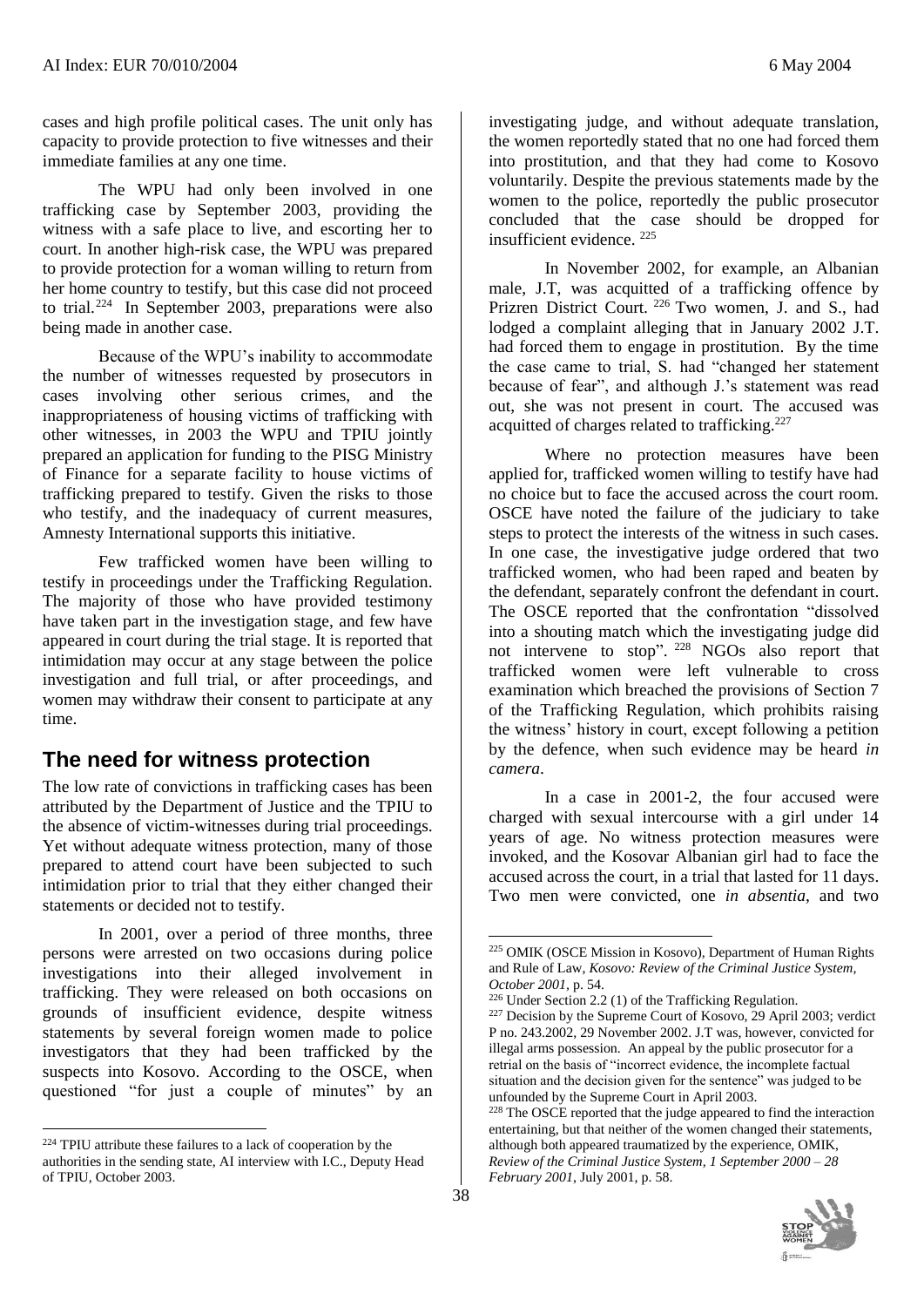others released on appeal. Subsequent intimidation of the young woman and her family has been so intense, including attempts to abduct her again, that she has been unable to leave her house without her father.<sup>229</sup>

Concern has been expressed about the practice of releasing men convicted of trafficking pending appeal. On 6 June 2003, for example, R.J. was released pending appeal against a three-and-a-half-year sentence passed by Prishtinë/Priština District Court for trafficking five Ukrainian women who were forced into prostitution at the Madonna Club in Prishtinë/Priština, some of the women had testified against him, but had subsequently returned to Ukraine. Following R.J.'s release, the women reportedly received threats via an associate in Ukraine that R.J. was coming to kill them. They were given police protection and accommodation in safe houses in Ukraine. On 19 September 2003, R.J. remained at large, the appeal not yet having been heard.<sup>230</sup>

Amnesty International recognizes that efforts were made in proceedings held in 2003 to ensure the protection of victim-witnesses, usually on the initiative of individual prosecutors. In Gnjilane/Gjilan for example, protective measures, including reporting restrictions and anonymity, have been used in trafficking and other sensitive cases. An international prosecutor also informed Amnesty International that the provision of testimony via closed circuit television (CCTV), either within the court building or in the witness' country of origin, was also envisaged.<sup>231</sup>

These provisions have been applied in some cases involving internally trafficked girls, as in Mitrovicë/a in March 2003, when a separate hearing was held before an investigative judge to hear the evidence of child witnesses. In September 2003, five children aged between four and eight, who had been found in a house thought to be used as a brothel, gave testimony to the court. They had been provided with security, protection and legal advice under the supervision of a psychologist, and were accompanied at all times by their case manager. Before testifying in a separate room, they were introduced to the judge and translator, and were able to take breaks while giving their testimony. However, the children's safety was severely compromised even before the investigative proceedings when their photographs and names, which were known to the Department of Justice, were made available to

 $\overline{a}$ 

Radio-Television Kosovo and shown on the weekly program *Krimit e Dossier* (Crime File).<sup>232</sup>

Both local NGOs and the IOM have stressed the need to give greater priority to the respect and protection of the human rights of women and children who testify in court proceedings. Those who testify are not only exposed to significant risks, but they also may suffer personal trauma in recounting their experiences. If the court discontinues proceedings, this can be highly distressing, and in such circumstances potential witnesses are given no protection.

## **The right to reparation**

*"Trafficked persons, as victims of human rights violations, have an international legal right to adequate and appropriate remedies. This right is often not effectively available to trafficked persons as they frequently lack information on the possibilities and processes for obtaining remedies, including compensation, for trafficking and related exploitation. In order to overcome this problem, legal and other material assistance should be provided to trafficked persons to enable them to realize their right to adequate and appropriate remedies"* Guideline 9, UNHCHR Principles and Guidelines.

Victims of human rights violations are entitled to an effective remedy under Article 2 of the ICCPR and Article13 of the ECHR, while the Trafficking Protocol merely obliges states to make provision for the possibility for trafficked persons to obtain compensation for damages suffered, requiring states to provide trafficked persons with information on relevant court and administrative proceedings. The Protocol does not address the question of whether funds should be provided by the state or from the confiscation of  $\arccos 233$ 

In Kosovo, Section 6 of the Trafficking Regulation requires the establishment of a reparation fund, authorized to receive funds from the confiscations of assets, used in - or resulting from - the crimes prosecuted under the regulation. However, to date, no such fund has been established, due to the failure to authorize the Administrative Directive. The AD envisages an administrative process for paying compensation, although it does not preclude proceedings for reparation in criminal or civil proceedings. $234$ 

<sup>&</sup>lt;sup>234</sup> Draft Administrative Directive, September 2003.



<sup>229</sup> Indictment, PP no. 522/2001; P. no. 418/2002.

<sup>230</sup> MSNBC News, "Kosovo court fails trafficking victims", 19 September 2003.

 $^{231}$ AI interview with international prosecutor, September 2003.

<sup>&</sup>lt;u>.</u> <sup>232</sup> AI interview, September 2003.

 $233$  Article 6 (6) Trafficking Protocol; the UN Convention against Transnational Organized Crime makes similar provisions in Article 25 (2).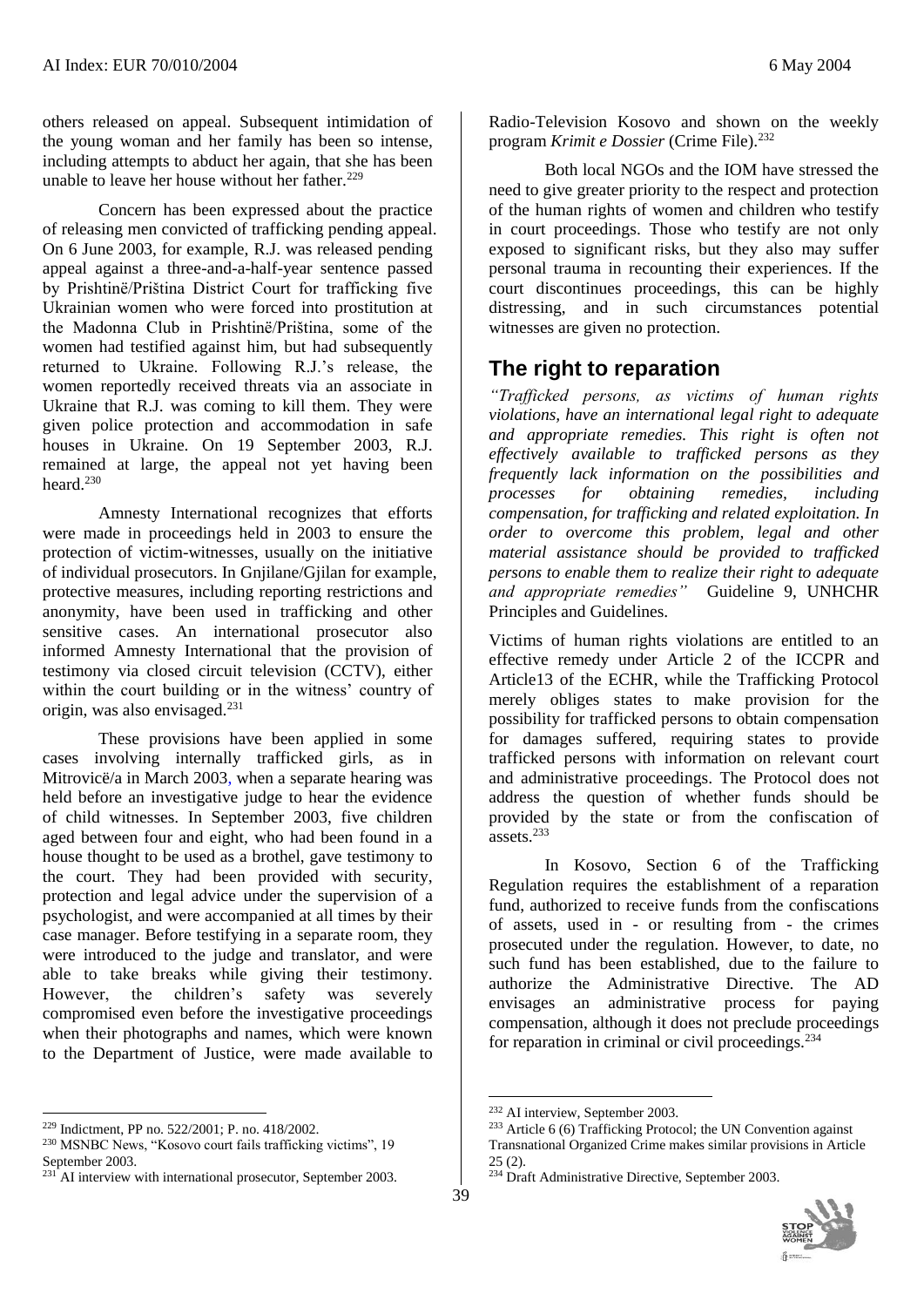All victims of trafficking should be entitled to redress and reparation for the violations they have suffered, irrespective of whether they agree to testify. <sup>235</sup> Under the Criminal Procedure Code, an injured party may claim compensation, or recovery of possessions, before the end of criminal proceedings.<sup>236</sup> A decision on this claim may be made in the final judgment concerning the accused. There is also a parallel civil process for such claims.

Amnesty International does not know of any cases in which a victim of trafficking has used the available mechanisms to claim reparations, including compensation. This may be, in part, because of the lack of legal representation for victims of trafficking.

l

<sup>&</sup>lt;sup>235</sup> The European Convention on the Compensation of Victims of Violent Crimes, provides for compensation for serious bodily injury or impairment of health even in cases where the offender cannot be prosecuted or punished.

<sup>&</sup>lt;sup>236</sup> Article 103-1 of the SFRY CPC.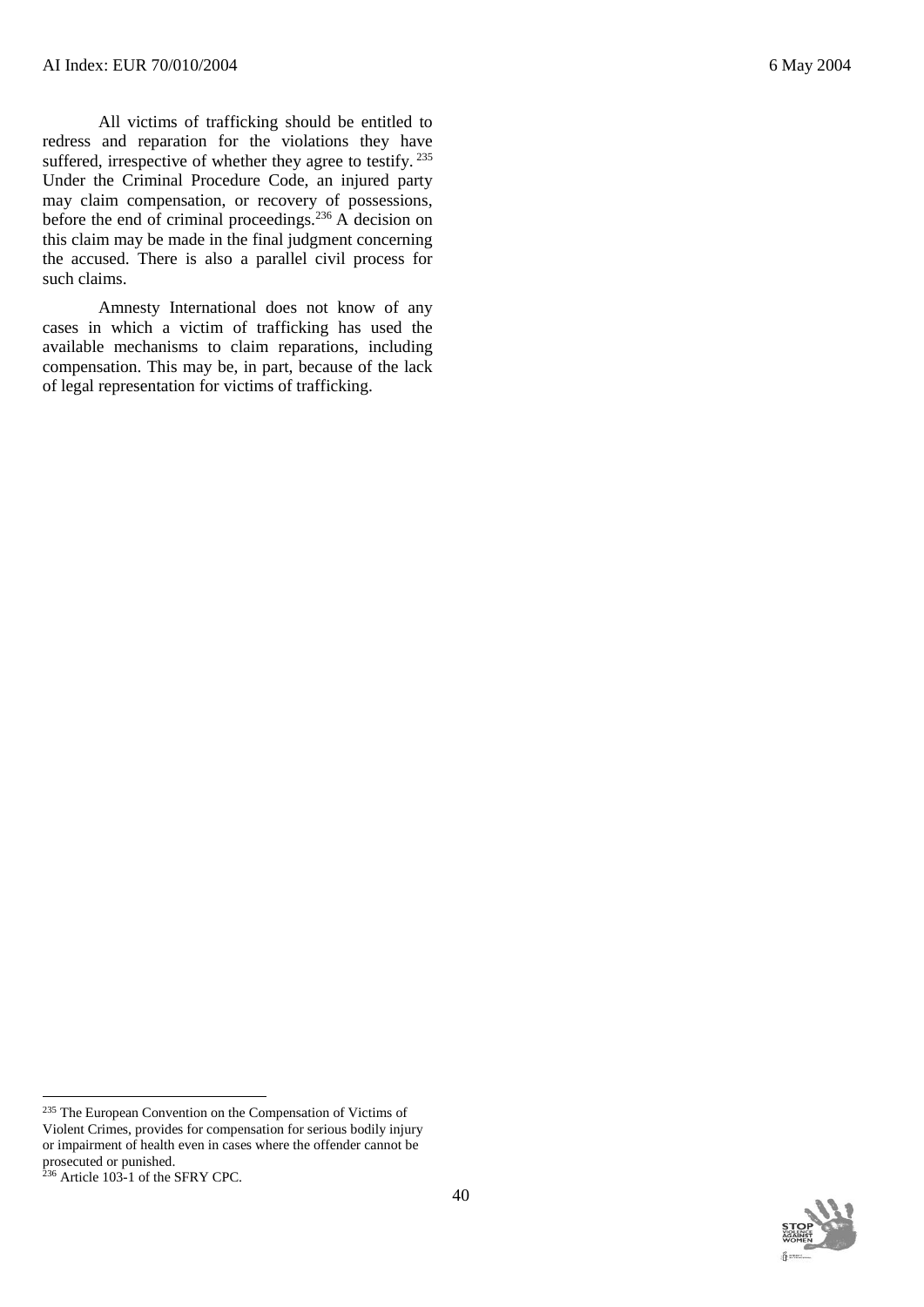# **Chapter 6: 'Boys will be boys: you'd better educate your girls'<sup>237</sup>**

The Special Rapporteur on Violence against Women spoke in April 2001 of a "vast increase in trafficking activity" in Bosnia-Herzegovina and Kosovo: "*It is absolutely essential that all UN forces are held to the same standards of international human rights law as are nation states….. To do otherwise, creates a climate of impunity in which offences proliferate … Especially where UN is running administrations such as in Kosovo and East Timor we feel it's absolutely essential that some kind of structure be in place to deal with these kinds of issues.*" 238

The UN Secretary-General also acknowledged in 2000 that there is "some evidence that prostitution increases with international intervention" and that "peacekeeping personnel may have condoned the establishment of brothels and been complicit in the trafficking of women and girls". He also noted that "[t]oo often, contributing States fail to prosecute their nationals accused of serious wrongdoing while on Services for the [UN]".<sup>239</sup> In 2003 the Secretary-General subsequently published a Bulletin calling for special measures prohibiting UN forces and staff from committing acts of sexual exploitation and abuse sexual abuse.<sup>240</sup>

Amnesty International is extremely concerned that the UN administration in Kosovo has effectively allowed the development of a flourishing industry dependent on the exploitation of trafficked women. Although the Kosovo sex-industry now services both local and international men, it is clear that it initially grew out of post-conflict militarization and the presence of a highly-paid international military and civilian community.

The organization also considers that UNMIK - in failing to prosecute international personnel suspected of involvement in trafficking, or of knowingly using the services of trafficked women -- has created a climate of impunity for abuses and violations against trafficked women.

 $\overline{a}$ 

Despite the rapid growth of trafficking in Kosovo, few  $-$  if any - measures were taken to address the demand from military and civilian personnel until January 2001, almost 18 months after the arrival of the international community in Kosovo.<sup>241</sup>

## **The demand**

*"Many men and young men raped me, young and old, local and international ... We were about 20 persons in that house. Only two were from Moldavia and all the rest Albanian*.*" 242*

*" ...... even in cold weather I had to wear thin dresses ... I was forced by the boss to serve international soldiers and police officers ... I have never had a chance of running away and leaving that miserable life, because I was observed every moment by a woman ..."<sup>243</sup>*

In 1999 to 2000 internationals were estimated to comprise 80 per cent of the clients of trafficked women. According to UNMIK police, although by the end of 2000 members of the international community –"mostly KFOR soldiers"– still constituted 40 per cent of the clientele, the majority of customers were local men. Nevertheless, many trafficked women interviewed by the OSCE Legal Systems Monitoring Service (LSMS) in 2000-1 stated that international police officers were among their frequent "clients".  $24\overline{4}$  In 2002, when the international community comprised some 30 per cent of clients, they reportedly generated some 80 per cent of the industry's income. $245$ 

According to information from the TPIU, NGOs working with trafficked women and the testimonies of the women themselves, UNMIK police and KFOR personnel continued to use the services of trafficked women in 2003.

In 2003 allegations about the use of trafficked women were regularly posted on the internet Message Board site of the UNMIK police. For example, in response to a message "Looking for Vesna", the following reply was posted on 16 August 2003, *"I saw her last at the Miami Bar. She was with a large Albanian male whom she seemed to be afraid of and she* 

<sup>244</sup> Limanowska, *Trafficking in Human Beings in Southeastern Europe*, p. 96; OSCE, Department of Human Rights and Rule of Law*, Kosovo: Review of the Criminal Justice System*, October 2001, p. 51. 245 Based on IOM and CPWC estimates; a trafficked girl reported that KFOR soldiers paid DM100 for one hour; local men would be charged the same amount for a night.



<sup>237</sup> Norwegian KFOR spokesperson, at a meeting in Prishtinë/Priština organised by local NGOs, UNIFEM and other international organizations in 1999, AI interview with Igballe Rugova.

<sup>238</sup> Address to the UN Human Rights Commission, 9 April 2001, "UN peacekeepers fuelling trafficking in women, UN expert warns", *AFP*, 9 April 2001.

<sup>239</sup> Paras. 267-272, *Women,Peace and Security*, Study submitted by the Secretary-General pursuant to Security Council resolution 1325 (2000), UN, 2002

<sup>240</sup> ST/SGB/2003/13, Secretary-General's Bulletin, *Special measures for protection from sexual exploitation and sexual abuse*, 9 October 2003

<sup>&</sup>lt;u>.</u> <sup>241</sup> UNMIK Press Release 470, "UNMIK Outlaws Trafficking of People" 14 January 2001; see also *Reuters*, "Sex bars and clubs in Kosovo barred to U.N. police"**,** 31 May 2001.

<sup>242</sup> Internally trafficked Albanian girl aged 17.

<sup>243</sup> Internally trafficked Albanian girl aged 12.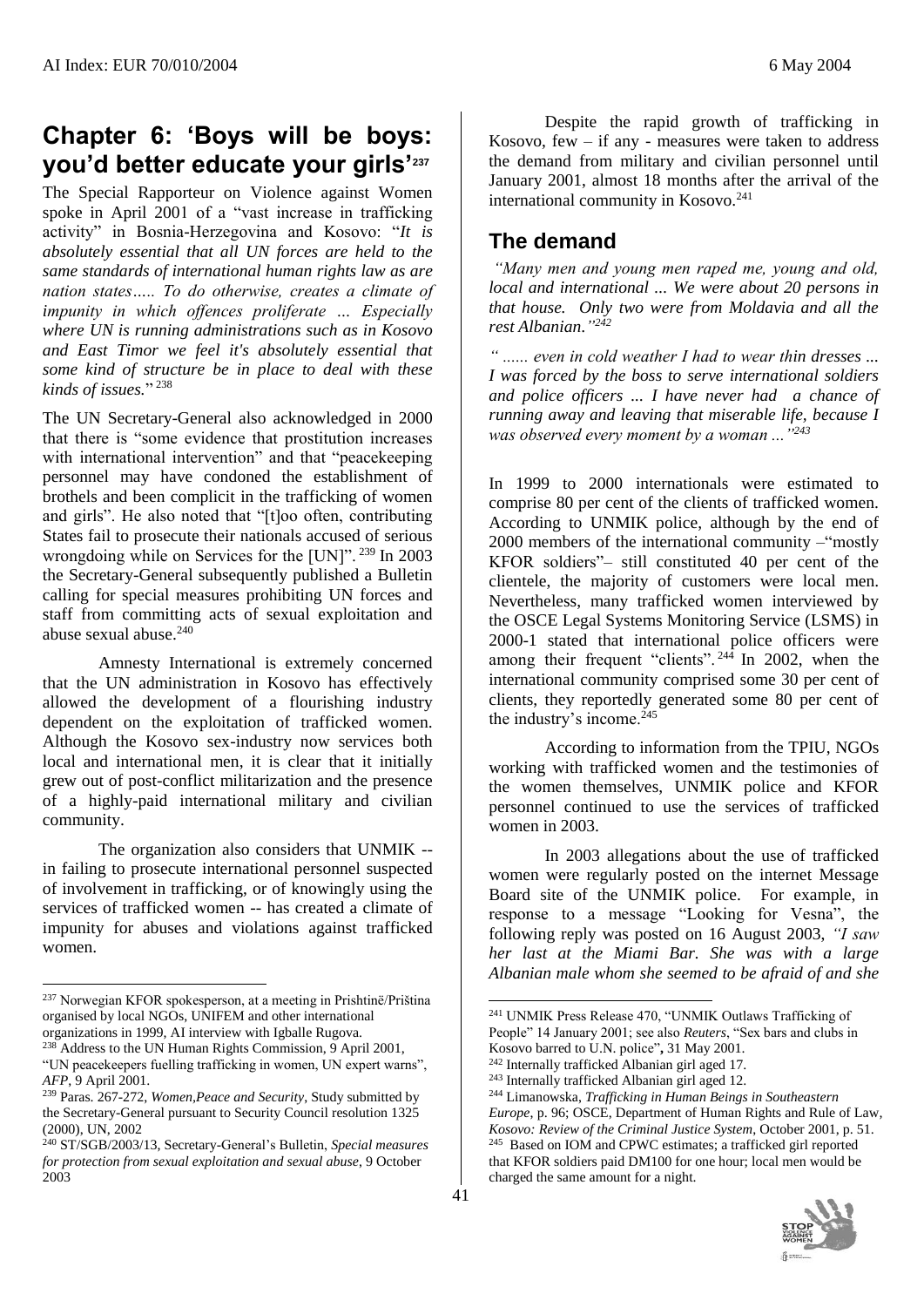*seemed to be harassed. She was being forced to look for clients in the bar. A UNMIK CIVPOL officer paid €150 for two hours with her. Can anybody inform TPIU?"*

Although the proportion of international clients has reportedly declined since 2000, the number of establishments on the "off-limits list" has continued to rise.

Despite UNMIK's counter-trafficking strategies, members of the international community remain a significant part of the market for trafficked women. Although internationals reportedly now make up of 20 per cent of the client-base, Amnesty International also notes that the international community (both male and female), probably make up around two per cent of the population of Kosovo.

### **The "Off-limits list"**

Following the promulgation of the Trafficking Regulation in January 2001, a Code of Conduct was distributed to UNMIK staff on 24 January 2001. It warned of severe consequences for UN staff suspected of using the services of trafficked women, including disciplinary action, dismissal and the possibility of criminal proceedings following a waiver of immunity.

> *"UN Code of Conduct: The purpose of this circular is to provide guidance to ensure staff respect human rights and do not financially contribute to organized crimes in Kosovo. It should be noted that consequences for UNMIK staff who disregard this information will be severe. Such staff will be subject to disciplinary action which may include dismissal. Further staff may be subject to criminal proceedings as per the applicable law, including UNMIK Regulation no 2001/4. International staff members who enjoy immunity from personal arrest and detention under the 1946 Convention on Privileges and Immunities of the United Nations are advised that the immunity is for the benefit of the United Nations and not for them personally and that such immunity may be waived in the event staff are prosecuted for crimes related to prostitution, including the use of the sexual services of a victim of trafficking."*

The first "off-limits list" was issued at the same time as the Code of Conduct. It named more than 150 night bars, nightclubs and dancing clubs, motels, hotels, restaurants and coffee bars suspected to be involved in prostitution. A revised list was issued in July 2002, naming some 155 establishments; by January 2004, some 200 establishments were listed.

## **UNMIK POLICE**

Allegations that UNMIK police were involved in trafficking were first reported in 2000, and have continued until at least 2003 when one UNMIK police commander was sent home,<sup>246</sup> and proceedings opened on 9 June 2003, when four men, including an international police officer, were arrested in Pejë/Peć on suspicion of involvement in "a prostitution slavery conspiracy".

In July 2001 it was reported that UNMIK police had launched an investigation into allegations, first reported in 2000,  $247$  that two US and one female Romanian police officer had been assisting the owner of a brothel in Mitrovicë/a in the trafficking of women. The investigation, by the Internal Investigation Department, followed an internal report by the head of the regional police unit who recommended a thorough inquiry and warned that "the whole credibility of the United Nations Mission in Kosovo Police is in question".<sup>248</sup> The report alleged that one US officer had been picking up trafficked women on the boundary between Kosovo and Serbia proper while in uniform, and while driving an UNMIK police car. A second US police officer was alleged to have warned the owner that a police investigation was underway, and to have divulged police information about previous trafficking and prostitution operations. The Romanian officer was accused of alerting the brothel owner about police plans to arrest him. When police went to search the club, it was closed. A third US national named in the internal report was sent home for a "professional error in judgement".

At a press briefing on 13 August 2001 UNMIK police stated: "The investigation has now been concluded. Two officers were found to have contravened the Code of Conduct. They have been repatriated. Two other officers have received letters of reprimand. Whilst the four committed professional misconduct, to varying degrees, evidence was not found to support criminal charges."<sup>249</sup>

<sup>249</sup> See http://www.unmikonline.org/press/2001/trans/tr130801.html.



<sup>&</sup>lt;u>.</u> <sup>246</sup> US Department of State, Section 5 (f), *Country Reports on Human Rights Practices: Serbia and Montenegro*, 25 February 2004.

 $247$  "[T]here is a suspicion that UNMIK international police officers might be involved in trafficking", minutes from October 18 Trafficking Round Table Meeting", OSCE, Prishtinë/Priština, 22 October 2001, quoted in Limanowska, *Trafficking in Human Beings in Southeastern Europe*, p. 96.

<sup>248</sup> "UN police officers probed over Kosovo trafficking", *Reuters*, 5 July 2001. The U.S. State Department also appears to have been involved in the investigation.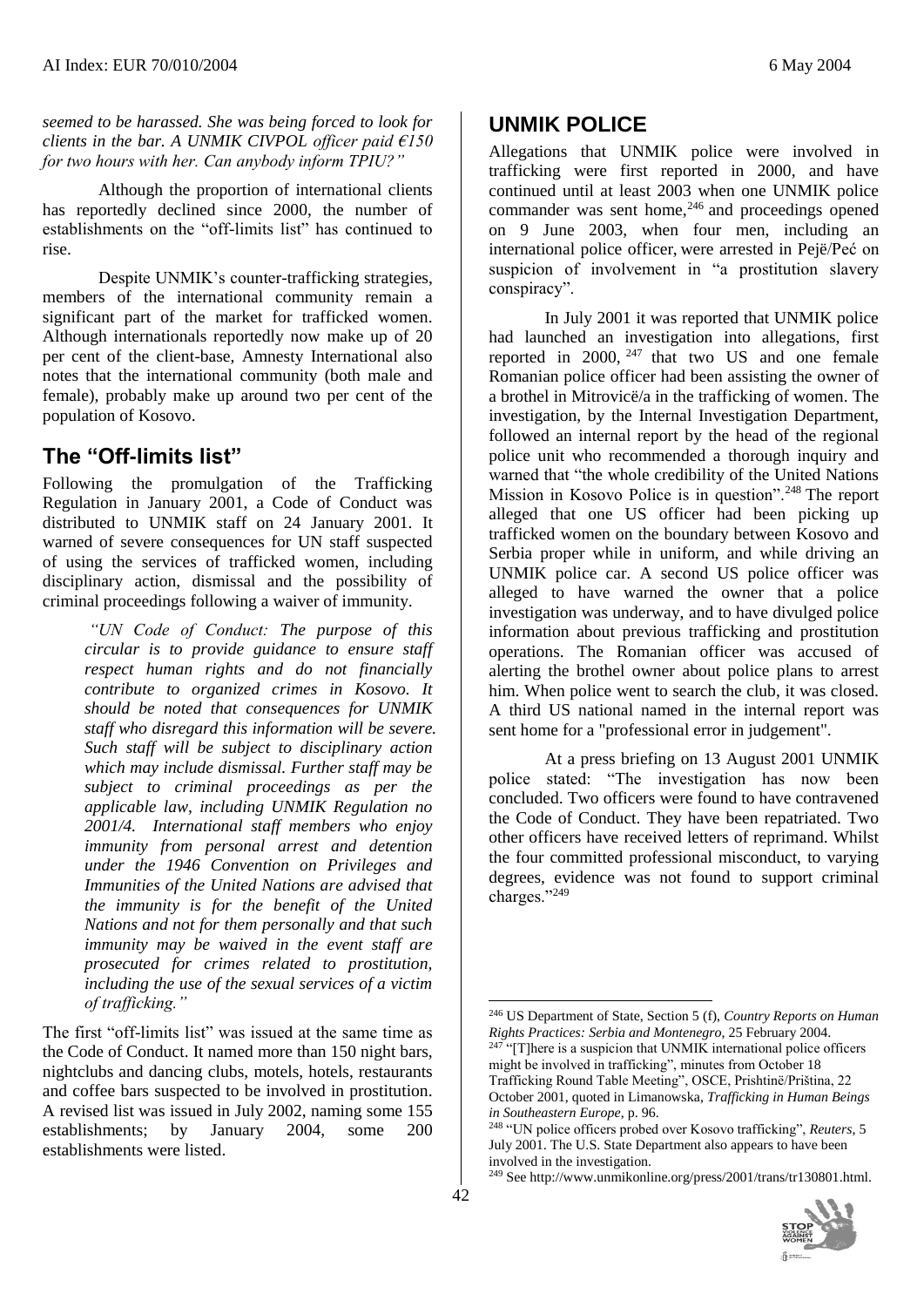#### **Proceedings against members of UNMIK Police**

Amnesty International recognizes that the TPIU has recently shown greater willingness to investigate reports of the involvement of UNMIK personnel in trafficking, and to request a waiver of immunity from prosecution. However, criminal prosecutions remain rare, and those few cases which have proceeded to the trial stage have almost all been brought only where the victim was less than 14 years of age.<sup>250</sup> No police officer had been prosecuted under Section 4 of the Trafficking Regulation by March 2004.

Before 2002, few investigations against international police officers resulted in prosecutions, a concern highlighted by OSCE in October 2001. <sup>251</sup> In summer 2001, an international public prosecutor was appointed to a case involving an UNMIK police officer. Considering the testimony of the 13-year-old victim not to be strong and consistent enough, the prosecutor reportedly did not file a request to an investigating judge to initiate an official investigation, nor did he request a waiver of immunity according to Section 6 of UNMIK Regulation 2000/47. The investigation was closed and the police officer was repatriated. OSCE LSMS expressed concern in view of the fact that: "the suspect had given four contradictory statements to police investigators; material evidence, including blood drops and cigarette butts, were found in the empty house which the suspect admitted he had rented for that particular night. He also admitted that he had initiated sexual conduct with the victim, although due to [unspecified] circumstances, was unable to proceed with sexual intercourse."<sup>252</sup>

The reluctance to bring charges against international police under the Trafficking Regulation is also seen in a case in Mitrovicë/a, where a girl reported an UNMIK officer for sexual abuse. Both the girl and the suspect reportedly mentioned a third person who had found a house, brought the girl to the house and "convinced" her to meet the suspect. The girl alleged that she had been taken from her home by force and taken to the house. The "third person" was reportedly not even questioned by police. Consequently, the police

 $\overline{a}$ 

officer was not charged in connection with procuring the services of a potentially trafficked girl.<sup>253</sup>

OSCE also documented a case in 2001 in which a Turkish woman reported to UNMIK police in Rahovec/Orahovac that she had been raped and forced into prostitution by a Kosovo Albanian. She reportedly stated that some of her clients had included UNMIK police officers stationed in Rahovec/Orahovac, and alleged that she could both identify the men and show the investigators the location of their apartments. Despite the obvious conflict of interest, the UNMIK police in Rahovec/Orahovac were put in charge of the investigations. They determined that the victim lacked credibility and the case was dropped. <sup>254</sup>

On 9 June 2003 four men, including an international police officer from Pakistan, were arrested in Pejë/Peć on suspicion of involvement in "a prostitution slavery conspiracy", and on 13 June the charges were confirmed by an investigative judge. Immunity was waived and the UNMIK officer was charged with Obscene Behaviour and Failing to Perform Official Duties. Three other ethnic Albanians – including a KPS officer who later committed suicide – were charged with "Obscene Behaviour, Rape and sexual intercourse with a minor under the age of 14, Causing Injuries, and Neglectful Treatment of Minors". <sup>255</sup> Investigative proceedings opened in September 2003 in Prishtinë/Priština, but had not been concluded by the end of March 2004.

#### **KFOR**

#### **KFOR's use of trafficked women and involvement in trafficking**

*"German soldiers... They have been scared of their chiefs. That he will catch them in a brothel and make* [cause] *them trouble. They were not allowed to go with prostitutes during their service... The Germans came the whole November and December, even after their commander did forbid that. They said, they would get a lot of trouble. They told the pimp, that if someone would be coming, he should alarm* [alert] *them... After a while the pimp employed a guardian."*<sup>256</sup>

<sup>250</sup> Sexual Intercourse and Unnatural Debauchery with a Person who has not turned Fourteen Years of Age, Article 106, Criminal Law of the Republic of Serbia, 1977.

<sup>251</sup> OSCE, *Kosovo: Review of the Criminal Justice System*, October 2001, p.52.

<sup>252</sup> OSCE, *Kosovo: Review of the Criminal Justice System*, October 2001, p.52.

<sup>253</sup> Under Section 4, Regulation 2001/4. OSCE*, Kosovo: Review of the Criminal Justice System*, October 2001, p.52.

<sup>&</sup>lt;sup>254</sup> *ibid*. The same report also describes two other cases, in which charges were similarly dropped.

<sup>255</sup> "Suspects Charged with Sex Crimes" *UNMIK Police Press Release*, 13 June 2003; **"**UN Policeman in Kosovo arrested over child sex case", *AFP***,** 13 June 2003.

<sup>256</sup> Bulgarian woman trafficked to Macedonia, interviewed in 2001, Inge Bell Archive.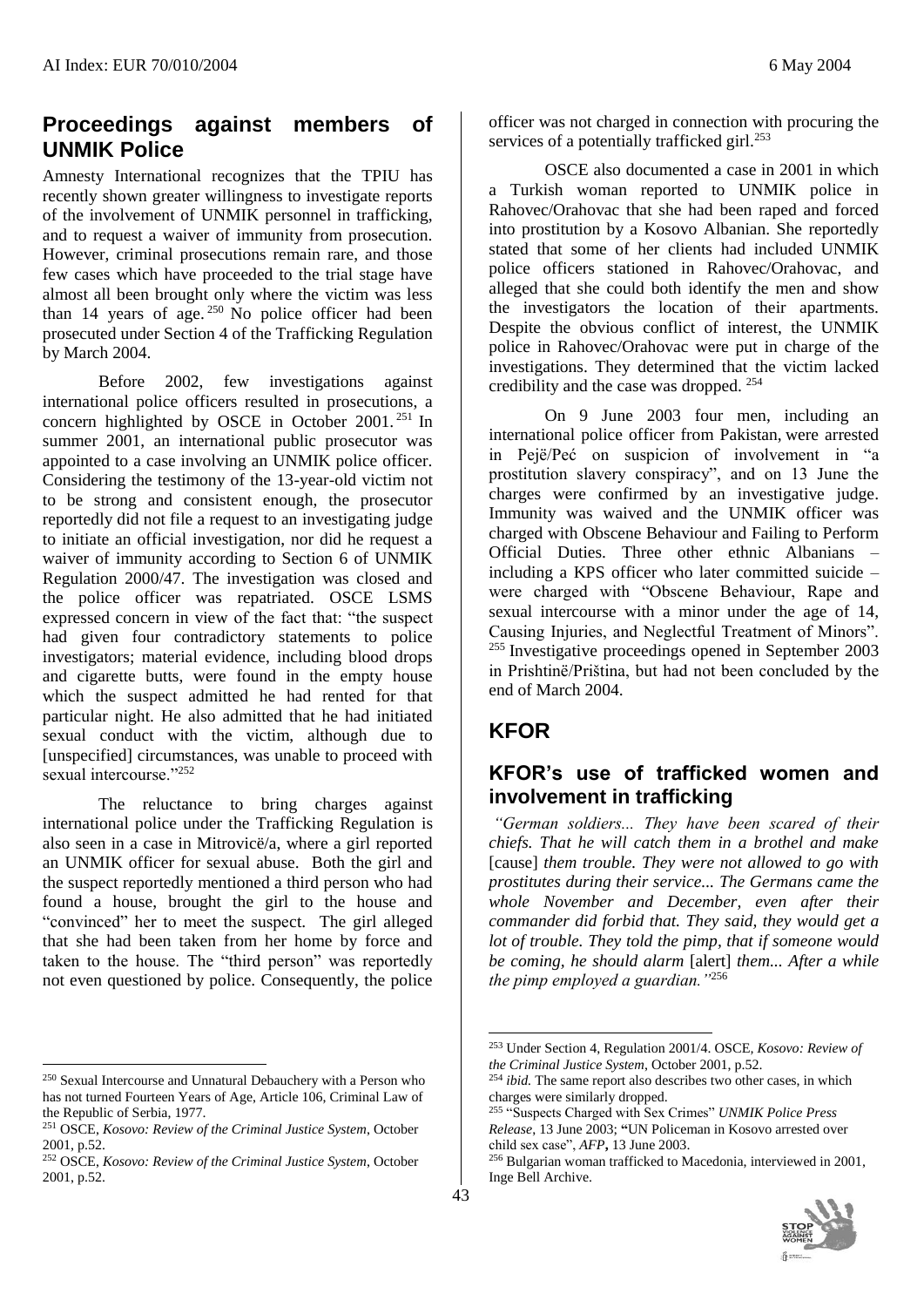Amnesty International is concerned that KFOR and other international civilian personnel on leave from Kosovo who visit Macedonia for "rest and relaxation", in addition to German KFOR personnel stationed there, may also be using the services of trafficked women. In a documentary shown on German television in December 2002, a member of German KFOR, who has been stationed in Macedonia, provided credible evidence that members of German KFOR were using the services of trafficked women – including children. <sup>257</sup> This information was corroborated by a press spokesperson for German KFOR and a senior KFOR officer interviewed during the program. Further evidence was provided by young women who had worked in brothels in Macedonia used by German KFOR troops.

Although there is no "off-limits list" in Macedonia, members of KFOR stationed in Macedonia are prohibited from leaving their base except on official business. Evidence provided by a German KFOR soldier suggests that strategies to avoid detection are well developed:

> *"We drove out of the barracks as usual in our military jeep just as usual with a driver's pass so that no one can become suspicious of us… we drove around and waited until 11 pm, and then drove to the brothel as fast as we could. We called the brothel's owner that we are coming… the owner opened the gate so we could drive straight into the garage."<sup>258</sup>*

Evidence of KFOR's use of trafficked women in Kosovo comes from the testimonies of trafficked women, from reports and sightings of KFOR soldiers at bars known to have been involved in trafficking, and from a small number of cases in which disciplinary procedures against members of KFOR have been publicly reported. In 2001, for example, three UK Royal Marine Commandos were reportedly sent home after being discovered on 1 December 2000 in a lap-dancing bar; they were subsequently charged with drunkenness and leaving their base without permission. The previous year a British army lieutenant colonel was allegedly sent home after being discovered in a brothel in Prishtinë/Priština. <sup>259</sup> In 2003, five members of French KFOR were sent home after allegations that they had been involved in trafficking in Mitrovicë/a.

l <sup>257</sup> *ARD Weltspeigel*, Director, Inge Bell, broadcast 17 December 2000.

<sup>258</sup> Interview with German KFOR soldier, Inge Bell Archive.

<sup>259</sup> "Colonel'caught iinbrothel'", The Times, 6 July 2000; "Royal Marines sent home from Kosovo after strip-club booze up"*, AFP*, 11 January 2001.

 $\overline{a}$ 

*"The problem is that nobody considers the need of brothels in the German* [KFOR] *contingent. The Americans and the French and others, who however, have their army brothels. I am not trying to say that the prostitutes have to come over from America or France but the brothel can be rented for a certain period of time and stay under units' control*."<sup>260</sup>

Evidence of the involvement of KFOR troops in the trafficking of women in Kosovo has been documented from early 2000. Repeated allegations have been made against members of the Russian KFOR contingent, both as users of trafficked women, and in the trafficking of women – either directly or with the assistance of Serb traffickers. As early as 2000 Russian KFOR troops were allegedly involved in bringing Moldovan and Ukrainian women – allegedly disguised in Russian army uniforms – into the Russian base at Fushë Kosovë/Kosovo Polje. A Hungarian NGO working with trafficked women "reported that Russian KFOR was involved in bringing in women for sex work… They [the trafficked women] believed their clients were KFOR soldiers, NGO staff, OSCE staff and quite a few locals. The KFOR would take off their insignia and identifying badges, and the Americans would say they were 'Russians'."<sup>261</sup>

In January 2002, five Kosovo Serbs from Fushë Kosovë/ Kosovo Polje were indicted for forcing four Serbian and Moldovan women "to exercise prostitution, selling them to different clients and especially to Russian KFOR soldiers, sending them to the Monastery of Diviqi in Skenderaj to have sexual relations".<sup>262</sup> In 2003, Amnesty International also received allegations from a member of French KFOR stationed in Mitrovicë/a that in 2002 "colleagues were entertained with trafficked women" by fellow officers in Russian KFOR on the base at Fushë Kosovë/ Kosovo Polje. 263 The Russian contingent left Kosovo in early 2003; Amnesty International is not aware of any charges or disciplinary action against Russian troops.

The organization is also aware of allegations that women have been trafficked explicitly for KFOR's use, as was shown in proceedings in 2001, when a Kosovo Serb was charged with a trafficking offence for

<sup>263</sup> E-mail received from French KFOR officer, 2003.



<sup>260</sup> Interview with German KFOR soldier, Inge Bell Archive.

<sup>261</sup> NGO *Salamon Alapitvany*, quoted in *No Safe Place*, p. 77.

<sup>262</sup> They were charged under Article 251, rather than Regulation 2001/4. Appeal Case decision, AP 252/2001, dated 19 March 2003, upholding the verdict P10/2001, dated 26 April 2001, Prishtinë/Priština District Court.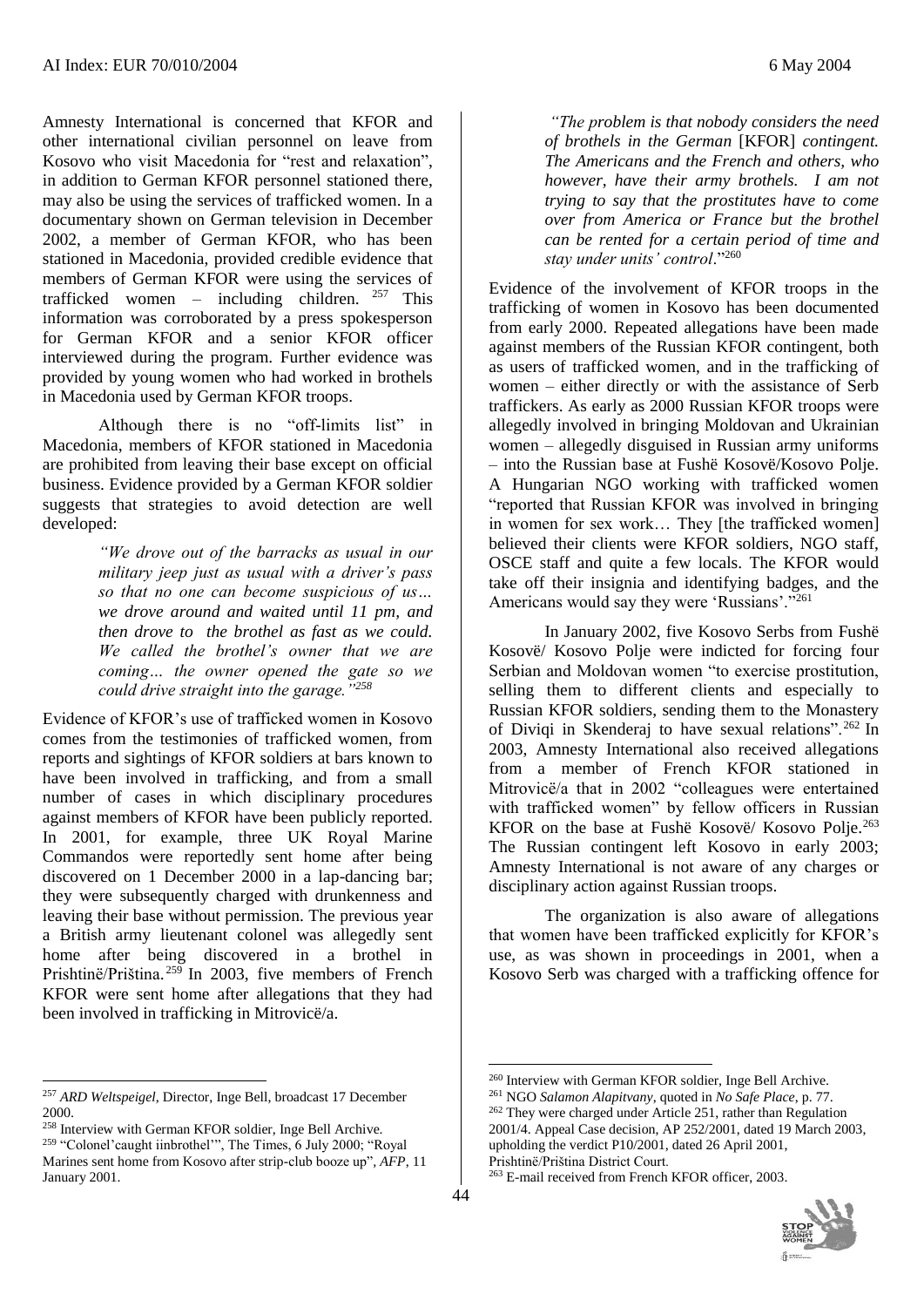arranging for a Kosovo Serb victim to meet soldiers "in a KFOR camp outside Kamenica".<sup>264</sup>

In September 2003, TPIU informed Amnesty International that some 10 French KFOR soldiers were similarly suspected of involvement, "but we don't get to touch them".<sup>265</sup> Amnesty International has also received credible allegations about the use of trafficked women within KFOR national battalions, including at Camp Monteith in Gniilane/Giilan and Camp Bondsteel near Ferizaj/Uroševac, where US KFOR personnel are prohibited from leaving their bases.<sup>266</sup>

## **Accountability**

*"A mechanism should be established with powers to investigate allegations of human rights violations by peace-keeping personnel. States contributing troops to the peace-keeping operation should promptly conduct independent and impartial investigations into reports of violations of human rights and humanitarian law by their nationals and bring to justice those responsible. Those suspected of such violations should be suspended from duty pending the outcome of investigations."<sup>267</sup>*

UNMIK police, other UNMIK personnel, KFOR personnel and contractors and staff of some other organizations <sup>268</sup> enjoy a general immunity from prosecution, unless explicitly waived by the UN Secretary General, or in the case of KFOR, by their national commander.<sup>269</sup>

## **UNMIK Police**

 $\overline{a}$ 

According to the TPIU, investigations were carried out by UNMIK Police Internal Affairs into allegations against ten UN staff, including UNMIK police in 2002;

by September 2003, investigation had been initiated against two UNMIK police officers, as well as two KPS officers. The TPIU informed Amnesty International that in the majority of these cases waivers for the purposes of prosecution were not requested or granted. However, waivers were requested and granted in one case in 2002 and another in 2003, enabling prosecutions of two officers to take place.<sup>270</sup>

UNMIK policy states that any person found at any premises on the "off-limits list" will be subject to disciplinary action. UNMIK police have also stated that if an officer is caught in any of the cafés or bars on the "off-limits list", he is immediately sent home. However, according to information received by Amnesty International, in practice, the UNMIK Police Internal Affairs Department Policy states that investigators must first establish whether a suspect has been using the services of a prostitute (whether trafficked or not). If this can be established, then a statement must be taken from the woman concerned. However, "Internal Affairs advises that a 'she says' (*sic*) will not be sufficient to take action against the officer"; neither is identification of the officer by means of a photographic line up considered sufficient to warrant action. The investigator is required to carry out an "in depth interview with the female party to obtain specific details relating to personal aspects of the officer". <sup>271</sup>

According to the TPIU, "several successful investigations were conducted during 2003 and personnel identified were relieved of duty, criminally charged, disciplined under parent codes of conduct or repatriated to their home country".<sup>272</sup>

By the end of 2002, some 57 UNMIK police officers had been dismissed or repatriated, ten of whom – according to Derek Chappell of the UNMIK police – were repatriated in connection with allegations related to trafficking; at the end of 2003, the same figure was quoted.<sup>273</sup> Although UNMIK police asserted that they had been informed in each of these cases that the officers would be disciplined or prosecuted in their home countries, they were unable to confirm that any of the repatriated officers had in fact been disciplined or

<sup>272</sup> TPIU Interim Report, 2003; Year End Report, 2002; [check 2001] <sup>273</sup> At least one other UNMIK police officer was repatriated in 2003, see Section 6 (f), US Department of State, *Country Reports on Human Rights Practices - 2003, Serbia and Montenegro*.



<sup>264</sup> He was charged under Regulation 2001/4 by the Kamenica Municipal Court in August 2001, OSCE, Department of Human Rights and Rule of Law*, Kosovo: Review of the Criminal Justice System*, October 2001, p.58.

<sup>&</sup>lt;sup>265</sup> AI interview with Irina Cocos, TPIU, September 2003.

<sup>266</sup> According to information received in October 2003, US KFOR were reportedly taking measures to address this.

<sup>267</sup> *Amnesty International=s recommendations for the protection of human rights in post-conflict peace building and reconstruction in Kosovo*. AI Index: EUR 70/91/99, June 1999.

<sup>268</sup> For example, the IOM: AI interview with Pasquale Lupoli, then-Chief of IOM Mission in Kosovo, September 2003.

<sup>&</sup>lt;sup>269</sup> Both UNMIK and KFOR personnel are covered by UNMIK Regulation 2000/47 *On the status, privileges and immunities of KFOR and UNMIK and their personnel in Kosovo*, 18 August 2000. Article V, Section 20, states: "The Secretary-General [of the United Nations] shall have the right and the duty to waive the immunity of any official in any case where, in his opinion, the immunity would impede the course of justice and can be waived without prejudice to the interests of the United Nations. In the case of the Secretary-General, the Security Council shall have the right to waive immunity."

<sup>&</sup>lt;sup>270</sup> One case was ongoing in September 2003: despite the waiver, the suspect had been released from investigative detention by an international judge; TPIU then appealed against the release, AI interview with Jennifer McMullen, Head of TPIU, September 2003. <sup>271</sup> "Internal Affairs Policy", TPIU Standard Operating Procedure, undated but made available to AI October 2003.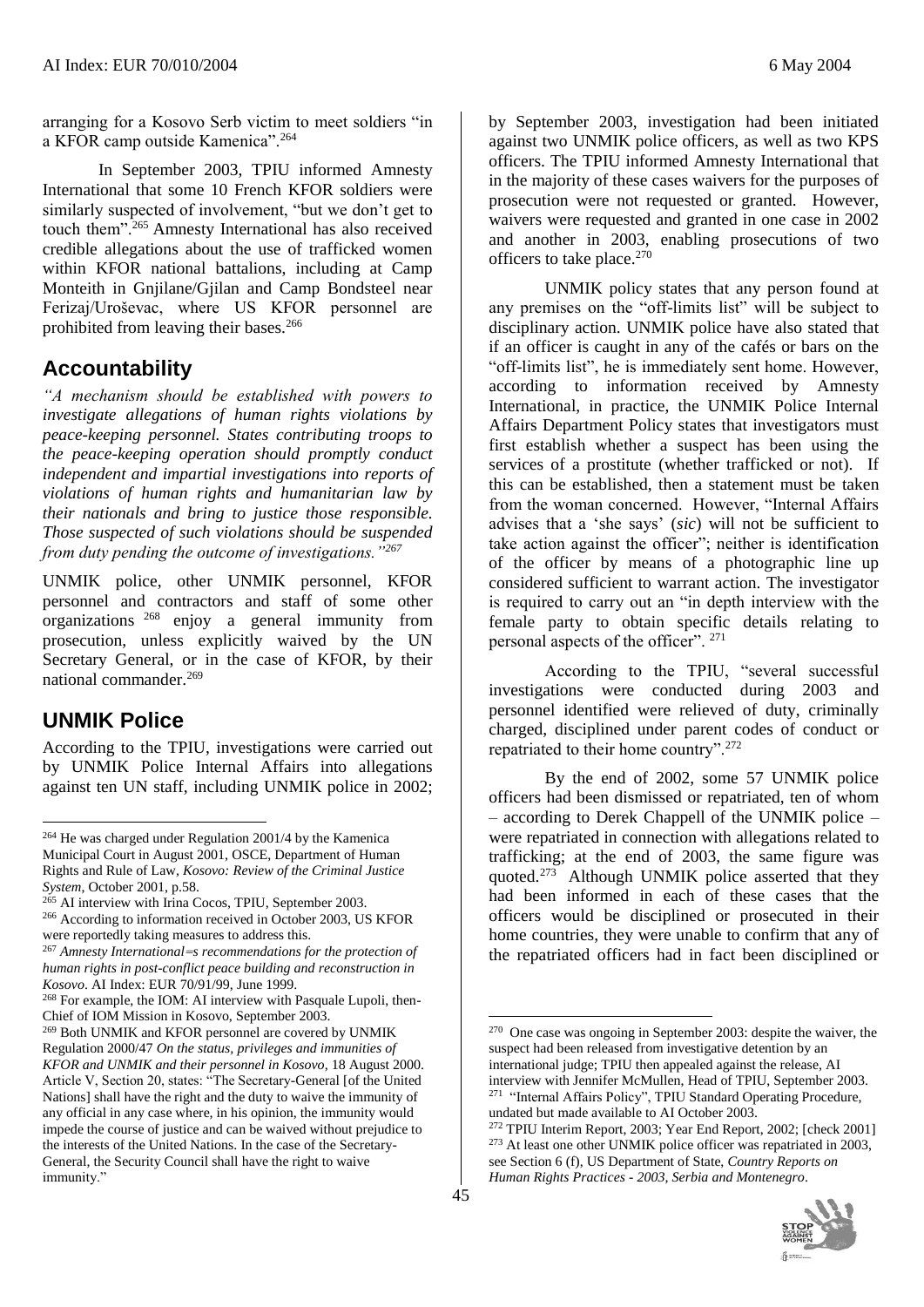charged with any criminal offences.<sup>274</sup> Derek Chappell also expressed concern that US police officers would not be subject to any disciplinary procedures, as they were not accountable to the US government, but rather had been recruited by a private agency, *Dyncorp*. 275

Amnesty International notes that immunity from prosecution is also afforded to contractors working for both UNMIK and KFOR, and members of some intergovernmental organizations. The organization also notes that, with one exception, no investigations have been opened against contractors suspected of a criminal offence under the trafficking regulation. 276

## **NATO and KFOR**

 $\overline{a}$ 

From January 2002 to July 2003, between 22 and 27 KFOR troops were suspected of offences related to trafficking, and were reported by the TPIU to the Provost Marshall and Commanding Officer. TPIU were unable to provide further information as to whether any disciplinary proceedings had been taken against these individuals.

No KFOR personnel suspected of trafficking or of using the services of trafficked women or girls have been prosecuted in Kosovo, either before or after the promulgation of the Trafficking Regulation. Amnesty International has similarly been unable to find any evidence of any criminal proceedings against members of KFOR in their home countries.

The NATO-led military presence in Kosovo, despite having been established by a UN resolution, has not adhered to the standards applied during UN Department of Peace Keeping (DPKO) missions. <sup>277</sup> In

none of their responses to Amnesty International did KFOR, NATO or any individual military spokespersons make any reference to the UN Codes of Conduct.

In September 2002, at a meeting at NATO Headquarters in Brussels, Amnesty International raised the issue with NATO representatives of the alleged involvement of KFOR in trafficking and in the use of trafficked women. Robert Serry, Director of the NATO Balkan Task Force, stated that it was not possible to deny that troops used prostitutes, but that it was unfair to single NATO out for criticism, as they were not solely responsible for the problem. Adding that he was "rather proud of NATO troops" he stressed that: "In Macedonia [troops] were not allowed out of barracks and there were stringent rules on this." At the same meeting, Colonel Larson of Denmark, responsible for civilian and military cooperation (CIMIC), admitted that NATO was aware of the problem and that the issue of soldiers and prostitutes was "hard to end. Soldiers [are] under stress, away from [their] families at home, and cannot be confined to barracks for months and months". Colonel Larson emphasized that NATO itself was unable to address the issue, as the conduct of troops and any subsequent disciplinary action was a matter for the respective national authorities in each of the countries contributing troops to KFOR sending countries. $278$ 

In September 2003 Amnesty International outlined its concerns to KFOR and requested a meeting. In response, KFOR provided the organization with what was described as "an on-the-record" statement:

> *"1. KFOR utterly condemns the trafficking of women and seeks, under the mandate provided by UN SC Resolution 1244/99, to reinforce and support the fight against such activities in close cooperation with the local law enforcement agencies. 2. COMKFOR* [Commander of KFOR] *has directed that all KFOR Forces are made aware of UNMIK Regulation 2001/4 on the 'Prohibition of Trafficking in Persons in Kosovo' and the fact that such acts are also prohibited under several instruments of international public law. 3. COMKFOR requires subordinate commanders of Troop Contributing Nations to publish national policies that regulate against the use of prostitutes for sexual services and to ensure that such regulations are enforceable through National disciplinary sanctions. 4. The use of prostitutes is against KFOR standing orders and any soldier breaking*

<sup>&</sup>lt;sup>274</sup> "We have no information as to what their home countries may do in the way of internal or criminal charges. Many police agencies regard a breach of the Code of Conduct by their officers while serving in Kosovo as the same as breach of their Code of Conduct at home - and in this case they would be subject to internal discipline measures once home. This varies from country to country and of course we have no way of pressing charges in a foreign country," email to AI from Derek Chappell, March 2004.

<sup>&</sup>lt;sup>275</sup> AI interview with Derek Chappell, October 2003. For allegations concerning the involvement of international police, including *Dyncorp* personnel, in trafficking in Bosnia-Herzegovina, see Human Rights Watch, *Hopes Betrayed: Trafficking Of Women And Girls To Post-Conflict Bosnia And Herzegovina For Forced Prostitution*, HRW Index No. D1409, November 26, 2002. For disciplinary proceedings against a contractor in 2003, see p. 32, ft. 136. <sup>276</sup> For disciplinary proceedings against a contractor in 2003, see p.

<sup>26,</sup> ft. 150. <sup>277</sup> A Memorandum of Agreement between OHCHR and the DPKO, dated 22 November 2002, requires at E12 that "The SRSG or Head of Peacekeeping Operations shall ensure that all staff of the operation - whether military or civilian – are aware of, and abide by, international human rights and humanitarian law standards. The SRSG shall issue instructions to this effect".

<sup>&</sup>lt;u>.</u> <sup>278</sup> NATO meeting in Brussels, 13 September 2002.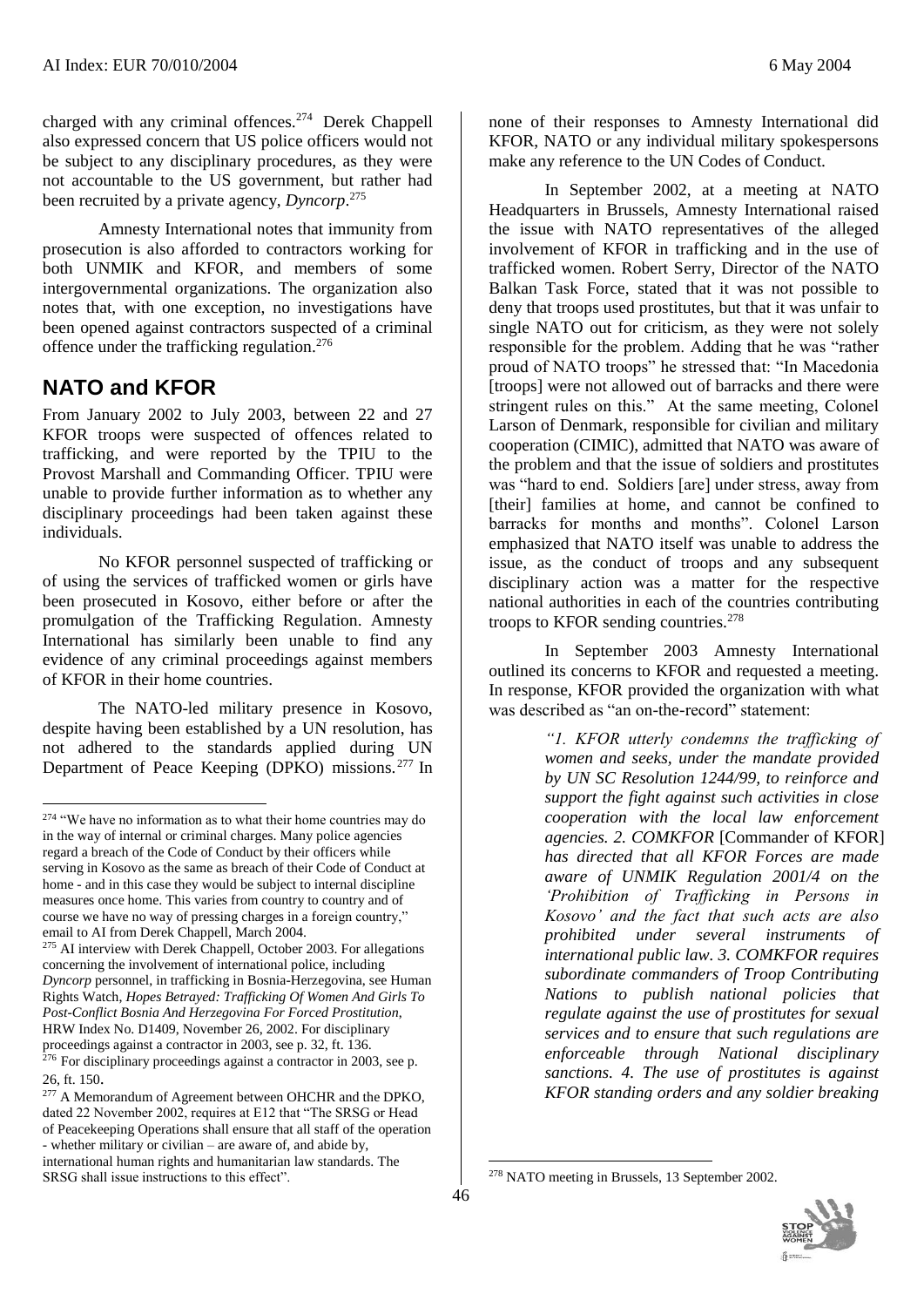*those orders is subject to disciplinary action by his own nation*."<sup>279</sup>

The organization notes that no reference was made to the possibility of criminal proceedings being taken against KFOR personnel.

In October 2003 Amnesty International again requested a meeting with KFOR to discuss this response, and questions arising from it, including information on cases in which disciplinary sanctions had been applied. KFOR declined to meet, or make any further comments.

Some countries sending troops to KFOR have implemented disciplinary measures or have given their forces effective training in human rights standards before deployment.<sup>280</sup> However, other sending countries have failed to take any measures against members of their forces accused of involvement in trafficking or the use of trafficked women.<sup>281</sup> Amnesty International is concerned at the absence of any uniform policy within NATO, and the lack of a centralized policy or investigating body to ensure the accountability of all national forces deployed in peace-keeping forces including KFOR.<sup>282</sup>

The organization notes that measures have recently been taken by NATO to develop policy on combating the trafficking of women and children, "which would apply to all personnel taking part in NATO-led operations", and which would *inter alia* address aspects of operations, training, education and awareness. However, the organization notes that NATO Resolution 323 on Trafficking in Human Beings fails to address the issues of demand and accountability.<sup>283</sup>

## **UN Guidelines**

Guideline 10 of the UNHCHR Recommended Principles and Guidelines sets out the *Obligations of peacekeepers, civilian police and humanitarian and diplomatic personnel*. It recognizes the "special concerns" raised by the involvement of such personnel in trafficking. Guideline 10.3 calls on such missions to ensure: "that staff employed in the context of peacekeeping, peacebuilding, civilian policing, humanitarian and diplomatic

 $\overline{a}$ 

<sup>282</sup> *Amnesty International, The apparent lack of accountability of international peace-keeping forces in Kosovo and Bosnia-Herzegovina*", AI Index: EUR 05/001/2004. April 2004. <sup>283</sup> See, for example,

missions *do not engage in trafficking and related exploitation or use the services of persons in relation to which there are reasonable grounds to suspect they may have been trafficked*.[emphasis added] This obligation also covers complicity in trafficking through corruption or affiliation with any person or group of persons who could reasonably be suspected of engaging in trafficking and related exploitation."

Guideline 10.7 states that: "Intergovernmental and non-governmental organizations should, in appropriate cases, apply disciplinary sanctions to staff members found to be involved in trafficking and related exploitation in addition to and independently of any criminal or other sanctions decided on by the State concerned. Privileges and immunities attached to the status of an employee should not be invoked in order to shield that person from sanctions for serious crimes such as trafficking and related offences."

Amnesty International considers this guideline to be weak. It only requires a disciplinary investigation, rather than a criminal investigation, and only applies when a person is suspected of involvement in trafficking, but not when they are suspected of knowingly using the services of trafficked women or girls. Even when personnel are suspected of involvement in trafficking, the guidelines leave the imposition of criminal sanctions to "the state concerned", rather than prosecution under applicable law in the courts of the host country.

Amnesty International considers that UNMIK and successive SRSGs have failed to abide by the UN's own guidelines on trafficking, and have failed to adequately address the demand by international peacekeepers and civilian personnel for the services of trafficked women.

In March 2004, recognising that "Peacekeepers have come to be seen as part of the problem in trafficking rather than the solution", the DPKO published a policy paper, which, in accordance with the UN Secretary-General's "Zero Tolerance" stance on such exploitation, aimed to "establish a system to monitor, prevent, minimize, investigate and punish involvement of peacekeeping personnel in … human trafficking and other sexual exploitation and abuse".<sup>284</sup>

Amnesty International welcomes this initiative by the DPKO, but regrets that it has come too late for the women and girls in Kosovo who have been abused and exploited by the men who came to keep the peace.

<sup>279</sup> E-mail, dated 17 September 2003, to Amnesty International from Chris Thompson, Wg Cdr Royal Air Force, KFOR Press Spokesman. <sup>280</sup> See above for examples of disciplinary action against UK

personnel, p. 44.

 $281$  AI interview with Head of TPIU, September 2003; AI interview with UNMIK Police spokesperson, October 2003.

<http://www.nato.int/docu/speech/2003/s031215e.htm> and NATO Resolution 323 on Trafficking in Human Beings

<sup>284</sup> DPKO, *Human Trafficking and United Nations Peacekeeping*, DPKO Policy Paper, March 2004.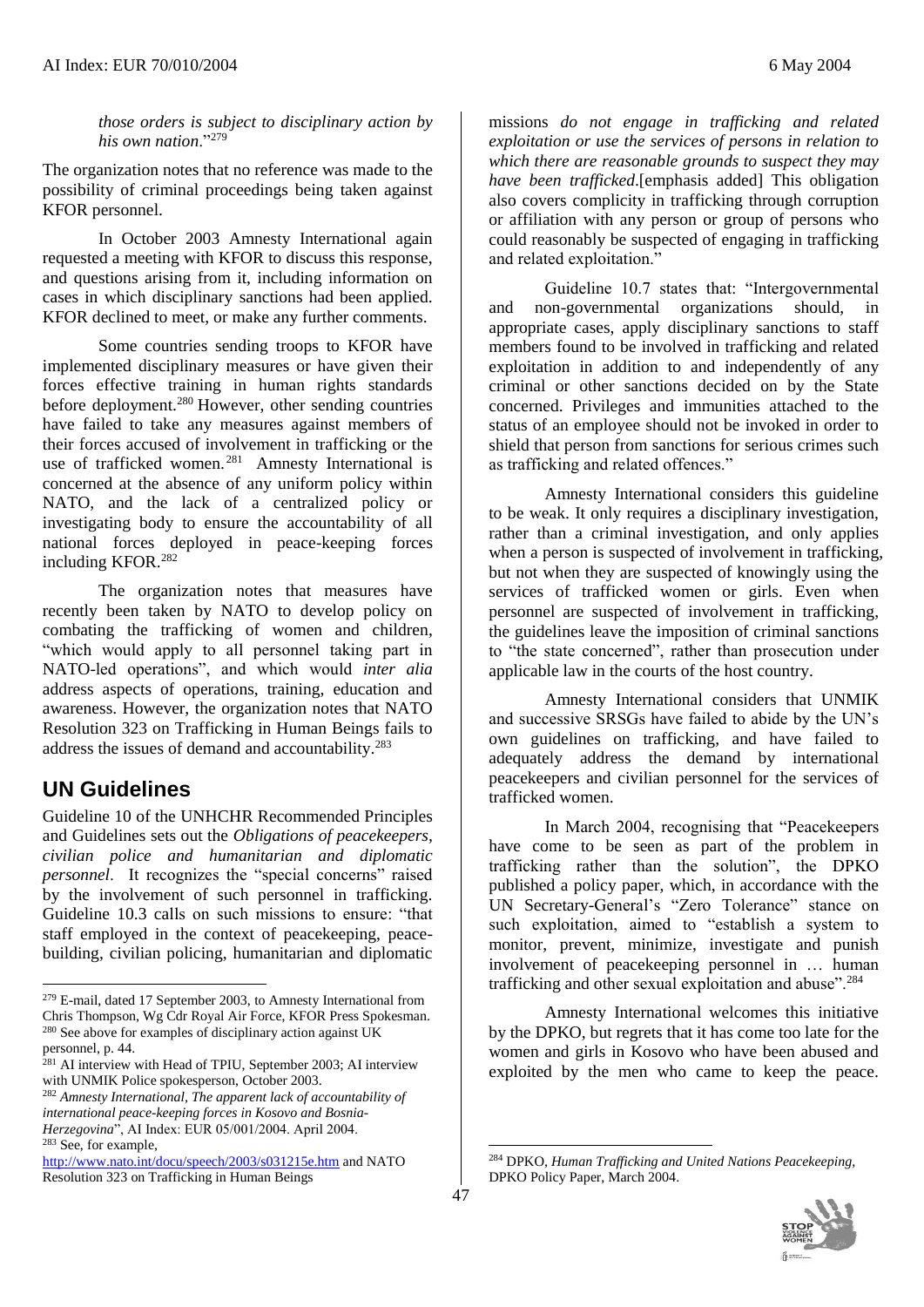Recommendations are made in two sections:

- 1. To the UN, UNMIK, KFOR and NATO to prevent abuses of the human rights of trafficked women and girls and the need for their staff, personnel and contractors to be brought to account for such abuses;
- 2. To all states engaged in combating the trafficking of women and girls into forced prostitution.

Within this section, Amnesty International makes recommendations to the UN, the PISG and other actors in Kosovo, to take specific measures to address abuses against trafficked women and girls and to ensure the protection of their human rights. These recommendations are made in the context of the National Plan of Action to Combat Trafficking in Human Beings in Kosovo (NPA), as agreed at Palermo in December 2000, within the framework of the guidelines advocated by the Stability Pact for South Eastern Europe.

### **1. Recommendations to UNMIK and KFOR**

Amnesty International considers that members of UNMIK and KFOR and other civilians in the international community in Kosovo have been effectively afforded immunity from prosecution under applicable law in Kosovo. Noting the UN Secretary-General's call for "Zero Tolerance" of sexual exploitation and sexual abuse, Amnesty International calls on both the civilian and military authorities to tackle the lack of prosecutions for abuses of the rights of trafficked women and girls.

Amnesty International urges:

- i. UNMIK and KFOR to implement the provisions of their respective codes of conduct;
- ii. UNMIK to ensure that the "Off-Limits List" is regularly distributed to all personnel, and that the provisions of the UNMIK Code of Conduct with regard to the off-limits list are robustly enforced and that the Special Measures outlined in the UN Secretary-General's bulletin on *Special Measures for Protection from Sexual Exploitation and Sexual Abuse* are strictly enforced;
- iii. UNMIK to amend Regulation 2000/47 *On the Status, Privileges and Immunities for KFOR and UNMIK and their Personnel in Kosovo*.

Jurisdiction "of respective sending states" should be extended to other jurisdictions, including Kosovo, for investigation and prosecution of alleged human rights abuses by KFOR personnel, including against trafficked women and girls. Furthermore, in order to ensure consistency, the decision to waive immunity should be taken by the UN Secretary-General rather than by the commanders of the respective national contingents;

- iv. UNMIK and KFOR to ensure that all allegations of contraventions of the applicable codes of conduct by international staff and personnel be promptly, independently and impartially investigated, and where reasonable suspicion exists of a criminal offence under Sections 2 and 4 of the Trafficking Regulation, the immunity of the suspect should be lifted and they should be subjected to disciplinary and/or criminal proceedings in Kosovo, with full access to international legal safeguards;
- v. UNMIK and KFOR to ensure that all contractors working for them, including police officers supplied by private companies, are made fully and regularly aware of the UN Code of Conduct and the Trafficking Regulation, and that they will also be subjected to investigation and prosecution in Kosovo for alleged human rights abuses, including under the Trafficking Regulation, where there is reasonable suspicion that they may have committed a criminal offence.

### **1.2 Recommendations to the UN**

Amnesty International, noting the comments of the UN Secretary-General and the UN Special Rapporteur on Violence against Women on the contributory role of peace-keeping forces in the development of trafficking, and in particular, the recommendation made in the March 2004 UN Department of Peace Keeping Operations (DPKO) draft policy paper:

- i. Calls on the DPKO to ensure the effective enforcement of all relevant codes of conduct in all peace-keeping missions; further, that the recommendations made above should be applied to all peace-keeping missions;
- ii. Calls on the DPKO to urgently implement the recommendations in their draft policy paper, "to establish a system to monitor, prevent, minimize, investigate and punish involvement of peacekeeping personnel in activities that support human trafficking and other sexual exploitation

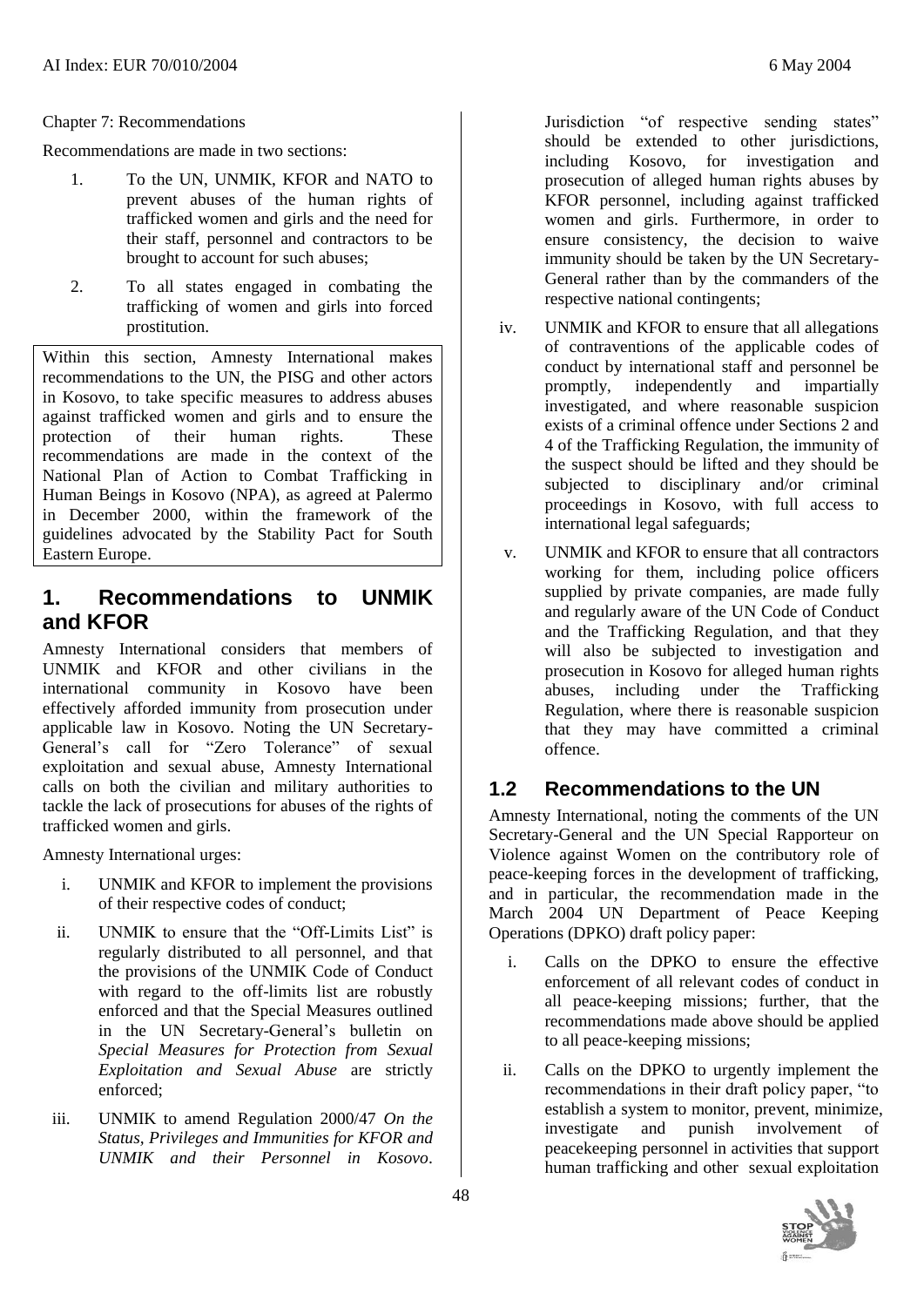and abuse"; the organization also urges the DPKO to ensure that any such system ensures that any personnel reasonably suspected of a criminal offence will be subject to investigation and prosecution in criminal proceedings;

- iii. Urges the UN to ensure that the Privileges and Immunities of UN personnel are not applied to any UN personnel reasonably suspected of human rights abuses, including involvement in trafficking or the knowing use of the services of a trafficked woman or child. Persons reasonably suspected of such offences should be subject to investigation and prosecution;
- iv. Urges the UN to establish an effective system of follow-up and reporting on results of such investigations (whether disciplinary or criminal) to ensure that a consistent approach is taken towards ending impunity for those responsible for abuses of the human rights of women and girls.

Amnesty International welcomes Security Council resolution 1325 (2000) on women, peace and security which makes a range of recommendations to the UN Secretary-General, the UN Security Council, UN Member States, all parties to armed conflict, and those involved in negotiating and implementing peace agreements. Amnesty International calls on the UN and Member States to take all steps necessary to ensure full and prompt implementation of this resolution, in particular that:

- i. All actors involved in negotiating and implementing peace agreements should adopt a gender perspective, including ensuring measures for the protection of and respect for the rights of women and girls;
- ii. All states should put an end to impunity and prosecute those responsible for sexual and other violence against women and girls.

#### **1.3 Recommendations to NATO and NATO member states**

Amnesty International welcomes measures being taken by NATO to develop a policy on trafficking and urges the Secretary General of NATO to ensure that this policy includes:

i. Measures to ensure that all NATO personnel involved in peace-keeping or other deployments are, during training, made aware of the range of human rights abuses to which trafficked women and girls are subjected, and the criminal nature of these abuses;

- ii. Measures to ensure that all NATO personnel are made aware that involvement in trafficking and the knowing use of the services of trafficked women are criminal offences, which are subject to prosecution;
- iii. Provisions prohibiting NATO forces from involvement in trafficking or knowingly using the services of trafficked women;
- iv. Measures to ensure that commanders of national contingents are fully aware of their responsibilities in ensuring that personnel reasonably suspected of involvement in trafficking, or of knowingly using the services of trafficked women and girls, are (in addition to any disciplinary procedures) brought to the attention of the prosecuting authorities, and that any immunity  $285$  granted to such personnel is waived so that they may be subject to prosecution by the domestic authorities.

## **2. Recommendations for the protection of the rights of trafficked women and girls**

Amnesty International urges all governments:

- i. To take measures to ensure the protection of and respect for the human rights of trafficked women and girls. In accordance with General Recommendation 19 of CEDAW, states must exercise due diligence to prevent, investigate, prosecute and punish acts of violence against women, whether those acts are perpetrated by state agents or private persons. The organization notes that application of this obligation requires states to not only introduce measures to criminalize trafficking (as UNMIK has done in Kosovo), but also to effectively enforce this prohibition, provide legal assistance and ensure remedies for victims and take preventative actions to address the underlying causes of trafficking;
- ii. To ensure that the rights of trafficked women are respected in accordance with the United Nations Office of the High Commissioner for Human Rights (UNHCHR) Recommended Principles and Guidelines on Human Rights and Human Trafficking.

<sup>285</sup> Under the UN Convention or the relevant Status of Forces Agreement.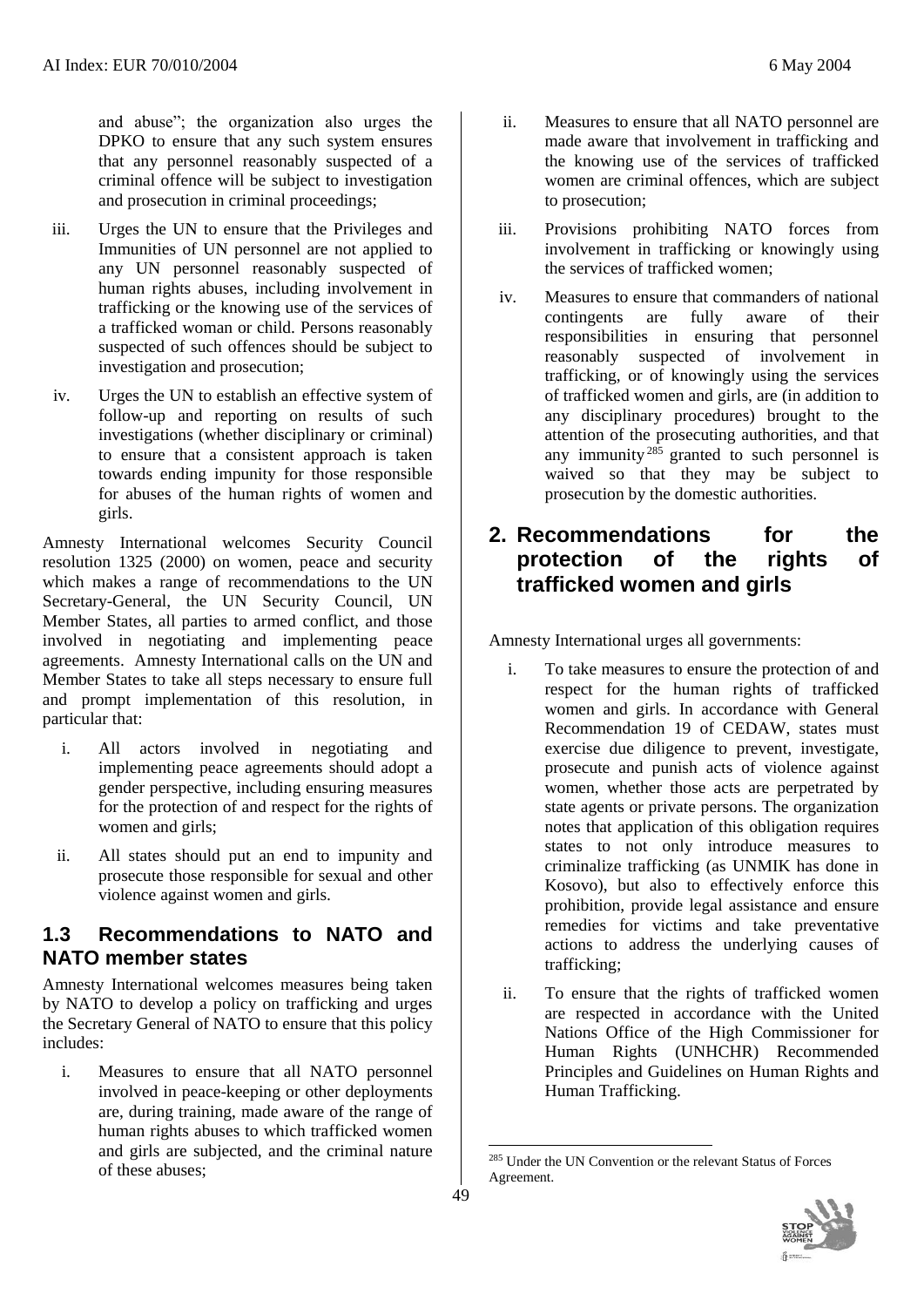**Amnesty International welcomes the initiative taken to hold a conference in October 2003<sup>286</sup> with the aim of establishing a National Plan of Action to Combat Trafficking in Human Beings in Kosovo, as agreed at Palermo in December 2000, within the framework of the guidelines advocated by the Stability Pact for South Eastern Europe**

**In Kosovo, Amnesty International urges UNMIK and the PISG:**

- i. To ensure that all elements of the Plan of Action ensure the protection of the human rights of trafficked women and girls;
- ii. To cooperate in urgently developing and implementing the Plan of Action, ensuring commitment to the plan by representatives of all relevant UNMIK Departments and relevant Ministries and Departments within the PISG;
- iii. To fully involve all relevant domestic NGOs, international NGOs and the IOM in the design and implementation of the Plan of Action;
- iv. To ensure that provisions of the plan are sustainable through capacity-building, training and the provision of adequate resources, in particular, to seek to guarantee funding for shelter provision for both internally and externally trafficked women and girls.

#### **2.1 PREVENTION OF TRAFFICKING**

**In order to prevent the human rights abuses and violations which occur in the process of trafficking, governments should take preventative action and, in particular, to address violations of social and economic rights of women and girls, which render them vulnerable to trafficking**.

**In Kosovo, Amnesty International urges that in addition to measures taken by law enforcement agencies and the criminal justice system to identify and bring traffickers to justice, sustainable measures should be taken to prevent further internal trafficking and the trafficking of women and girls from Kosovo.** 

**Amnesty International recommends that UNMIK and the PISG:** 

l

- i. Commission a comprehensive program of research into the current social and economic status of young women and girls in Kosovo, identifying factors which make young women vulnerable to trafficking, and including both qualitative and quantitative data. Such research should enable the design and implementation of targeted policies in conjunction with relevant IGOs, NGOs, and within the broad framework of the Kosovo Action Plan for the Achievement of Gender Equality.
- ii. Take steps to ensure that objective information on both the dangers of trafficking, and on legal channels of migration is available to women and girls, also including through TV, radio and print media;
- iii. Pending the final status of Kosovo, to collaborate in the preparation of reports to the CRC and CEDAW. To prepare reports as required by the Stability Pact Task Force on Trafficking in Human Beings and Regional Clearing Point.

#### **Amnesty International urges, in particular, the PISG Department of Education, in partnership with relevant NGOs:**

- iv. To take measures, given the low percentage of girls between 12 and 16 in full-tine education, including the provision of funding, transportation and appropriate security measures, to ensure that all girls between 12 and 16 are guaranteed access to meaningful full-time education;
- v. To ensure that all awareness-raising strategies and programs resulting from the NPA, including in the school curriculum, provide a strong human rights component, ensuring that girls and women are made aware of their rights and how to access them, and the potential for abuses of those rights by traffickers.

#### **The organization also urges both UNMIK and the PISG Department of Employment to:**

vi. Encourage donors and investors to provide opportunities for the safe and gainful employment of young women, particularly in rural areas.



<sup>286</sup> The conference was organized by, in alphabetical order, representatives of the Centre for the Protection of Women and Children, the Ministry of Labour and Social Welfare, the International Organization for Migration, the Organization for Security and Cooperation in Europe, Save the Children, United Nations Children's Fund and United Nations Interim Mission in Kosovo, including the Department of Justice Victim Assistance and Advocacy Unit and the Department of Health and Social Welfare.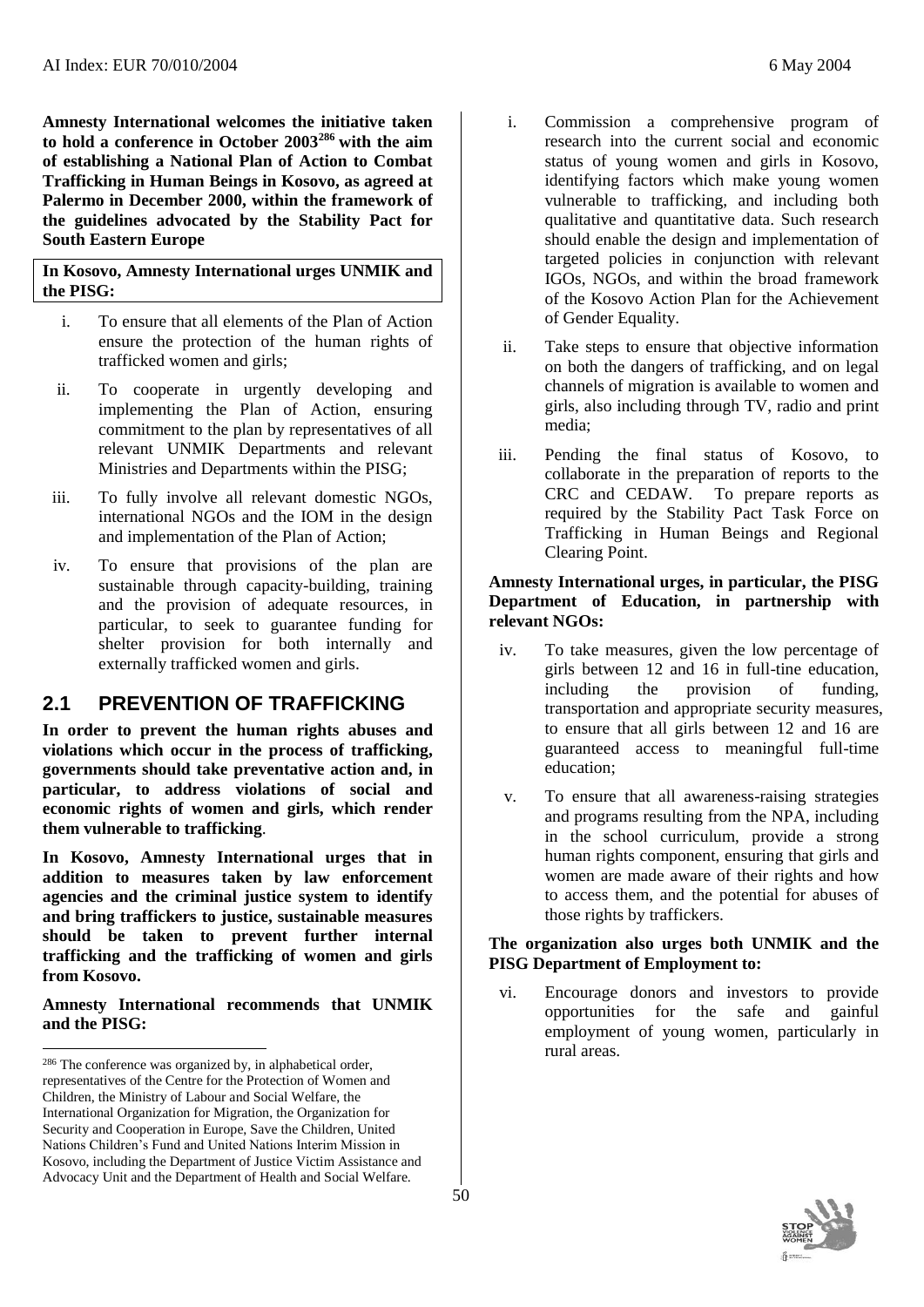#### **Amnesty International urges the EU and its member states**:

- i. Within the framework of existing partnerships, to assist the governments of source countries, including Bulgaria, Kosovo, Moldova, Romania and Ukraine, to address abuses of the economic, social and cultural rights of women and girls, and the prevalence of violence against women, which significantly contribute to the vulnerability of women and girls in source countries to being trafficked;
- ii. Further, that the EU, as an integral part of its counter-trafficking policies, should prioritize economic and other assistance to source countries as a measure to address the root causes of trafficking;
- iii. To actively develop the legislative process in this field and implement all specific items relating to the protection of the rights of the victims of trafficking, including in particular the rights of trafficked women and girls, as contained in the Brussels Declaration of September 2002;
- iv. To ensure that national legislative and administrative frameworks accord the widest protection of the rights of trafficked women and girls, in accordance with international legal standards, including in particular human rights and refugee law;
- v. To go beyond proposals aimed protecting victims of trafficking prepared to testify in criminal proceedings and to adopt appropriate legal instruments in order to enhance the protection of the rights of all trafficked women and girls.

#### **Amnesty International urges member states of the Council of Europe**:

- vi. Regarding the negotiations of an intergovernmental convention on trafficking within the framework on the Council of Europe. member states should ensure the convention ensures the highest level of protection of and respect for the rights of trafficked women and girls;
- vii. Council of Europe bodies and mechanisms should prioritize the monitoring and reporting of measures taken by member states with respect to their protection of the rights of trafficked women and girls including in source, transit and destination countries.

## **2.2 ADDRESSING DEMAND**

**All states should ensure that anti-trafficking strategies address the issue of demand for the services of trafficked women and girls and include legislation, as in Kosovo, to criminalize the knowing use of the services of trafficked women and girls.**

#### **In Kosovo, the Plan of Action should include:**

- i. Specific awareness-raising strategies aimed at men in both the local and the international community, to ensure that they are made fully aware of the abuses suffered by trafficked women, and of the consequences – including criminal proceedings under the Trafficking Regulation – of their use of the services of trafficked women;
- ii. In addition to the recommendations made to UNMIK, (above) with respect to the prosecution of members of the international community suspected of knowingly using the services of trafficked women, Amnesty International also encourages the TPIU to vigorously pursue the prosecution of local men knowingly using the services of trafficked women.

#### **2.3 INVESTIGATION**

#### **In Kosovo, Amnesty International urges:**

- i. That sufficient funding and other resources, including where necessary, additional personnel and funding for undercover surveillance operations and equipment is made available to the TPIU;
- ii. That in interviewing women for the registration process, and in subsequent visits to bars, the TPIU should ensure that all interviews are held in confidence, out of the sight and hearing of other staff or "owners" of bars, so that women are provided with the opportunity to identify themselves as being trafficked and that measures may be taken to immediately remove them from danger of further abuse and violations;

Given concerns that the deficiencies in the registration process continue to place trafficked women in danger of abuses of their rights, Amnesty International urges that:

iii. The TPIU be provided with sufficient resources to be able to immediately remove any children or girls believed to be under the age of 18, and reasonably suspected to have been trafficked, from premises in which they are working in forced prostitution, and that sufficient provision is made for their reception and assistance.

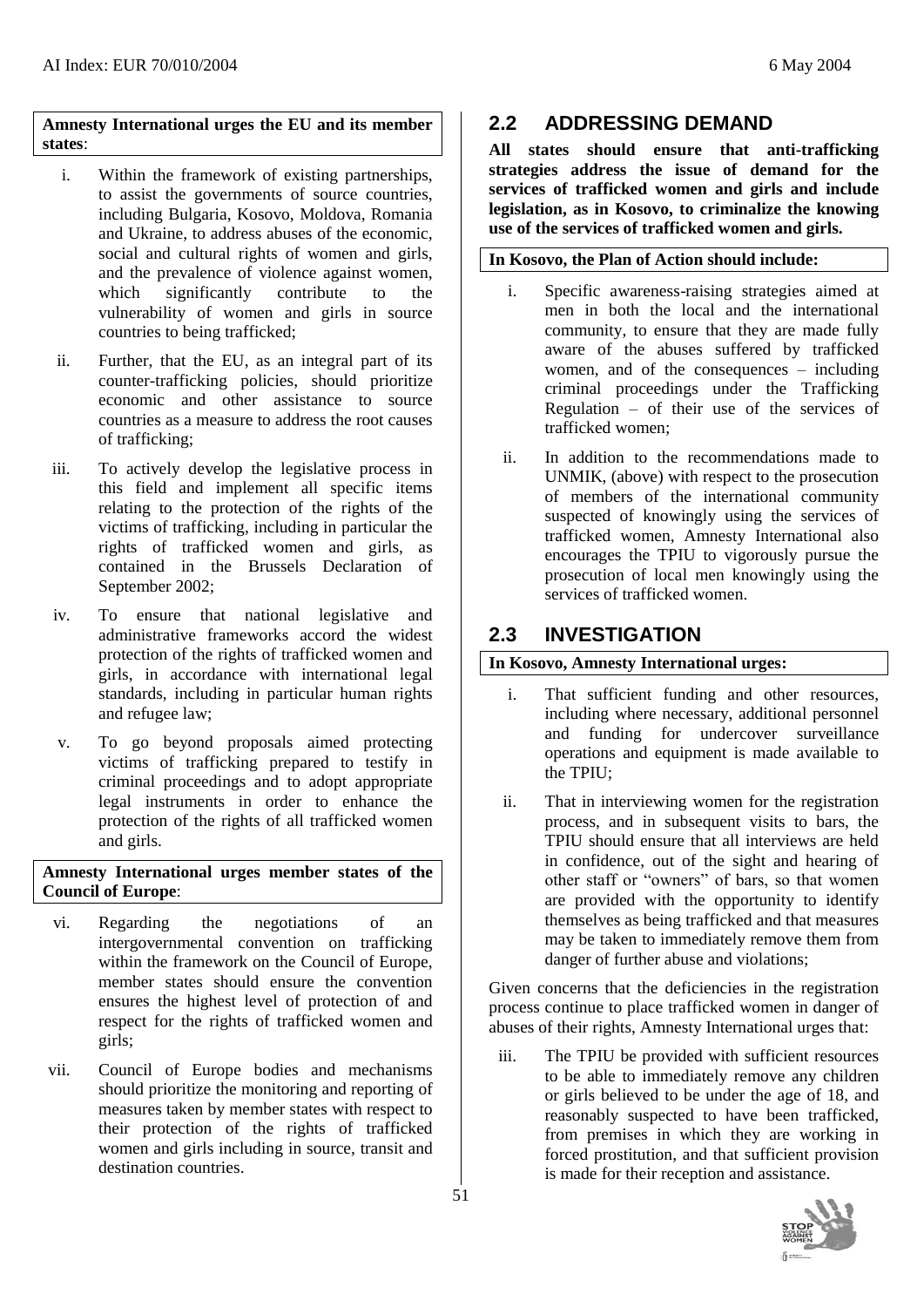#### **The organization also calls on UNMIK to:**

iv. Secure funding for the provision of suitable premises at all regional police headquarters for the reception and interview of all victims of violence against women, including trafficked women and girls.

#### **2.4 THE RIGHTS OF TRAFFICKED WOMEN**

**Amnesty International considers that law enforcement authorities must respect their duty to ensure the rights of trafficked women, including their rights to be free from discrimination and to equal treatment under the law, to ensure that all women and children who may be victims of trafficking are identified, and that their rights are respected and that they are protected.** 

#### **In Kosovo, Amnesty International recommends that the TPIU should:**

i. Ensure that all trafficked women and children detained by law enforcement officers are fully informed of their rights and how to access them, including the rights to independent legal counsel and an independent and impartial interpreter, as well as information about all of the options available to them;

Recognizing the reasons why trafficked women are not always prepared to identify themselves as trafficked:

- ii. Develop more sensitive strategies to ensure the identification of trafficked women and children by both the TPIU and other UNMIK police, and members of the KPS, including during the registration process;
- iii. Recruit more female officers competent in appropriate languages;
- iv. Aim to ensure that through sensitive questioning, trafficked women are not criminalized for status or other offences, but that their rights, including to the presumption of innocence, to counsel and to interpreters, are respected.
- v. In conjunction with OSCE VASS, IOM, CPWC, ISF and other support agencies to explore possibilities to ensure that women are only interviewed once to establish if they are victims of trafficking, as recommended by the Council of Europe Council of Ministers;
- vi. Ensure that the need to investigate and prosecute traffickers does not compromise the protection

and respect of the rights of trafficked women and girls.

The organization also recommends to UNMIK:

That the new Criminal Procedure Code be amended to ensure that trafficked women are not treated as criminal suspects, but as victims of human rights violations**.** 

### **2.5 THE RIGHTS OF TRAFFICKED CHILDREN**

**Amnesty International considers that special measures must be taken to ensure the best interest of the child lies at the centre of any decision made in respect of children who have been trafficked.**

#### **In Kosovo Amnesty International calls on UNMIK and the PISG to:**

- i. Ensure that the Ministry of Social Welfare, in conjunction with the TPIU, domestic NGOs, IOM and Save the Children agree a Standard Operating Procedure (SOP) which will ensure that the rights of all internally and externally trafficked children are respected and protected, and taking into account the UNICEF *Guidelines for Protection of the Rights of Children Victims of Trafficking in Southeastern Europe*;
- ii. Ensure that children are not detained by law enforcement authorities, and ensure the appointment, where necessary, of a legal guardian to protect the best interests of the child, in addition to the appointment of competent legal counsel;
- iii. Strengthen the Centres for Social Work, by providing appropriate training to social workers to increase their capacity, expertise and ability to provide support to children who have been trafficked;
- iv. Ensure that other measures for the protection of children respect the provisions of the UNICEF *Guidelines for Protection of the Rights of Children Victims of Trafficking in Southeastern Europe*;
- v. Incorporate the Optional Protocol to the Children's Convention into applicable law in Kosovo.

#### **2.6 ASSISTANCE AND SUPPORT**

**Amnesty International urges authorities to ensure that all trafficked women and children are guaranteed access to immediate assistance and support, and to ensure that all strategies for the** 

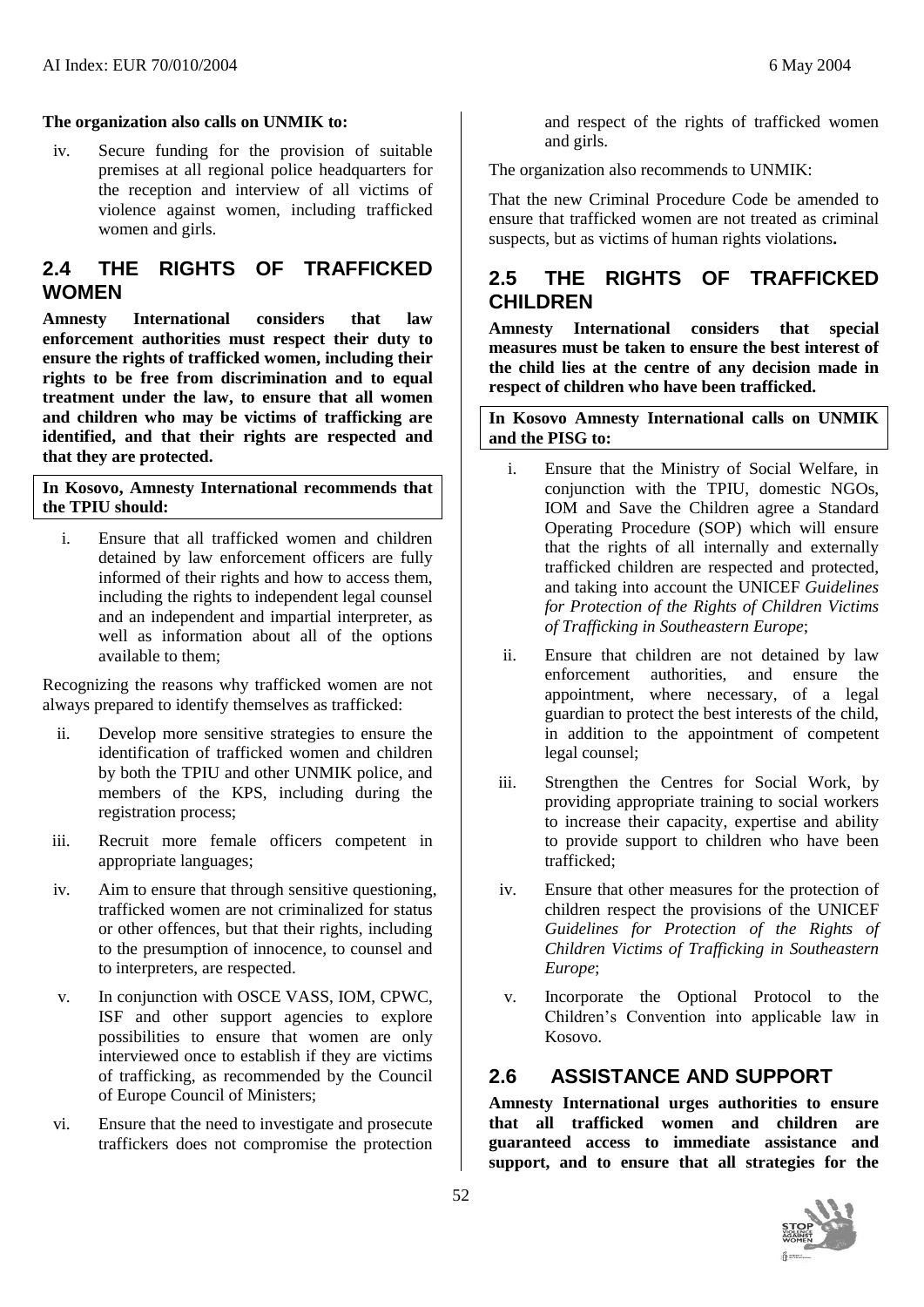**support and reintegration of trafficked women respect the woman's agency and assist her in reclaiming and asserting her rights; this right should not be conditional on a woman's agreement to testify in criminal proceedings.**

**In Kosovo, Amnesty International urges UNMIK to amend the current draft of the Administrative Directive to the Trafficking Regulation to ensure that:** 

- i. Trafficked women and children are provided with immediate access to assistance and support without having to apply for such assistance; that such assistance is coordinated, but not decided, by the Victim Assistance Coordinator, so that trafficked women may have access to all the rights afforded to victims of human rights abuses;
- ii. Particular provision is made to protect the best interests of children who have been trafficked;

#### **The organization also urges the Department of Social Welfare, relevant NGOs and the IOM and other participants in the shelter assistance working group:**

- iii. To agree and implement, as a priority, a Standard Operating Procedure for internally trafficked women;
- iv. To ensure that all strategies for support and reintegration respect the agency of trafficked women, and assist them in reclaiming and asserting their rights.

### **2.7 THE RIGHT TO HEALTH**

**In Kosovo, Amnesty International urges the Department of Health and Social and Welfare:** 

- i. To seek donors to assist in the resumption of a mobile clinic and associated outreach program to provide women working in the sex-industry in Kosovo with appropriate information on reproductive health, free medical examinations, STD testing and treatment, to include, if requested, voluntary HIV counselling and testing, until permanent sources of funding are made available;
- ii. To ensure, in conjunction with the IOM, CPWC and other providers, that all trafficked woman and girls in their care are offered appropriate information on reproductive health, voluntary STD and HIV counselling and testing, and follow-up treatment, if appropriate.

## **2.8 THE RIGHT TO REPARATION INCLUDING COMPENSATION**

**Victims of human rights violations, including trafficking, have an enforceable right to reparation, including compensation; this right must not be conditional on their participation in criminal proceedings brought against the perpetrators.**

**In Kosovo, Amnesty International recommends that UNMIK:**

- i. Implement the Administrative Directive to the Trafficking Regulation to ensure that trafficked women and children are guaranteed their rights to reparation, including compensation, outside of a judicial process;
- ii. Ensure that appropriate funds are available for assistance and reparation to all women and children who have been trafficked in Kosovo;
- iii. Ensure that all women are made aware that they may also, as part of the criminal or civil proceedings, lodge criminal or civil claims against their traffickers, and to provide them with access to free legal advice and an independent interpreter during such proceedings; to ensure that they continue to provide protection during such proceedings.

## **2.9 ACCESS TO JUSTICE**

**In Kosovo, Amnesty International recommends that the Department of Justice and Kosovo Judicial Institute ensure that:**

- i. Training is provided to both international and local prosecutors and the judiciary, to ensure that they are fully informed of the provisions of the Trafficking Regulation, and the nature and the range of human rights abuses to which trafficked women and girls are subjected;
- ii. Consideration is given to eliciting the opinion and testimony in proceedings of expert witnesses, with expertise on trafficking and in working with victims of trafficking;
- iii. Legal assistance is provided to all victims of internal and external trafficking, including for the purpose of obtaining reparation.

## **2.10 WITNESS PROTECTION**

**Amnesty International urges states to ensure that the safety of women (and their families where relevant) who agree to appear as witnesses in proceedings in trafficking cases is guaranteed; this protection should**

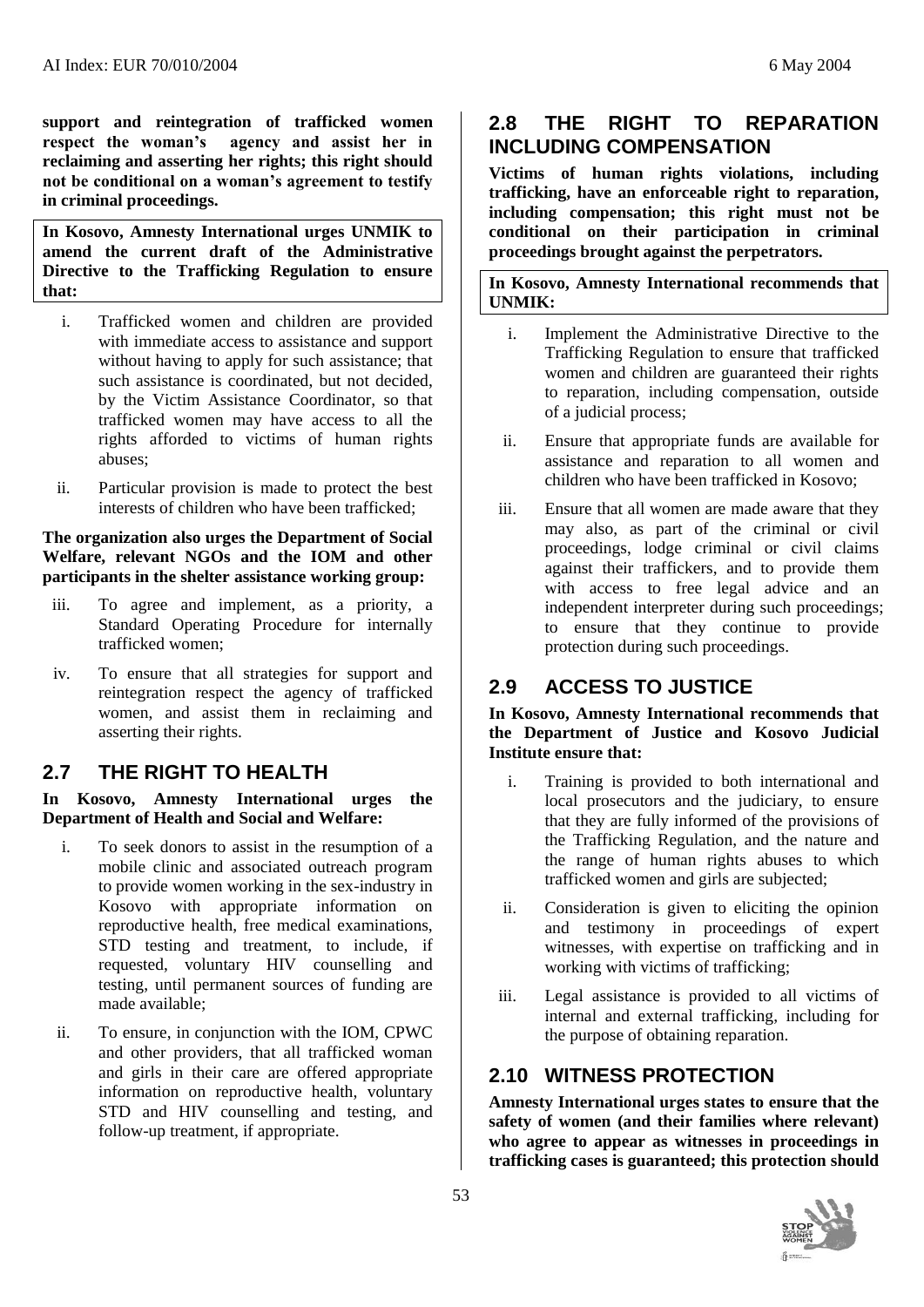**be provided at all stages of the proceedings, including appeals. An evaluation of the need for the long termprotection of such witnesses must be made and, where indicated, provided for.**

#### **In Kosovo, Amnesty International calls on UNMIK:**

- i. To ensure that the provisions of Regulation 2001/20, (Articles 168-174 of the Criminal Code of Kosovo) are enforced in trafficking cases, and that this legislation is amended to criminalize any interference with or intimidation of witnesses or their families;
- ii. To amend UNMIK Regulation 2001/20 (Article 168-174 of the Provisional Criminal Code of Kosovo), making it mandatory for judges to inform witnesses in trafficking proceedings of the protection measures to which they are entitled;
- iii. To consider the introduction into the new Criminal Code of Kosovo of special measures for the provision of testimony by victimwitnesses, which protect their rights, but do not compromise the defendant's right to a fair trial, ensuring that trafficked women may be able provide testimony, admissible in trial proceedings, prior to any repatriation process;
- iv. To allocate, from within the Kosovo Consolidated Budget or through donors, adequate funding for the provision of a dedicated witness protection facility for trafficked women both within Kosovo and, when necessary, following trial in third countries;
- v. In making decisions about whether to release a person convicted of trafficking on bail pending appeal, due regard is had for the safety and protection of victims, their families and other witnesses.

#### **2.11 THE RIGHT TO TEMPORARY AND LONG-TERM PROTECTION**

**Amnesty International recommends consideration of long-term protection and solutions, possibly in third countries, for both externally and internally trafficked victims of trafficking who are at risk in their home countries and in need of continued protection.** 

i. Recognizing that there is a range of ways in which the crime of trafficking needs to be addressed, Amnesty International calls on the responsible authorities in Kosovo, and in other

destination countries, to actively explore ways in which legal migration could be expanded to minimize the risk of being trafficked;

ii. The organization also urges UNMIK and the PISG to consider other solutions for trafficked women, including long-term protection in Kosovo, where feasible and, where necessary, resettlement to third countries.

#### **Amnesty International also recommends that UNMIK:**

iii. Immediately implement the provisions of the Tirana Agreement, so that externally trafficked women may be granted a three-month temporary stay in Kosovo.

#### **Amnesty International recommends that the Inter-Agency Trafficking Working Group:**

- iv. Develop procedures, in conjunction with the ISF and other providers, to ensure that women are given adequate or reasonable time for reflection, of at least three months, in which to decide their future;
- v. Recognizing that under current shelter security regimes, a temporary stay would in effect condemn trafficked women to a period of detention and might so fail to resolve the issue of involuntary return, Inter-Agency Trafficking Working Group should be empowered to explore alternative possibilities, including by exchanging information with NGOs in relevant countries, for the provision of secure and safe accommodation outside of a secure shelter environment.

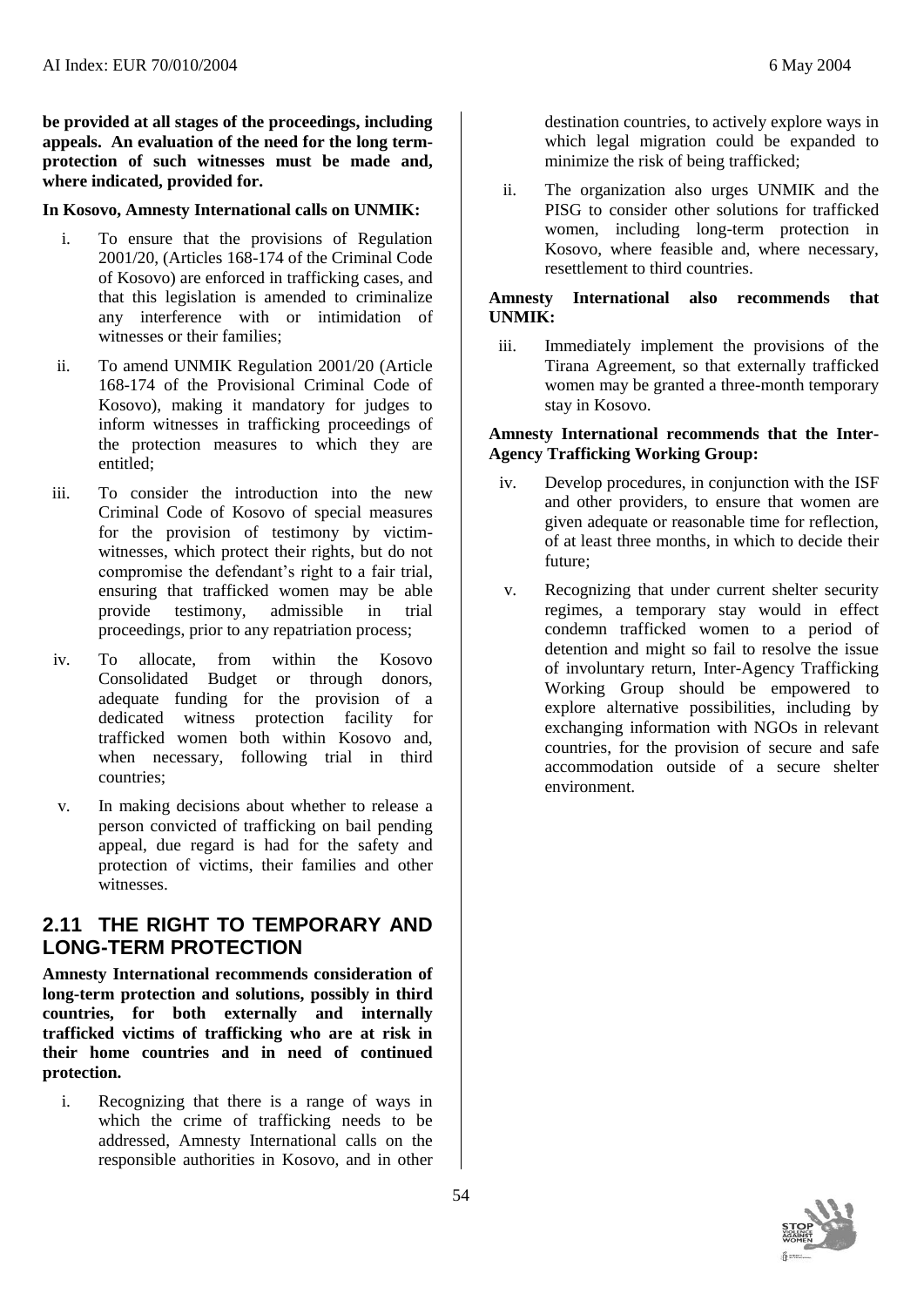# **Abbreviations and Acronyms**

| ABL            | <b>Administrative Boundary Line</b>                                                                                                                                                                                    |
|----------------|------------------------------------------------------------------------------------------------------------------------------------------------------------------------------------------------------------------------|
| <b>AFP</b>     | <b>Agence France Presse</b>                                                                                                                                                                                            |
| <b>CAT</b>     | Committee against Torture                                                                                                                                                                                              |
| <b>CCIU</b>    | Central Criminal Investigation<br>Unit                                                                                                                                                                                 |
| <b>CCTV</b>    | Closed circuit television                                                                                                                                                                                              |
| <b>CEDAW</b>   | Committee on the Elimination<br>of Discrimination Against<br>Women                                                                                                                                                     |
| <b>CERD</b>    | Committee on the Elimination<br>of All Forms of Racial<br>Discrimination                                                                                                                                               |
| <b>CIMIC</b>   | Civilian and military<br>cooperation                                                                                                                                                                                   |
| <b>CIVPOL</b>  | Civilian police                                                                                                                                                                                                        |
| CoE            | Council of Europe                                                                                                                                                                                                      |
| CoM            | <b>Committee of Ministers</b><br>(Council of Europe)                                                                                                                                                                   |
| <b>COMKFOR</b> | Commander of KFOR                                                                                                                                                                                                      |
| <b>CPC</b>     | Criminal Procedure Code                                                                                                                                                                                                |
| <b>CPVPT</b>   | Centre to Protect Victims and to<br>Prevent Trafficking of Human<br>Beings in Kosovo<br>(In Albanian: Qëndra për<br>Mbrojtjen e Victimës dhe<br>Paraandalimin e Trafikimit me<br>Quenje Njerëcore ne Kosovë -<br>MVPT) |
| <b>CPWC</b>    | Centre for the Protection of<br>Women and Children<br>(In Albanian: Qëndra për<br>Mbrojtjen e Grave dhe<br>Fëmijëve - QMGF)                                                                                            |
| <b>CRC</b>     | Committee on the Rights of the<br>Child                                                                                                                                                                                |
| <b>CSW</b>     | <b>Centres for Social Work</b>                                                                                                                                                                                         |
| <b>DEVAW</b>   | UN Declaration on Elimination<br>of Discrimination Against<br>Women                                                                                                                                                    |
| DoJ            | Department of Justice                                                                                                                                                                                                  |
| <b>DPKO</b>    | Department of Peace Keeping                                                                                                                                                                                            |

| <b>ECHR</b>                 | European Convention for the<br>Protection of Human Rights and<br><b>Fundamental Freedoms</b> |
|-----------------------------|----------------------------------------------------------------------------------------------|
| EU                          | European Union                                                                               |
| FRY                         | Federal Republic of Yugoslavia                                                               |
| <b>ICCPR</b>                | <b>International Covenant on Civil</b><br>and Political Rights                               |
| <b>ICESCR</b>               | <b>International Covenant on</b><br>Economic, Social and Cultural<br>Rights                  |
| <b>ICMC</b>                 | <b>International Catholic Migration</b><br>Commission                                        |
| IHRLG                       | <b>International Human Rights</b><br>Law Group                                               |
| ILО<br>Organization         | <b>International Labour</b>                                                                  |
| ЮM<br>Migration             | International Organization for                                                               |
| ISF                         | Interim Secure Facility (Shelter)                                                            |
| <b>KFOR</b>                 | <b>Kosovo Force</b>                                                                          |
| KH                          | Kosovo Judicial Institute                                                                    |
| KLA                         | Kosova Liberation Army                                                                       |
| <b>KPS</b>                  | Kosova Police Service                                                                        |
| LSMS<br>Services (OSCE)     | <b>Legal Systems Monitoring</b>                                                              |
| <b>NATO</b><br>Organization | North Atlantic Treaty                                                                        |
| NGO                         | Non-governmental organization                                                                |
| <b>NPA</b>                  | National Plan of Action on<br><b>Trafficking in Human Beings</b>                             |
| ODIHR                       | <b>Office for Democratic</b><br><b>Institutions and Human Rights</b>                         |
| <b>OPM</b>                  | Office of the Prime Minister,<br>Government of Kosova                                        |
| OMIK                        | <b>OSCE Mission in Kosovo</b>                                                                |
| <b>OSCE</b>                 | Organization for Security and<br>Cooperation in Europe                                       |
| PISG                        | Provisional Institutions of Self-<br>Government                                              |
| <b>SFRY</b>                 | Socialist Federal Republic of<br>Yugoslavia                                                  |
| SOP                         | <b>Standard Operating Procedure</b>                                                          |